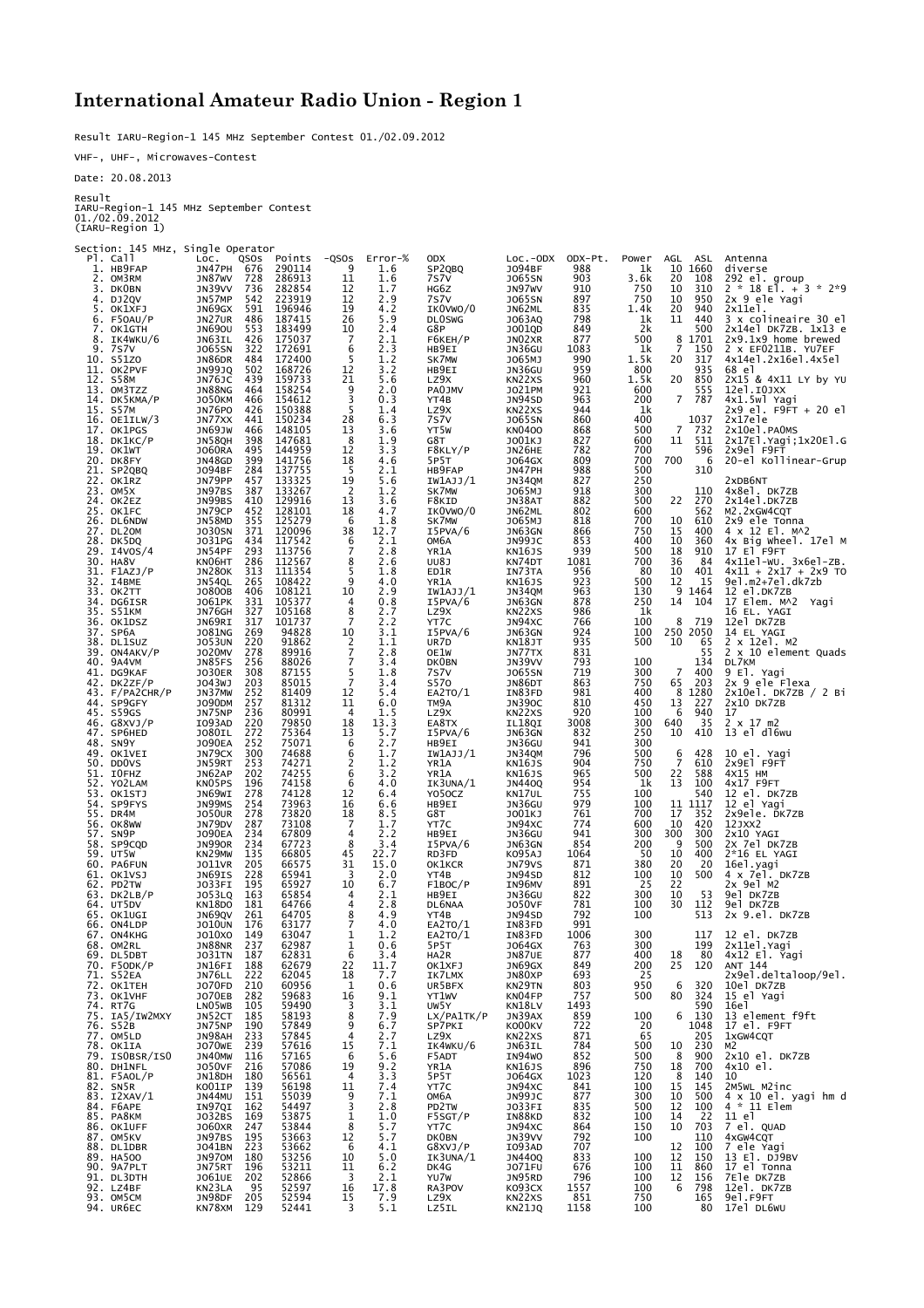| 95. | S57CN<br>96. LZ2ZY                | JN75PS<br>192<br>125<br>KN130T               | 52151<br>51763 | 11<br>12                 | 7.7<br>11.0       | <b>DLUGTH</b><br>UA6LQZ     | <b>JO50JP</b><br>LN09GN        | 637<br>1465  | 25<br>500             |                      | 107          | ı<br>X 17 F9FT+ 2 X 15<br>2x9 el.     |
|-----|-----------------------------------|----------------------------------------------|----------------|--------------------------|-------------------|-----------------------------|--------------------------------|--------------|-----------------------|----------------------|--------------|---------------------------------------|
|     | 97. DK4VW<br>98. F4ULC            | 138<br>J040IT<br>162<br>JN06FU               | 51762<br>51409 | 3<br>18                  | 3.6<br>12.2       | HA2R<br>DR <sub>2</sub> x   | JN87UE<br><b>JO40QL</b>        | 770<br>769   | 700<br>200            | 15<br>12             | 355<br>120   | 2x 12 ele Yagi<br>ANT 144 10 ELEMENTS |
|     | 99. IZ1ESM                        | 112<br>JN45FB<br>159                         | 51336          | 6<br>7                   | 4.4               | ОМ6А                        | JN99JC                         | 902          | 500<br>1k             | 10<br>12             | 190<br>491   | 17el.2M5WL M2                         |
|     | 100. НВ9НЦМ<br>101. HA7MB         | JN36KW<br>153<br>KNO7BM                      | 51284<br>51183 | 2                        | 3.6<br>1.8        | HA2R<br><b>DKOUU</b>        | JN87UE<br>JN48XK               | 821<br>764   | 100                   | 15                   | 93           | 13 el LFA<br>12el-DK7ZB               |
|     | 102. PE1RLF/P<br>103. SP1KV       | 144<br><b>JO22VE</b><br>137<br><b>JO73GK</b> | 50796<br>50755 | 4<br>10                  | 4.5<br>9.5        | F5SGT/P<br>9A2L             | IN88KD<br>JN86HF               | 778<br>816   | 300                   | 25<br>17             | 70           | 2*17 elem Cuedee<br>10el DK7ZB        |
|     | 104. SQ90H                        | 170<br>JN99NR                                | 50615          | 5                        | 3.8               | I5PVA/6                     | JN63GN                         | 850          | 100                   | 100                  | 370          | 7 ELEMENT YAGI                        |
|     | 105. OK2BMJ<br>106. DL4AMM        | 222<br>JN88VW<br>J051MG<br>157               | 49347<br>48977 | $\mathbf 0$<br>9         | 0.0<br>6.7        | 5P5T<br>HG6Z                | J064GX<br>JN97WV               | 762<br>739   | 100<br>50             | 8<br>5               | 788<br>200   | 9 el. Yagi<br>10 Element Yagi         |
|     | 107. OK1TF<br>108. OK1DIX         | JN89AR<br>228<br>JN79HT<br>166               | 48865<br>48515 | 17<br>3                  | 11.3              | HB9EI<br>PA6NL              | JN36GU<br>J021BX               | 772<br>775   | 100<br>2k             | 15<br>12             | 735<br>350   | 10EL.YAGI<br>8 x 18 el.               |
|     | 109. S57LM                        | 161<br>JN76HD                                | 48449          | 4                        | $\frac{2.8}{2.8}$ | ISOBSR/ISO                  | JN40MW                         | 734          | 100                   | 10                   | 313          | F9FT <sub>17</sub> el.                |
|     | 110. DO8CW/P<br>111. UR5BFX       | 184<br>J040BP<br>KN29TN<br>102               | 48330<br>47562 | 14<br>18                 | 7.2<br>18.5       | SP2QBQ<br>R3QN              | J094BF<br>KO90VK               | 786<br>1016  | 75                    | 30<br>40             | 657<br>400   | 11 El. Yagy<br>4X10EL DK7ZB           |
|     | 112. SP10<br>113. SP9SDR          | J073GK<br>131<br>JN99QU<br>156               | 47167<br>46641 | 12<br>8                  | 8.3<br>3.7        | HB9AJ<br>DR9A               | JN37SH<br>JN48EQ               | 842<br>808   | 170<br>300            | 6<br>350             | 27<br>12     | 2x9 el F9FT<br>14 EL Yagi             |
|     | 114. 9A1IW                        | JN75SL<br>152                                | 46587          | 5                        | 3.4               | UR7D                        | <b>KN18JT</b>                  | 662          | 100                   | 15                   | 120          | 9el Oblong by YU1QT.                  |
|     | $115.$ OE $6$ DRG/P<br>116. OMOTT | 146<br>JN77KC<br>141<br>KN08XQ               | 46130<br>45783 | 10<br>13                 | 5.9<br>12.2       | LX/PA1TK/P<br>LZ9X          | JN39AX<br>KN22XS               | 725<br>728   | 30<br>75              | 6<br>10              | 2<br>104     | 2 x 7 Elemente<br>8 elem              |
|     | 117. DJ3XK                        | 118<br><b>JO53AN</b>                         | 45767          | 5                        | 5.1               | HB9EI                       | JN36GU                         | 787<br>996   | 300<br>800            |                      | 2            | 15 EL YAGI                            |
|     | 118. US8ZAL<br>119. PAOEMO        | KN66AU<br>95<br>J023TE<br>115                | 45649<br>45570 | 6<br>7                   | 8.5<br>7.2        | SV2/LZ2HM<br>SN7L           | KN10RJ<br><b>JO70SS</b>        | 730          | 100                   | 20                   |              | 2x7el DK7ZB                           |
|     | 120. SP9WZJ<br>121. IK3TPP        | 171<br><b>JO90EA</b><br>124<br>JN65CP        | 45566<br>44836 | 10<br>7                  | 9.9<br>5.0        | IK4WKU/6<br>YR1A            | JN63IL<br>KN16JS               | 846<br>824   | 100<br>500            | 14                   | 300          | 10el.yagi<br>17EL                     |
|     | $122.$ PA2CV/P                    | 114<br><b>JO22VE</b>                         | 44424          | 4                        | 3.4               | F5SGT/P                     | IN88KD                         | 778          | 200                   | 25                   | $^{20}_{70}$ | 2*17 el CueDee                        |
|     | 123. I4CIV<br>124. F4EEJ/P        | 104<br>JN63FX<br>IN95VO<br>143               | 44092<br>44072 | 3<br>9                   | 3.6<br>8.8        | DP5G<br>DR <sub>2</sub> x   | <b>JO30FK</b><br><b>JO40QL</b> | 849<br>895   | 500<br>70             | $\overline{7}$       | 335<br>134   | 10 elem HM<br>10 Elements             |
|     | 125. DH6DAO<br>126. HA8XI         | <b>JO41CN</b><br>146<br>142<br>JN96SW        | 43990<br>43529 | 6                        | 7.0<br>6.2        | OL9W<br>IK3UNA/1            | JN99CL<br><b>JN440Q</b>        | 744<br>839   | 100<br>800            | 12<br>25             | 100<br>115   | 9ele<br>12JXX2                        |
|     | 127. OK1FHA                       | 204<br><b>JO60RA</b>                         | 43496          | 8<br>5                   | 3.5               | UR7D                        | KN18JT                         | 688          | 50                    |                      | 589          | 7 el. Yagi                            |
|     | 128. OM3EE<br>$129.$ F1BJD/P      | 181<br>JN88RF<br>126<br>IN98WE               | 43351<br>43301 | 6<br>8                   | 4.4<br>7.1        | I5PVA/6<br>GM3HAM/P         | JN63GN<br>I074WV               | 644<br>796   | 25<br>100             | 13                   | 125<br>260   | 7-el.QUAD<br>4 X 11 A?LTS             |
|     | 130. DG3YEV                       | JN68NL<br>147                                | 42526          | 14                       | 10.3              | YT7C                        | JN94XC                         | 716          |                       | 14                   | 400          | 17 Ele F9FT                           |
|     | 131. IK4IDP<br>132. LZ2FO         | JN54RM<br>106<br>106<br>KN13KX               | 42303<br>42101 | 3<br>9                   | 3.0<br>8.8        | OM6W<br><b>UU8J</b>         | JN99LJ<br>KN74DT               | 786<br>912   | 60<br>100             | 30                   | 80<br>67     | Yagi 17 el<br>15e1+LNA                |
|     | 133. OM3CQF<br>134. S58RU         | 122<br>JN88RT<br>131<br>JN65WM               | 42095<br>42078 | 3<br>5                   | 1.2<br>4.2        | IW1AJJ/1<br>F4CWN/P         | JN34QM<br>JN14SP               | 905<br>817   | 10<br>25              |                      | 622          | F9FT 16.el.<br>M2 2M5WL - 17 el.      |
|     | 135. I1RJP                        | JN45BO<br>80                                 | 42001          | 1                        | 2.0               | YT7C                        | JN94XC                         | 947          | 500                   | 16                   | 600          | 2X16 EL                               |
|     | 136. UT5U<br>137. UT4LA           | 89<br>KO50FJ<br>KN89CW<br>112                | 41961<br>41752 | 16<br>14                 | 13.2<br>14.2      | UA6G<br>LZ9X                | LN13FX<br>KN22XS               | 1152<br>1118 | 100<br>50             |                      | 248<br>190   | 4x6 el<br>F9FT 17el                   |
|     | 138. PAOGUS                       | 142<br><b>JO23TA</b>                         | 41741          | 33                       | 24.9              | DJ2QV                       | JN57MP                         | 711<br>751   |                       |                      |              | 9 ele Flexa                           |
|     | $139.$ DL $2YAJ/P$<br>140. RV3YM  | <b>JO40FF</b><br>162<br>KO63QQ<br>80         | 41381<br>41224 | 1<br>3                   | 1.1<br>3.0        | 9A2L<br>LZ9X                | JN86HF<br>KN22XS               | 1331         | 50                    | 4                    | 780          |                                       |
|     | 141. HA7NS<br>142. SP9APC         | 134<br>JN97WM<br>JN99QU<br>152               | 41051<br>40957 | 30<br>9                  | 25.0<br>9.7       | IK3UNA/1<br>DR9A            | <b>JN4400</b><br>JN48EQ        | 880<br>808   | 50<br>150             | 24<br>20             | 350          | DL6WU<br>20e1                         |
|     | 143. US5WU                        | KO20DI<br>95                                 | 40810          | $\overline{2}$           | 1.0               | <b>UU8J</b>                 | KN74DT                         | 970          | 800                   | 20                   | 200          | 7 el DK7ZB                            |
|     | 144. IQ2CJ<br>145. HB9AOF         | 142<br>JN45ON<br>134<br>JN36BG               | 40769<br>40442 | 1<br>$\overline{2}$      | 1.0<br>2.3        | OL9W<br>SN7L                | JN99CL<br><b>JO70SS</b>        | 804<br>855   | 500<br>300            | 15                   | 173          | 2 x 17 el. yagi<br>11 elements        |
|     | 146. DD4WU<br>147. OM7AC          | 154<br>J042GB<br>153<br>JN98NO               | 40402<br>40335 | 10<br>4                  | 8.5<br>2.4        | OL9W<br><b>DLOJSA</b>       | JN99CL                         | 738<br>565   | 100<br>250            | 15<br>12             | 100<br>330   | 2x 3elem 25R DK7ZB<br>2x9elDK7ZB      |
|     | $148.$ HB $9DPY/P$                | JN37RA<br>116                                | 40062          | 2                        | 1.7               | OL7M                        | J061CA<br><b>JO80FG</b>        | 753          | 150                   | 10                   | 590          | 2 x 10 El Yagi                        |
|     | 149. НВ9СХК<br>150. OK2VLT        | JN47PM<br>109<br>JN99CS<br>164               | 39795<br>39780 | 1                        | 1.0<br>5.6        | OM6W<br><b>DKOBN</b>        | JN99LJ<br>JN39VV               | 743<br>747   | 250<br>100            | 10                   | 532<br>239   | DL6WU                                 |
|     | 151. OK1EM                        | 203<br><b>JO70DP</b>                         | 39742          | 8<br>5<br>$\overline{7}$ | 4.7               | YR1A                        | KN16JS                         | 758          | 100                   | 6                    | 606          | <b>PAOMS</b>                          |
|     | 152. F1MOZ<br>153. DM2BR          | 116<br>IN93RS<br>JO51WN<br>139               | 39697<br>39513 | 3                        | 6.0<br>1.8        | G6HIE<br>G8T                | I090SU<br>J001KJ               | 788<br>762   | 250<br>90             | 11<br>18             | 100<br>120   | 17 TONNA<br>9 Element Yagi            |
|     | 154. ОК1СЈН<br>155. OE8KVK/P      | <b>JO70UF</b><br>168<br><b>JN78SO</b><br>142 | 39254<br>39137 | 3<br>0                   | 2.8<br>0.0        | IK4WKU/6<br><b>DF0MU</b>    | JN63IL<br>J032PC               | 785<br>703   | 50<br>25              | 6                    | 305<br>586   | 7el DK7ZB<br>9 Element Yagi           |
|     | 156. OK1BMW                       | 147<br>J070EI                                | 39099          | 16                       | 13.6              | YT7C                        | JN94XC                         | 813          | 40                    | 12                   | 200          | 9el. Yagi                             |
|     | 157. OK2KG<br>158. OK2SSJ         | 161<br>JN89JI<br>JN89WW<br>169               | 39046<br>39025 | 3<br>8                   | 3.3<br>5.0        | HB9EI<br><b>DKOBN</b>       | JN36GU<br>JN39VV               | 810<br>722   | 50<br>100             | 8                    | 550          | 7el DK72B<br>8el.DK7ZB                |
|     | 159. RW3XR<br>160. FOGOW          | KO73FU<br>76<br>IN96TT<br>112                | 38695<br>38542 | 4<br>0                   | 5.3<br>0.0        | LZ1KIS<br>DK5DQ             | KN22HS<br>J031PG               | 1429<br>747  | 100<br>10             | 10<br>15             | 221<br>147   | 12el. 3wl<br>4x10 DK7ZB               |
|     | 161. IK3CAG                       | 105<br>JN65CM                                | 38338          | 6                        | 6.4               | SP9PZD                      | <b>JO90PP</b>                  | 775          | 100                   |                      | 12           | 17 F9FT                               |
|     | 162. UR5LX<br>163. OK2SUK         | 99<br>KO70WK<br>125<br>JN89TO                | 38277<br>37794 | 10<br>13                 | 14.1<br>11.7      | LZ9X<br>HB9EI               | KN22XS<br>JN36GU               | 1139<br>876  | 400<br>50             |                      | 200<br>620   | 12<br>gw3cqt                          |
|     | 164. SQ7AYD/6                     | 108TMD TT2                                   | 37734          | -5                       | 4.4<br>14.2       | I5PVA/6                     | <b>JND3GN</b>                  | ATT          | 50<br>100             | 300                  | 295          | 9 el. LFA GOKSC                       |
|     | 165. OK2SRO<br>166. OK2HBR        | JN89SM 145<br>JN89PP<br>153                  | 37324<br>37281 | 18<br>16                 | 11.4              | HB9EI<br>7S7V               | JN36GU<br>J065SN               | 867<br>705   | 50                    | 6                    | 225          | 5el DK7ZB<br>8 element DK7ZB          |
|     | 167. GD8EXI                       | I074PC<br>112<br>JN89WH<br>148               | 36759<br>36651 | 4<br>$\overline{7}$      | 2.2<br>6.5        | <b>PAOPVW</b><br>IK4WKU/6   | J022VA<br>JN63IL               | 739<br>760   | 400<br>80             | 11                   | 58<br>645    | 18 ele                                |
|     | 168. OK2PTS<br>169. UY2IF         | KN98GH<br>98                                 | 36402          | $\overline{7}$           | 8.2               | LZ9X                        | KN22XS                         | 1156         | 50                    |                      | 700 3410     | PAOMS<br>11EL                         |
|     | 170. SP6LTC<br>171. FODKT         | <b>JO70SW</b><br>143<br>143<br>JN18JR        | 36071<br>36033 | 8<br>15                  | $6.2$<br>13.5     | LX/PA1TK/P<br>EA2TO/1       | JN39AX<br>IN83FD               | 681<br>791   | 50<br>10              | 5<br>12              | 450<br>120   | $4x4e1$ .<br>ANT 2x10 elements        |
|     | 172. F1CBC<br>173. YO7LBX/P       | JN09BO<br>93<br>KN15SI<br>99                 | 35915<br>35900 | 4<br>6                   | 6.5<br>5.8        | ED1R<br>OK2M                | IN73TA<br>JN69UN               | 810<br>874   | 20<br>30              | 10                   | 110          | 9 els / 16els                         |
|     | 174. DL5ALW                       | $\frac{1}{3}$<br>$\frac{1}{3}$<br>J051PD     | 35687          | 0                        | 0.0               | G8T                         | J001KJ                         | 725          | 30                    | 13                   | 155          | YAGI 3EL<br>10 El Yagi                |
|     | 175. OM3CVV<br>176. IZ3SQW        | JN88NC<br>JN55UQ<br>111                      | 35210<br>35141 | 6<br>4                   | 3.5<br>4.7        | IK3UNA/1<br>YR1A            | <b>JN440Q</b><br>KN16JS        | 716<br>861   | 100<br>100            | 150<br>15            | 136          | 9.el<br>17 el. tonna                  |
|     | 177. OM3R<br>178. OE3RTB          | 137<br><b>JN88QQ</b><br>JN88ER<br>141        | 34814<br>34797 | 3<br>$6\phantom{1}6$     | 2.8<br>5.4        | <b>DKOBN</b><br>I5PVA/6     | JN39VV<br>JN63GN               | 708<br>646   | 100<br>100            | 10<br>15             | 210<br>186   | 17 el F9FT<br>Yagi 13 Element         |
|     | 179. OK1AXG                       | J080BJ<br>147                                | 34580          | 2                        | 1.8               | IK3UNA/1                    | <b>JN440Q</b>                  | 820          | 50                    |                      | 380          | 9 el F9FT                             |
|     | 180. OM3LO<br>181. OMOAST         | 145<br>JN98AV<br>KN09PH<br>118               | 34467<br>34447 | 18<br>7                  | 10.4<br>5.3       | I5PVA/6<br>S59GS            | JN63GN<br>JN75NP               | 729<br>617   | 100<br>80             |                      | 200<br>402   | g3<br>10 el.Yagi                      |
|     | 182. OK7GU                        | JN69QT<br>130<br>JN09XC<br>106               | 34269<br>34070 | 5                        | 5.0<br>10.6       | YT7C<br>7S7V                | JN94XC<br>J065SN               | 808<br>1064  | 50<br>50              | 35<br>$\overline{4}$ | 539<br>120   | MSQUARE 12el.Yagi<br>9 elem           |
|     | 183. F1DBE/P<br>184. OK1MAC       | JN79PQ<br>140                                | 33888          | 11<br>6                  | 4.6               | HB9EI                       | JN36GU                         | 720          | 100                   | 10                   | 460          | 5 el Yagi                             |
|     | 185. 9A5RJ                        | <b>JN86EL</b><br>116<br>79<br>KN15UT         | 33809<br>33639 | 6<br>10                  | 6.9<br>8.6        | DF0CI<br>S59DEM             | <b>JO51CH</b><br>JN75DS        | 702<br>730   | 100<br>100            | 12                   | 200          | 17el F9FT<br>dk7zb 10el               |
|     | 186. ҮО6ХК/Р<br>187. UA6AX        | 81<br>KN96GU                                 | 33545          | 6                        | 6.1               | UW5Y                        | KN18LV                         | 1183         |                       |                      | 30           | Yagi 12el                             |
|     | 188. EA2DHJ/P<br>189. LZ1ZP       | IN83NJ<br>97<br>79<br>KN22ID                 | 33463<br>33248 | 5<br>4                   | 4.9<br>5.8        | F1AZJ/P<br>S50C             | <b>JN280K</b><br>JN76JG        | 840<br>913   | 200                   |                      | 120          | 10el. YU7EF                           |
|     | 190. SQ2SAT<br>191. SQ6RMA        | 82<br>J083XG<br><b>JO80SH</b><br>129         | 32980<br>32881 | 3<br>3                   | 3.6<br>3.0        | DR9A<br>YT7C                | JN48EQ<br>JN94XC               | 842<br>714   | 100                   |                      |              | 10el yagi                             |
|     | 192. PA3CWN                       | $\frac{72}{113}$<br>JO33AH<br>KNO9TR         | 32739          | 3                        | 6.1               | OL9W                        | JN99CL                         | 944          | 400                   | 15                   | 15           | 12 e DK7ZB                            |
|     | 193. SP8WJW<br>194. DO9PL         | J031LG<br>132                                | 32685<br>32643 | 9<br>5                   | 11.2<br>4.6       | <b>DLOGTH</b><br>F5SGT/P    | J050JP<br>IN88KD               | 778<br>804   | 30<br>50              | $\overline{4}$<br>19 | 350<br>170   | 9 el. Yagi<br>$2*9$ Ele Tonna         |
|     | 195. SP3NYR                       | J072PR<br>93                                 | 32618          | 6<br>$\overline{7}$      | 6.5               | 9A2L                        | JN86HF                         | 730<br>660   | 400                   |                      |              |                                       |
|     | 196. OK1MWW<br>197. S53FO         | 155<br>JN89EX<br>JN76ID<br>111               | 32595<br>32413 | 17                       | 8.6<br>15.1       | YU7AC0<br>DR <sub>2</sub> x | KN05QC<br><b>JO40QL</b>        | 623          | 200                   | 12<br>8              | 356<br>320   | 7 el. DK7ZB<br>10 el                  |
|     | 198. FODTI/P<br>199. I3LGP        | 121<br>JN06VK<br>JN55VK<br>94                | 32391<br>32179 | 9<br>4                   | $7.5$<br>5.8      | DL0GL<br>HA6W               | <b>JO31KP</b><br>KN08FB        | 688<br>722   | 10<br>$\overline{75}$ | 250<br>15            | 435<br>33    | 17 elements<br>19 el. LLY             |
|     | 200. IK4PMB                       | JN54MM<br>64                                 | 32057          | 10                       | 14.9              | YR1A                        | KN16JS                         | 947          | 500                   | 12                   | 65           | $2x8+8JXX$                            |
|     | 201. US4IEK<br>202. HA2MJ         | KN87UX<br>97<br>JN97DQ<br>124                | 31893<br>31864 | 0<br>14                  | 0.0<br>8.0        | UR7D<br>DLOSP/P             | KN18JT<br><b>JO62NM</b>        | 1104<br>652  | 100                   |                      |              | 10 EL<br>1<br>9 el qvagi              |
|     | 203. OM7CM<br>204. DL7ET          | JN98PP<br>128<br>J031LF<br>118               | 31740<br>31616 | 2<br>$\overline{4}$      | 2.8<br>3.7        | I5PVA/6<br>OK1KCR           | JN63GN<br>JN79VS               | 768<br>646   | 50<br>50              | 8                    | 620<br>110   | F9FT 9ele.<br>1x7 DK7ZB               |
|     | 205. F6BAH/P                      | IN96NI 113                                   | 31568          | 13                       | 11.8              | TM9A                        | <b>JN390C</b>                  | 678          | 100                   | 12                   | - 40         | 2 9e1 dk7zb                           |
|     | 206. SQ9CWW                       | J090NC 123                                   | 31100          | 4                        | 2.1               | DR9A                        | <b>JN48EQ</b>                  | 794          | 80                    |                      | 245          | 13b2                                  |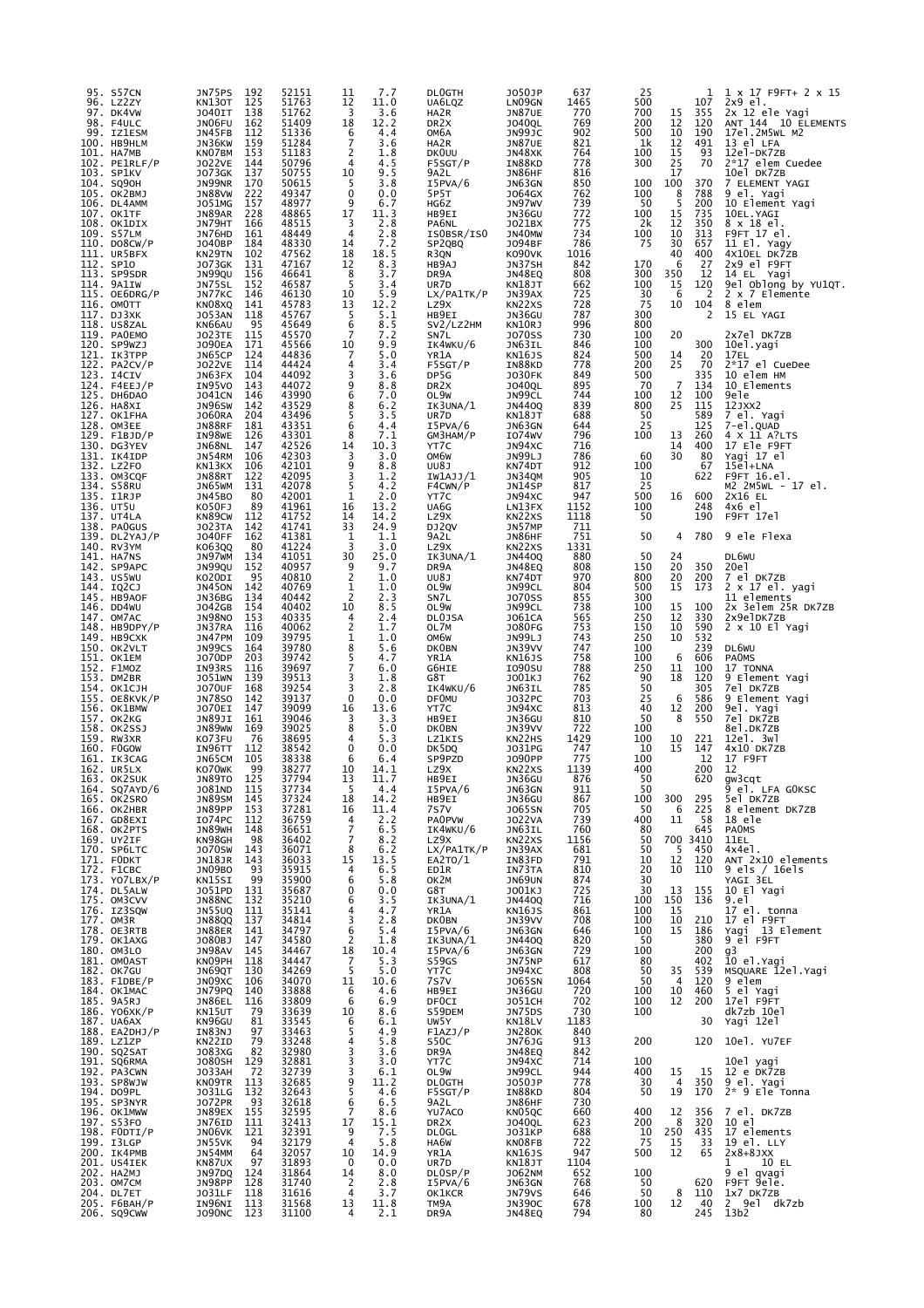| 207. US1IY<br>208. F5MFI        | KN98AC<br>JN07XT        | 94<br>109             | 30703<br>30472 | 3<br>1              | 3.0<br>1.8   | SV1BJY<br>ED1R             | KM18HN<br>IN73TA               | 1632<br>727 | 50<br>20         | 20<br>37                                      | 270<br>113            | 11e1<br>$4x7e1 DK7ZB + 3x(2x4$          |
|---------------------------------|-------------------------|-----------------------|----------------|---------------------|--------------|----------------------------|--------------------------------|-------------|------------------|-----------------------------------------------|-----------------------|-----------------------------------------|
| 209. DL60AK<br>210. F6BUL       | J042U0<br>JN35BV        | 95<br>92              | 30447<br>30255 | 3<br>14             | 3.0<br>13.7  | HB9EI<br>G8T               | JN36GU<br>J001KJ               | 679<br>723  | 500<br>40        | 12<br>25                                      | -55<br>550            | 2 x FX 210<br>ANT 144 17 elem Ton       |
| 211. OK1IEI                     | <b>JO70EC</b>           | 151                   | 29937          | 1                   | 0.8          | SK7MW                      | J065MJ                         | 596         | 100              | 10                                            | 380                   | 2m7                                     |
| 212. RA6DE<br>213. SP2DDV       | KN96AP<br>J083VE        | 80<br>78              | 29893<br>29634 | 1<br>10             | 3.2<br>13.8  | LZ4BF<br>DR9A              | KN23LA<br>JN48EQ               | 1107<br>828 | 160              |                                               | 30<br>12              | DJ9BV 15ele                             |
| 214. OE3ARC<br>215. FOFEK       | JN78XD<br>JN19GB        | 127<br>108            | 29514<br>29174 | 3<br>2              | 2.2<br>1.8   | <b>IZ1ESM</b><br>F1USF     | JN45FB<br>JN23CN               | 668<br>625  | 100<br>10        | 15<br>20                                      | 590<br>118            | 10el Yagi<br>5 elements ver. DK7Z       |
| 216. OMOAM                      | KN08PQ                  | 101                   | 29157          | 9                   | 10.6         | LZ9X                       | KN22XS                         | 751         | 50               | 12                                            | 240                   | 7 element                               |
| 217. HB9CQL<br>218. IK4FWF      | JN37TL<br>JN54QM        | 105<br>74             | 28943<br>28926 | 8<br>2              | 8.3<br>3.6   | OK1KQI<br>HA6W             | <b>JO80CH</b><br>KN08FB        | 702<br>801  | 600<br>100       | 16<br>15                                      | 696<br>35             | $1x$ 17<br>17 elel. Cush.               |
| 219. RK3QYA<br>220. HA8TKS      | K091M0<br><b>JN96UV</b> | 75<br>102             | 28877<br>28652 | 2<br>$\overline{7}$ | 2.9<br>5.8   | LZ9X<br>LZ9X               | KN22XS<br>KN22XS               | 1390<br>673 | 60               | 20<br>20                                      | 142<br>114            | K1FO<br>9 elements F9FT                 |
| 221. OK1FHI                     | <b>JO70GS</b>           | 141                   | 28621          | 1                   | 0.3          | YU7AC0                     | KN05QC                         | 810         | 100              | 3                                             | 500                   | 9el. Yagi                               |
| 222. OK1DQT<br>223. F4FFS       | JO70IB<br>JN17AW        | 124<br>96             | 28497<br>28308 | 5<br>6              | 4.4<br>10.0  | I5PVA/6<br>ED1R            | JN63GN<br>IN73TA               | 742<br>741  | 90<br>20         | 13                                            | 262<br>110            | 15 el QueDee<br>dk7zb 10 element con    |
| 224. IK3SSG<br>225. US7VF       | JN55XH<br>KN58SI        | 84<br>76              | 28203<br>28023 | 1<br>5              | 0.8<br>6.0   | HA6W<br>UA6G               | KN08FB<br>LN13FX               | 717<br>971  | 100<br>100       | 14<br>240                                     | 20                    | 16 ELEM. IOJXX2<br>144 2x7 DK7ZB. 430 - |
| 226. OK2PYA<br>227. OM5CX       | JN79TI<br>JN98CA        | 133<br>120            | 27940<br>27841 | 1<br>5              | 0.4<br>4.9   | I5PVA/6<br>I5PVA/6         | JN63GN                         | 686         | 10<br>50         |                                               | 660<br>120            | F9FT<br>6el DK7ZB                       |
| 228. OK2BRX                     | JN89PR                  | 126                   | 27836          | 5                   | 8.2          | I5PVA/6                    | JN63GN<br>JN63GN               | 663<br>776  | 100              |                                               | 326                   | 9el F9FT                                |
| 229. OE3MDB<br>230. OK2BUC      | <b>JN88JB</b><br>JN99BN | 104<br>149            | 27595<br>27498 | 2<br>21             | 1.8<br>15.5  | IK3UNA/1<br>DK5EW          | <b>JN440Q</b><br><b>JN48MB</b> | 692<br>686  | 200<br>50        | 12<br>15                                      | 157<br>600            | 2xFlexa 11-Element<br>$2x6e1$ .         |
| 231. S51GF                      | JN66WA                  | 117                   | 27404          | 4<br>20             | 3.8<br>19.7  | <b>DKOBN</b>               | JN39VV<br>J090PP               | 625<br>807  | 25<br>200        | 15<br>6                                       | 1124<br>300           | $2$ $x17$ $2$ $x1$ hibridq              |
| 232. DH8SL<br>233. DL6NEJ       | JN49BL<br>JN59MN        | 105<br>95             | 27360<br>27353 | 0                   | 0.0          | SP9PZD<br>SK7MW            | J065MJ                         | 663         | 15               | 10                                            | 288                   | 2*9Ele LFA<br>2 x 7 ele yagi            |
| 234. OK1ADT<br>235. 9A6ARB      | J080AC<br>JN75SK        | 94<br>97              | 27292<br>27267 | 7<br>5              | 5.9<br>5.7   | HB9EI<br><b>DLOGTH</b>     | JN36GU<br>J050JP               | 788<br>679  | 50<br>100        | 8                                             | 320<br>140            | 10 el.<br>YAGI 12el.                    |
| 236. PE1EWR<br>237. RX3AA       | <b>JO11SL</b><br>KO85PO | 92<br>75              | 27238<br>27193 | 5<br>6              | 3.9<br>12.8  | SN7L<br>UU8J               | <b>JO70SS</b><br>KN74DT        | 841<br>1219 | 80               | 9                                             | 220                   | 10 el. Parabeam Jayb<br>15e1            |
| 238. OK2ILD                     | JN89NS                  | 121                   | 27186          | 5                   | 4.7          | DR9A                       | JN48EQ                         | 647         | 5                |                                               | 280                   | 13 YAGI                                 |
| 239. PAOT<br>240. OK1ZHS        | J033JC<br><b>JO70EC</b> | 75<br>118             | 26988<br>26938 | 4<br>0              | 5.2<br>0.0   | HB9EI<br>YT7C              | JN36GU<br>JN94XC               | 696<br>790  | 50<br>40         | 18<br>35                                      | 18<br>220             | 9 el beam<br>5el. DK7ZB                 |
| 241. SP8MCP<br>242. OE3FLU      | KN09RR<br><b>JN78VQ</b> | 89<br>101             | 26912<br>26814 | 5<br>1              | 8.4<br>1.9   | S59DEM<br>HB9EI            | JN75DS<br>JN36GU               | 693<br>721  | 75<br>300        | 5<br>8                                        | 300<br>250            | 7 el. DK7ZB<br>9 ELE Longyagi           |
| 243. E71W                       | JN93GT                  | 81                    | 26599          | 3                   | 5.8          | OK2R                       | JN89FN                         | 659         | 50               |                                               | 1                     | quad 10el.yagi 13 el                    |
| 244. SP70GP<br>245. SP9HVV      | KO01AM<br>KN09MT        | 68<br>94              | 26446<br>26387 | 4<br>16             | 6.4<br>19.5  | YT7C<br>DJ2QV              | JN94XC<br>JN57MP               | 825<br>772  | 100              |                                               |                       | 12el DK7ZB                              |
| 246. IZ3ETC<br>247. 9A1DL       | JN55UQ<br>JN85WF        | 90<br>95              | 26381<br>26275 | 3<br>5              | 3.1<br>6.3   | YR1A<br>LZ9X               | KN16JS<br>KN22XS               | 861<br>702  | 100<br>120       | 12                                            | 70<br>300             | 9 yagi<br>2x11 DL6WU                    |
| 248. F4AOS                      | <b>JN06SO</b>           | 87                    | 26211          | 9                   | 11.3         | PA6NL                      | J021BX                         | 627         | 80               | 12                                            | 155                   | 9 elements Tonna                        |
| 249. UT4EU<br>250. SP6CVB       | KN78HM<br><b>JO80VE</b> | 80<br>111             | 25855<br>25854 | 4<br>13             | 5.7<br>11.5  | RT2M<br>I5PVA/6            | K097UX<br>JN63GN               | 1105<br>838 | 5<br>100         | 15                                            | 160                   | eaz 11<br>9 el. Yagi                    |
| 251. F1US<br>252. RZ6DD         | JNO7HG<br>LN04MX        | 80<br>64              | 25770<br>25549 | 10<br>1             | 13.1<br>3.0  | DR <sub>2</sub> x<br>RV3YM | <b>JO40QL</b><br>KO63QQ        | 733<br>1115 | 300<br>100       | 15                                            | 220                   | 12el LFA<br>4x10H                       |
| 253. F4EGA                      | J010QK                  | 79                    | 25499          | 6                   | 9.1          | EA2TO/1                    | IN83FD                         | 966         | 200              | 12                                            | 16                    | 5wL                                     |
| 254. YO5DAS<br>255. IK1GPG      | KN17DO<br>JN34VJ        | 76<br>62              | 25471<br>25418 | 3<br>5              | 4.9<br>8.5   | OK10PT<br>SN7L             | JN69NX<br><b>JO70SS</b>        | 722<br>916  | 50<br>100        | 20                                            | 440                   | DK7ZB<br>Tonna 17 elementi XL           |
| 256. SP1JNY<br>257. OK2YT       | <b>JO73GL</b><br>JN88IW | 78<br>110             | 25304<br>25247 | 15<br>1             | 24.1<br>0.5  | DR5T<br>I5PVA/6            | JN47ET<br>JN63GN               | 765<br>678  | 25<br>100        | 12                                            | 112<br>198            | 4x17el F9FT<br>15e1                     |
| 258. OK1DRX<br>259. LZ2AB       | JN79DW<br>KN33RE        | 98                    | 25047<br>24887 | 2                   | 1.0<br>3.3   | YT7C<br><b>OMOR</b>        | JN94XC<br>KN08BV               | 778<br>850  | 50<br>100        | 10                                            | 400<br>250            | 7-el DK7ZB                              |
| 260. ОМБНО                      | JN99TB                  | 62<br>107             | 24829          | 1<br>9              | 9.7          | OL7C                       | J060JJ                         | 513         | 50               |                                               | 574                   | KLM 17LBX<br>7-el. QUAD                 |
| 261. HA5FB<br>262. UR5UI        | JN97NN<br>KN59BS        | 95<br>62              | 24814<br>24804 | 16<br>2             | 12.9<br>2.7  | LZ9X<br>UA6G               | KN22XS<br>LN13FX               | 756<br>1136 | 70               | 12                                            | 110<br>180            | 9 el swan yagi<br>KLM17LBX              |
| 263. SP6MRM<br>264. SP7HGT      | J081KG<br>KO10AN        | 83<br>78              | 24798<br>24526 | 12<br>8             | 14.8<br>10.6 | YT7C<br>S59DEM             | JN94XC<br>JN75DS               | 830<br>784  | 100              | 12                                            | 135                   | 16el by F9FT                            |
| 265. RV6ANI                     | LN04GP                  | 66                    | 24190          | 1                   | 0.6          | RV3YM                      | K063QQ                         | 1132        | 10               |                                               | 600                   | YAGI                                    |
| 266. G8HGN<br>267. F1TDO        | J001F0<br>JN25LX        | 54<br>60              | 23895<br>23870 | 0<br>3              | 0.0<br>3.5   | F4CWN/P<br>ок2м            | JN14SP<br>JN69UN               | 807<br>766  | 50<br>250        | 13<br>12                                      | 60<br>287             | 11 ele LFA<br>2 x 17 F9FT               |
| 268. I2AT<br>269. PA3CGJ        | JN45QN<br><b>JO32AA</b> | 80<br>91              | 23665<br>23660 | 5<br>8              | 6.1<br>8.9   | OM3RM<br>SN7L              | JN87WV<br><b>JO70SS</b>        | 698<br>674  | 50<br>25         | 16                                            | 171<br>45             | Yagi 9 elem. HM<br>9 Element Tonna      |
| 270. IK3XTT                     | JN55LK                  | 114                   | 23654          | 1                   | 1.4          | YT4B                       | JN94SD                         | 693         | 80               | 20                                            | 60                    | 17 ELEM. I2ODI                          |
| 271. F4EWP<br>272. F1PHB        | JN07BV<br>JN39DB        | 74<br>87              | 23602<br>23543 | 16<br>9             | 20.0<br>7.9  | <b>DF0MU</b><br>F5SGT/P    | J032PC<br>IN88KD               | 694<br>700  | 100<br>80        | 21                                            | 52                    | DK7ZB 10 ELE<br>2 X 17 elements AFT     |
| 273. 2EONEY<br>274. OM5UM       | I081VK<br>JN98EO        | 88<br>123             | 23407<br>23305 | 3<br>3              | 4.5<br>1.0   | HB9EI<br>DJ2QV             | JN36GU<br>JN57MP               | 815<br>555  | 50<br>100        | 13                                            | 140<br>200            | 17 ele<br>DL7KM                         |
| 275. SQ6NEF                     | JO81KE                  | 94                    | 23114          | 8                   | 13.6         | DJ2QV                      | JN57MP                         | 577         | 50               |                                               | 110                   | Yagi 9 el. DL6WU                        |
| 276. 9A7DRI<br>277. OM8MM       | JN85VQ<br>KN08PR        | 103<br>78             | 23068<br>22989 | 6<br>8              | 10.9<br>9.4  | OL7C<br>I5PVA/6            | J060JJ<br>JN63GN               | 642<br>885  | 30<br>60         | 115                                           | 300                   | 7el.yagi                                |
| 278. IK3MLF<br>279. SP1MVG      | JN55WJ<br>J074JA        | 81<br>65              | 22932<br>22902 | 4<br>$\overline{c}$ | 4.6<br>6.2   | LX/PA1TK/P<br>TM9A         | JN39AX<br><b>JN390C</b>        | 671<br>757  | 300<br>150       | 15                                            | 40<br>25              | 17 ELEMENTS F9FT<br>17 elements F9FT    |
| 280. DG6ME<br>281. F1EIT        | J051JU<br>JN03TI        | 87<br>45              | 22857<br>22846 | 1<br>6              | 1.2<br>11.3  | HB9EI<br>DR9A              | JN36GU<br>JN48EQ               | 636<br>789  | 100<br>170       | 6<br>8                                        | 242<br>250            | 7 Elemente Yagi<br>17 elts FT           |
| 282. OK1FLY                     | <b>JO70FC</b>           | 107                   | 22649          | 3                   | 4.6          | I5PVA/6                    | JN63GN                         | 742         | 50               | 14                                            | 185                   | 7el LFA yagi GOKSC                      |
| 283. ОК1АНО<br>284. RM5P        | J070NO<br>KO93EX        | 119<br>61             | 22638<br>22626 | 9<br>0              | 14.3<br>0.0  | F8KID<br>LZ1KIS            | JN38AT<br>KN22HS               | 683<br>1602 | 200<br>100       | $\overline{7}$                                | 220<br>$\overline{7}$ | YU7EF<br>4WL DJ9BV                      |
| 285. US7GY<br>286. SQ9ACK       | KN66LC<br>J090IA        | 50<br>109             | 22605<br>22493 | 3<br>2<br>5         | 5.0<br>6.0   | RO2E<br>DR9A               | KO82HV<br>JN48EQ               | 801<br>763  | 40               | 20<br>40                                      | 24<br>303             | 2x9e1<br>$LAY7-2m$                      |
| 287. 9A6IND                     | JN95AD                  | 86                    | 22440          |                     | 7.5          | OL4A                       | <b>JO60RN</b>                  | 693         | 200              | 6                                             | 250                   | DL7KM .TONNA                            |
| 288. UR6EM<br>289. G8DOH        | KN67RV<br>I092FA        | 70<br>76              | 22283<br>22272 | $\frac{3}{2}$       | 6.5<br>2.0   | LZ9X<br><b>DLOGTH</b>      | KN22XS<br>J050JP               | 817<br>870  | 50<br>400        | 10<br>$\begin{array}{c} 34 \\ 15 \end{array}$ | $\frac{90}{239}$      | 9el yagi<br>2x8ele Yagi                 |
| 290. НАОНО<br>291. F4DPW        | KN07SU<br>JN09UE        | 72<br>$7\overline{3}$ | 22229<br>22064 | 31                  | 30.1<br>1.7  | US8ZAL<br>ED1R             | KN66AU<br>IN73TA               | 799<br>831  | 1k<br>100        | 16                                            | 110<br>120            | 8x13el Yagi<br>17 elements              |
| 292. LY2SA                      | KO14LL                  | 45                    | 21999          | $\frac{1}{5}$       | 8.9          | UU8J                       | KN74DT                         | 1347        | 250              |                                               |                       | 5wl yagi                                |
| 293. IK2PTR/4<br>294. F5PVX/P   | JN45QA<br>JN23WE        | 52<br>90              | 21923<br>21919 | $\mathbf 0$<br>13   | 0.0<br>20.5  | OL9W<br>S50C               | JN99CL<br><b>JN76JG</b>        | 830<br>783  | 100<br>70        | 5                                             | 260<br>800            | 15 el<br>11 elements Flexa ya           |
| 295. RW4HW<br>296. OK1VUB       | LO43QM<br><b>JO70KK</b> | 43<br>96              | 21773<br>21762 | 1<br>4              | 3.4<br>7.7   | RA6HLF/3<br>IK4WKU/6       | KO90CW<br>JN63IL               | 812<br>791  | 100              |                                               | 290                   | <b>PAOMS</b>                            |
| 297. 9A204M<br>298. IKOVWO/0    | JN85EI                  | 68                    | 21699          | $\frac{3}{2}$       | 1.6          | LZ9X                       | KN22XS                         | 818         | 90               |                                               |                       | 4x15el yagi<br>4x8el ikOvwo             |
| 299. PD4R                       | JN62ML<br>J032CD        | 39<br>73              | 21631<br>21472 | 8                   | 5.4<br>12.8  | DR <sub>2</sub> x<br>OE5D  | <b>JO40QL</b><br>JN68PC        | 933<br>676  | 500<br>25        | 8                                             | 8 1800<br>12          | 7elm flexa                              |
| 300. UT4NR<br>301. MWOATI       | KN48KQ<br>IO83KB        | $\frac{53}{78}$       | 21448<br>21413 | $\frac{1}{6}$       | 1.7<br>9.4   | UA6G<br>TM9A               | LN13FX<br><b>JN390C</b>        | 1165<br>845 | 50<br>100        | 10                                            | 335                   | 13 el F9FT<br>Vargarda 9 ele yagi       |
| 302. IZ1GZA                     | JN34VI                  | 42<br>89              | 21408          | 1<br>$\overline{c}$ | 3.3          | OL4K<br>F1AZJ/P            | <b>JO70TQ</b>                  | 917         | 100              | 12<br>10                                      | 526                   | $2 \times 32$ jxx2                      |
| 303. G4HGI<br>304. OK2VG        | IO83PL<br>JN99CQ        | 101                   | 21184<br>20991 | 1                   | 6.8<br>0.2   | YT7C                       | <b>JN280K</b><br>JN94XC        | 788<br>635  | $\frac{25}{100}$ | 15                                            | 110<br>255            | 12 ELE IOJXX<br>7 el Quad               |
| 305. IW1CKM<br>306. PA3C        | JN45FD<br>J033FD        | 56<br>44              | 20939<br>20869 | 6<br>0              | 14.3<br>0.0  | SN7L<br>F5SGT/P            | <b>JO70SS</b><br>IN88KD        | 818<br>874  | 250<br>500       | 8<br>15                                       | 140                   | 13 Elementi ushcraft<br>6 WL            |
| 307. F5JJE<br>308. GOEHV/P      | IN95JV<br>I084XT        | 69<br>69              | 20854<br>20776 | 3<br>1              | 4.5<br>3.5   | G4Z<br>TM9FT               | J002EB<br>JN29HA               | 696<br>790  | 100<br>160       | 12<br>$\overline{7}$                          | $\frac{-1}{5}$<br>490 | 9 elements hoz wimo<br>8 Element DK7ZB  |
| 309. ОК2РСL<br>310. IWOFFK      | JN89HE                  | 106                   | 20743          | 4                   | 3.5          | YT7C                       | JN94XC                         | 620<br>953  | 50               | 5                                             | 300                   | LPD                                     |
| 311. F6IPR                      | JN61FS<br>JN27LD        | 49<br>66              | 20636<br>20544 | 1<br>6              | 1.3<br>14.0  | OM6A<br>OK2M               | JN99JC<br>JN69UN               | 700         | 500<br>100       | 9<br>8                                        | 100<br>240            | 16jxx<br>ANT 144                        |
| 312. 9A1WW<br>313. F1LPV        | JN75SL<br><b>JO10NP</b> | 44<br>85              | 20407<br>20247 | $\mathbf 0$<br>17   | 0.0<br>19.2  | LZ9X<br><b>DLOSAW</b>      | KN22XS<br><b>JO52KR</b>        | 884<br>582  | 100<br>100       | 12                                            | 118<br>25             | YU7EF<br>2 * 11 F9FT                    |
| 314. SP9NWN                     | J0900G                  | 82<br>84              | 20139          | 2                   | 2.2          | YT4B                       | JN94SD                         | 682         |                  |                                               |                       |                                         |
| 315. S51WC<br>316. UR3HR        | <b>JN750T</b><br>KN79KP | 60                    | 20117<br>20030 | $\frac{2}{7}$       | 2.0<br>10.9  | SP9PZD<br>LZ9X             | J090PP<br>KN22XS               | 617<br>1026 | 25               | 10                                            | 250                   | 1x 17 el F9FT                           |
| 317. DL/HG9MET<br>318. OE6PPF/P | JN57RW<br>JN77IF        | 57<br>79              | 19956<br>19757 | 0<br>4              | 0.0<br>6.1   | YT4B<br>YR1A               | JN94SD<br><b>KN16JS</b>        | 753<br>615  | 40<br>30         | 4                                             | 610<br>3 1600         | 7el yagi<br>Tonna 14 Element            |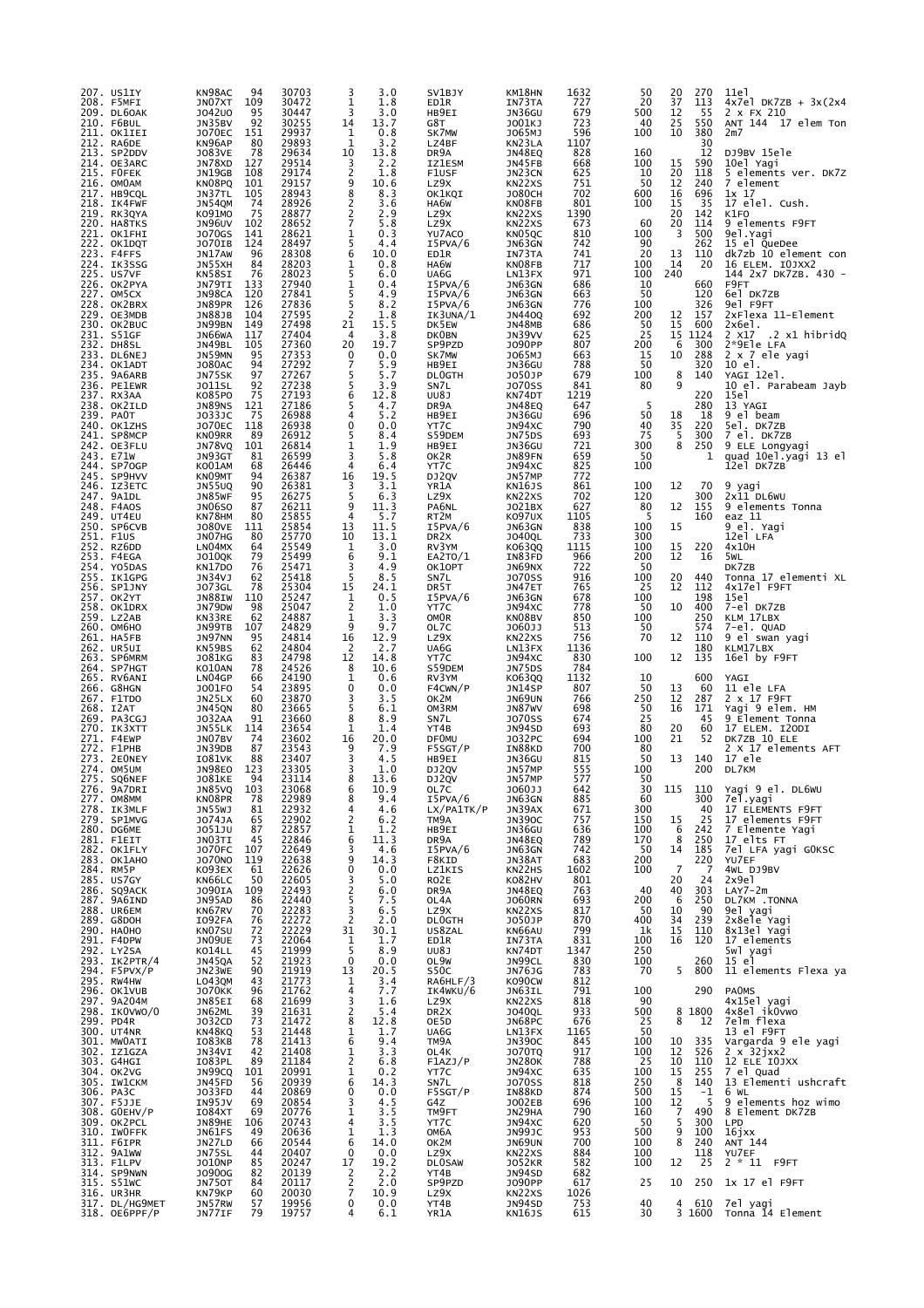|          | 319. G8CUL<br>320. UA3RBO    | 1091J0<br>LO03NG        | 69<br>58 | 19616<br>19486 | 4<br>2                           | 8.0<br>6.9   | HB9FX<br>UU8J               | JN37RF<br>KN74DT                           | 793<br>1064 | 150        | 15                  | 60<br>110  | 17 element                                 |
|----------|------------------------------|-------------------------|----------|----------------|----------------------------------|--------------|-----------------------------|--------------------------------------------|-------------|------------|---------------------|------------|--------------------------------------------|
|          | 321. OE5KAP/P<br>322. UA3RAW | JN67UV                  | 71       | 19382<br>19310 | 28<br>3                          | 33.1         | DF60JFA                     | <b>JO73CF</b>                              | 595<br>1597 | 10         | 4                   | 864        | 9el Yagi                                   |
|          | 323. FOFYP                   | LO02RR<br>JN37LO        | 53<br>50 | 19275          | 4                                | 5.2<br>6.4   | LZ9X<br>SN7L                | KN22XS<br><b>JO70SS</b>                    | 716         | 10         | 8                   | 348        | 17 ELEMENTS                                |
|          | 324. OK1VBN<br>325. F8DBF    | JN79HA<br>IN78RI        | 58<br>35 | 19229<br>19193 | 2<br>$\mathbf{1}$                | 2.8<br>3.9   | 7s7v<br>F6KQV/P             | <b>JO65SN</b><br>JN380J                    | 732<br>868  | 70<br>500  | 9                   | 525<br>48  | DK7ZB<br>17 Elts                           |
|          | 325. IK5AMB/5                | JN54FF                  | 70       | 19193          | 3                                | 6.1          | F1EIT                       | JN03TI                                     | 716         | 100        | 5                   | 1700       | 8 elementi LFA                             |
|          | 327. F5SUL<br>328. I7CSB     | IN87XH<br>JN71QQ        | 68<br>48 | 18972<br>18966 | $\frac{2}{7}$                    | 5.8<br>14.1  | HB9EI<br>IW1AJJ/1           | JN36GU<br>JN34QM                           | 652<br>722  | 120<br>200 | 14                  | 22<br>90   | dj9bv 3.2 lamda<br>17 ELEMENTI             |
|          | 329. OK1DPO<br>330. YO5BQQ   | <b>JO70CH</b><br>KN17KT | 89<br>61 | 18805<br>18793 | 2<br>8                           | 3.9<br>17.7  | YT4B<br>S50C                | JN94SD<br><b>JN76JG</b>                    | 795<br>636  | 200<br>150 | 10                  | 207        | 9e1.F9FT<br>F9FT 9el                       |
|          | 331. OK1UDQ                  | <b>JO70NO</b>           | 90       | 18702          | 3                                | 6.4          | I5PVA/6                     | JN63GN                                     | 807         | 80         |                     | 280        | F9FT                                       |
|          | 332. DL6GCK<br>333. UT5ST    | <b>JN470R</b><br>KN28IW | 45<br>47 | 18521<br>18411 | 7<br>8                           | 14.9<br>15.5 | HA5KDQ<br>UU8J              | JN97LN<br>KN74DT                           | 731<br>860  | 300        | 10                  | 465<br>250 | 17-element Tonna Yag                       |
|          | 334. F1CKB                   | IN97SL                  | 62       | 18330          | 4                                | 10.1         | DK5DQ                       | J031PG                                     | 702         | 10         | 13                  | 27         | YAGI 11 elements                           |
|          | 335. UT8LE<br>336. 9A/S51ML  | KN79WW<br>JN82MW        | 61<br>48 | 18319<br>18249 | 5<br>$\frac{2}{7}$               | 7.8<br>5.2   | LZ9X<br>OK2KGB              | KN22XS<br>JN79QJ                           | 1101<br>730 | 50<br>50   | 16                  | 188        | 16 Yeaiaio?a<br>4x7 el. DL6WU              |
|          | 337. OK2UIN<br>338. 9A5AB    | JN89QI<br>JN75VV        | 84<br>71 | 18235<br>18214 | 6                                | 9.6<br>9.4   | YT4B<br>DH1GAP              | JN94SD<br>JN47KW                           | 603<br>573  | 50<br>130  | 15                  | 196<br>138 | <b>PAOMS</b><br>1 x 14 el.                 |
|          | 339. F4GTT/P                 | JN19PA                  | 73       | 18103          | 19                               | 26.4         | EE2W                        | IN93GF                                     | 741         | 50         |                     |            | 4 elts tonna                               |
|          | 340. 9A5IGY<br>341. GW4EVX/P | JN75SL<br>I083JF        | 72<br>84 | 18097<br>18078 | $\overline{2}$<br>$\overline{2}$ | 2.4<br>2.9   | UR7D<br>TM9FT               | KN18JT<br>JN29HA                           | 662<br>719  | 100<br>100 | 7                   | 270        | $x510/10$ ele oblong<br>9 Ele Yagi         |
|          | 342. IZ4GWE                  | JN64BL                  | 76<br>76 | 18050          | 6                                | 8.3          | OM3W                        | JN99CH                                     | 709<br>525  | 500<br>80  | 9<br>6              |            | 11LFA                                      |
|          | 343. F8GFA/P<br>344. UT4UEP  | JN19EP<br>KN49WV        | 48       | 18024<br>17970 | 11<br>16                         | 12.6<br>25.9 | F8DBF<br>RT7G               | IN78RI<br>LN05WB                           | 1049        |            |                     | 150        | 7ELM DK7ZB                                 |
|          | 345. IOYLI<br>346. OK2MRJ    | JN61HU<br>JN89FI        | 45<br>85 | 17962<br>17892 | 5<br>1                           | 10.3<br>0.9  | HG3X<br>I5PVA/6             | JN96EE<br>JN63GN                           | 666<br>711  | 250<br>100 | 25<br>12            | 110<br>300 | 10 el DK7ZB<br>2x7el.DK7ZB                 |
|          | 347. SN2DX                   | J093AI                  | 52       | 17796          | 8                                | 19.6         | DR <sub>2</sub> x           | <b>JO40QL</b>                              | 675         | 180        | 12                  | 104        | 4x10el DK7ZB                               |
|          | 348. DL5XL<br>349. RT4I      | J043GI<br>LO43TJ        | 54<br>29 | 17776<br>17762 | 0<br>0                           | 0.0<br>0.0   | OM3TZZ<br>LZ9X              | <b>JN88NG</b><br>KN22XS                    | 826<br>2103 | 50         | 14                  | 14         | 10 Element Yagi                            |
|          | 350. UR5VFJ                  | <b>KN690A</b>           | 57       | 17754          | 3                                | 2.5          | LZ9X                        | KN22XS                                     | 893         | 100        |                     | 163        | 10 el crossyagi                            |
|          | 351. SO6DGO/P<br>352. OK2VZ  | <b>JO70XT</b><br>JN89SM | 90<br>55 | 17567<br>17461 | 0<br>4                           | 0.0<br>6.1   | YT4B<br>HB9EI               | JN94SD<br>JN36GU                           | 789<br>867  | 100        |                     | 295        | 5el. DK7ZB                                 |
| 353.     | OK2JK<br>354. OM3TCC         | JN89HE<br><b>JN88QQ</b> | 89<br>86 | 17378<br>17352 | 11<br>8                          | 13.7<br>13.7 | YT5MW<br>I5PVA/6            | KN04GN<br>JN63GN                           | 595<br>681  | 40<br>50   |                     | 300<br>208 | 7el.DK7ZB<br><b>PAOMS</b>                  |
|          | 355. LZ2GG                   | KN33WN                  | 41       | 17330          | $\overline{2}$                   | 2.6          | RV3QX                       | LO00BK                                     | 1201        |            |                     | 230        | KLM-11el                                   |
|          | 356. F6BYJ<br>357. F6GEU     | JN05FS<br>IN97TK        | 58<br>58 | 17302<br>17282 | 10<br>7                          | 19.4<br>15.3 | G4Z<br>F5KDK/P              | J002EB<br>JN24VC                           | 700<br>605  | 100<br>50  | 12<br>8             | 130<br>20  | 9 elm F9FT<br>1*yagi11el                   |
|          | 358. SP7AWG                  | J091L0                  | 58       | 17242          | 3                                | 5.3          | S59R                        | <b>JN760M</b>                              | 628         |            |                     |            | dipole                                     |
|          | 359. EU4AG<br>360. SP7NHS    | KO13VQ<br>J091RU        | 38<br>55 | 17229<br>17217 | 4<br>5                           | 10.6<br>11.2 | YR1A<br><b>DLOGTH</b>       | <b>KN16JS</b><br>J050JP                    | 773<br>618  | 50<br>20   | 45<br>20            | 145<br>200 | 9e1<br>5EL.                                |
|          | 361. 9A2XW                   | JN75SM<br>JN66IE        | 71       | 16965          | 5<br>0                           | 11.2<br>0.0  | UR7D                        | KN18JT                                     | 659         | 100<br>150 | 12<br>12            | 128<br>283 | Yagi 9el.                                  |
|          | 362. IV3KKW<br>363. OK2WKW   | JN79TI                  | 60<br>87 | 16836<br>16629 | 3                                | 7.2          | YR1A<br>HB9EI               | KN16JS<br>JN36GU                           | 775<br>729  | 10         |                     | 660        | 13 el. F9FT<br>F9FT                        |
| 365.     | 364. RC9F<br>RL3QDD          | LO88GF<br>K0910Q        | 51<br>47 | 16607<br>16439 | 0<br>1                           | 0.0<br>1.7   | RT4I<br>LZ9X                | LO43TJ<br>KN22XS                           | 689<br>1405 |            |                     | 157        | 17 el.<br>$2*2.2WL$                        |
|          | 366. OM5GU                   | JN97BX                  | 78       | 16419          | 3                                | 2.9          | I5PVA/6                     | JN63GN                                     | 655         | 50         | 20                  | 118        | 12ele.LPDA                                 |
| 367. G8N | 368. YO3FOU                  | I092LH<br>KN34BK        | 67<br>53 | 16407<br>16316 | 3<br>2                           | 4.5<br>7.0   | <b>DLOGTH</b><br>UT5U       | J050JP<br>KO50FJ                           | 840<br>739  | 100<br>100 | 10<br>25            | 130<br>100 | 7 ele ZL<br>2x5e1                          |
|          | 369. RA3XX<br>370. OK1XBF    | K084CJ                  | 51<br>93 | 16241<br>16199 | 1<br>3                           | 2.8<br>4.1   | UU8J                        | KN74DT                                     | 1075<br>490 | 100<br>30  |                     | 120<br>773 | 9.2 <sub>m</sub><br>M <sub>2</sub>         |
|          | 371. IZ6SAC                  | JN69MJ<br>JN63MP        | 42       | 16129          | 5                                | 14.3         | IQ3RO/3<br>SN <sub>9P</sub> | JN65EA<br><b>JO90EA</b>                    | 817         | 250        | 8                   | 220        | 17 El. Yagi F9FT                           |
|          | 372. FOFKO<br>373. OK2BFN    | IN96QT<br>JN89UC        | 54<br>85 | 16092<br>16076 | 11<br>2                          | 19.3<br>4.1  | LX/PA1TK/P<br>YT7C          | JN39AX<br>JN94XC                           | 605<br>582  | 10<br>60   | $\overline{7}$<br>6 | 190<br>406 | ANT 144<br>6el. y                          |
|          | 374. F5MGD/P                 | JN09XI                  | 60       | 15991          | 2                                | 2.4          | <b>DLOGTH</b>               | J050JP                                     | 648         | 80         | 5                   | 236        | 7EL                                        |
|          | 375. YO2LZA/P<br>376. F6GLJ  | KN15AE<br>IN94QS        | 42<br>58 | 15990<br>15873 | 3<br>4                           | 5.5<br>9.3   | OK2M<br>G8P                 | JN69UN<br>J001QD                           | 794<br>725  | 50<br>80   | 6                   | 1400       | Yagi 4x5el<br>11 ele tonna                 |
|          | 377. I4CIL<br>378. DG6SA     | JN64AH                  | 29<br>85 | 15848<br>15780 | 5<br>8                           | 14.5<br>14.8 | LX/PA1TK/P                  | JN39AX                                     | 776<br>619  | 500<br>200 | 15<br>116           | 99         | 18XXXL<br>10 Element                       |
|          | 379. SP2IPT                  | JO31LE<br>J094GI        | 43       | 15664          | 3                                | 9.7          | SK7MW<br><b>DLOGTH</b>      | J065MJ<br>J050JP                           | 667         | 80         | 3                   | 140        | 11 elements F9FT                           |
|          | 380. DO7ML<br>381. YO9HZN    | J031LG<br>KN24SV        | 61<br>49 | 15650<br>15565 | 1<br>1                           | 2.4<br>3.6   | OK1KCR<br>UU8J              | JN79VS<br>KN74DT                           | 646<br>690  | 50<br>50   | 10                  |            | YAGY 15EL                                  |
|          | 382. USOYA                   | KN28UP                  | 45       | 15513          | 1                                | 2.1          | UU8J                        | KN74DT                                     | 781         | 50         | 10                  | 275        | DJ9BV 10 el.                               |
|          | 383. I4LCK/4<br>384. OK2MZL  | JN54PD<br>JN89SN        | 49<br>93 | 15473<br>15353 | 1<br>$\overline{7}$              | 0.9<br>12.0  | <b>OMOR</b><br>YT4B         | KN08BV<br>JN94SD                           | 857<br>622  | 300<br>50  | 15<br>330           | 950<br>320 | 2x4el. dk7zb                               |
|          | 385. OK1ANA<br>386. EW6BA    | J070XI<br>KO55BD        | 76<br>28 | 15344<br>15318 | 15<br>3                          | 23.5<br>9.2  | YU1EF<br>LZ9X               | KN05CD<br>KN <sub>2</sub> 2 <sub>X</sub> S | 661<br>1409 | 30         |                     | 232<br>150 | <b>PAOMS</b><br>7 elem DK7ZB               |
|          | 387. 9A206SJZ                | JN85FW                  | 73       | 15299          | 4                                | 8.6          | IK3UNA/1                    | <b>JN440Q</b>                              | 584         | 100        | 12                  | 158        | d17km                                      |
|          | 388. IK4LFI<br>389. GW8ASD   | JN54FL<br>IO83LB        | 64<br>49 | 15229<br>15175 | 1<br>3                           | 2.4<br>7.6   | TM9A<br>DL0ZR               | <b>JN390C</b><br>JO31UI                    | 571<br>756  | 300<br>100 | 5<br>10             | 720<br>100 | 11 EL. F9FT<br>12 element M2               |
|          | 390. OM3WYB                  | KN09RK                  | 57<br>33 | 15158<br>14971 | 1<br>5                           | 0.1<br>16.2  | E71GJK                      | JN94GG<br>KN87QP                           | 616<br>855  | 40         |                     | 590        | <b>PAOMS</b>                               |
|          | 391. EU7AA<br>392. SQ1FYB    | KO53EW<br>JO73MI        | 47       | 14925          | 3                                | 5.8          | UZ1I/P<br>OM3RM             | JN87WV                                     | 639         | 90         |                     | 185        | RA3AQ 14 i?<br>YAGI 10EL                   |
|          | 393. UZ2HZ<br>394. F8PDR     | KN69RA<br>IN98MW        | 53<br>40 | 14886<br>14878 | $\mathbf 1$<br>4                 | 1.7<br>13.1  | OM6W<br><b>DF0MU</b>        | JN99LJ<br>J032PC                           | 1053<br>681 | 100        | 18                  | 180        | 12 elts DK7ZB                              |
|          | 395. GM4JR                   | IO85FB                  | 51       | 14776          | 0                                | 0.0          | TM <sub>2</sub> K           | <b>JO10HE</b>                              | 683         | 400        | 10                  | 20         | 12 ele M2                                  |
|          | 396. S57CR<br>397. S52AA     | <b>JN750N</b><br>JN76HD | 54<br>60 | 14770<br>14675 | 1<br>4                           | 3.1<br>9.9   | OL4W<br><b>DKOBN</b>        | <b>JO70LR</b><br>JN39VV                    | 575<br>657  | 100        | 13                  | 295        | DL6WU<br>17el F9FT                         |
|          | 398. SQ9BDB<br>399. F4DBD    | <b>JO90NG</b><br>JN08XW | 76<br>65 | 14667<br>14666 | 1<br>$\overline{\mathbf{c}}$     | 3.5<br>3.5   | YU7W<br>HB9FAP              | JN95RD<br>JN47PH                           | 571<br>574  | 50<br>15   | 8                   | 140        | 7 EL. LPY<br>DK7ZB 9 ELEMENTS              |
|          | 400. F4FWT                   | J000XU                  | 49       | 14646          | $\frac{2}{0}$                    | 3.3          | F4CWN/P                     | JN14SP                                     | 701         | 100        | 10                  | 20         | ANT 17 ELTS                                |
|          | 401. МОІСК/Р<br>402. SP60WA  | I083RO<br>J071QA        | 50<br>67 | 14616<br>14606 | 5                                | 0.0<br>8.3   | <b>DLOZR</b><br>DR9A        | J031UI<br><b>JN48EQ</b>                    | 738<br>565  | 50<br>100  | 3<br>12             | 250<br>340 | 9 Ele LFA H/B<br>10 el.dk7zb               |
|          | 403. ОК6ТТ                   | J080CI                  | 80       | 14584          | 4                                | 4.8          | DR5T                        | JN47ET                                     | 637         | 50         |                     | 600        | 15el Cue Dee                               |
|          | 404. F5GXX<br>405. OK1WGW    | IN95LP<br>J060WP        | 56<br>87 | 14568<br>14536 | 12<br>3                          | 22.3<br>3.8  | G8P<br>HA6W                 | J001QD<br>KN08FB                           | 638<br>557  | 5<br>100   | 25                  | 120<br>200 | ANT 144<br>OK1KRC 8el.                     |
|          | 406. UX7LQ<br>407. IK3COJ    | KN79XW<br>JN65BN        | 46<br>56 | 14503<br>14302 | 3<br>3                           | 9.1<br>2.6   | LZ9X<br>OL9W                | KN22XS<br>JN99CL                           | 1105<br>631 | 20         | 15                  | 167<br>20  | Yagi 13 el.                                |
|          | 408. DF2EAN                  | J031QL                  | 52       | 14242          | 4                                | 7.8          | OK1KCR                      | JN79VS                                     | 623         | 30         | 3                   | 166        | yagi<br>5 elem.<br>1<br>HB <sub>9</sub> CV |
|          | 409. 9A4QV<br>410. RA4SD     | JN74BX<br>LO36WP        | 58<br>36 | 14124<br>14089 | 9<br>0                           | 12.6<br>0.0  | SP6A<br>RZ4AWA              | <b>JO81NG</b><br>L020QG                    | 735<br>728  | -5         | $\overline{3}$      | 400<br>100 | 2el.yagi<br>16 el yagi                     |
|          | 411. OM3WAN                  | <b>JN99JG</b>           | 72       | 14072          | 2                                | 5.6          | DR9A                        | JN48EQ                                     | 763         | 50         |                     | 390        | 4.el YAGI                                  |
|          | 412. PAOMIR<br>413. UR5EX    | J022LL<br>KN78WM        | 48<br>38 | 14012<br>13963 | 3<br>4                           | 6.0<br>12.4  | 7s7v<br>LZ4BF               | <b>JO65SN</b><br>KN23LA                    | 657<br>1043 | 50<br>100  |                     | 87         | 8 ELEMENT<br>7el YU7EF                     |
|          | 414. IZ2FOB                  | JN45MQ                  | 45       | 13933          | 0                                | 0.0          | <b>S570</b>                 | JN86DT                                     | 572         | 150        | 12                  | 250        | 9 FT                                       |
|          | 414. LZ2CM<br>416. UT4WT     | KN1300<br>KO20EC        | 40<br>43 | 13933<br>13902 | 4<br>6                           | 9.9<br>15.0  | UA6LQZ<br>UU8J              | LN09GN<br>KN74DT                           | 1477<br>949 | 20<br>100  | 10                  | 195        | 9e.1L<br>4x7 DK7ZB                         |
|          | 417. ON5GS<br>418. R3GC      | J021SC<br>K092F0        | 42<br>38 | 13885<br>13883 | 5                                | 13.6<br>1.3  | OE1W<br>LZ4BF               | JN77TX<br>KN23LA                           | 806<br>1463 | 50         |                     | 65<br>200  | $4x12$ ] fa                                |
|          | 419. SV1BJY                  | KM18HN                  | 49       | 13845          | $\frac{1}{2}$                    | 9.0          | US1IY                       | KN98AC                                     | 1632        | 100        |                     | 6 2300     | 2X6EL                                      |
|          | 420. EA2DCA/P<br>421. S52AU  | IN83RF<br>JN76LB        | 55<br>47 | 13828<br>13813 | $\mathbf{1}$<br>4                | 0.4<br>8.9   | HB9EI<br><b>DFOMTL</b>      | JN36GU<br>J061JF                           | 819<br>597  | 500        |                     |            | 17e1                                       |
|          | 422. F6GPT<br>423. OMOIM     | IN94SW<br>KN08PR        | 53<br>50 | 13806<br>13680 | 1<br>3                           | 2.3<br>6.4   | G8P<br>OL3Y                 | J001QD<br>JN69JJ                           | 704<br>624  | 200<br>50  | 8                   | 25<br>280  | 11 ELEMENTS TONNA<br>5 el DK7ZB            |
|          | 424. GM4AFF                  | I086TS                  | 26       | 13677          | 1                                | 6.1          | <b>DLOGL</b>                | J031KP                                     | 828         | 400        | 15                  | 95         | 17ele Tonna @15m                           |
|          | 425. F6AWU<br>426. F6CJP     | IN87XI<br>JNO7HB        | 51<br>43 | 13652<br>13553 | 9<br>11                          | 20.1<br>22.6 | F1DLW/P<br>ED1R             | JN37EE<br>IN73TA                           | 636<br>597  | 100<br>80  | 18<br>15            | 31<br>50   | 9 el 144<br>2x8el quad                     |
|          | 427. OK7LB                   | JN99FQ                  | 57       | 13520          | 16                               | 26.4         | <b>DKOBN</b>                | JN39VV                                     | 766         | 25         |                     | 325        | 9el.yagi DK7ZB<br>DK7ZB 10_el 15_dBi       |
|          | 428. SP3QDM<br>429. DO6PS/P  | J082EF<br>JN68CF        | 44<br>48 | 13398<br>13310 | 6<br>2                           | 13.7<br>3.8  | DR9A<br>SP2QBQ              | <b>JN48EQ</b><br>J094BF                    | 690<br>784  | 50<br>70   | 3<br>$\overline{2}$ | 94<br>602  | F9FT 9-ele Yagi                            |
|          | 430. LZ5IL                   | KN21JQ                  | 33       | 13309          | 3                                | 8.8          | UR6EC                       | KN78XM                                     | 1158        | 50         |                     |            | Yagi 11 el.                                |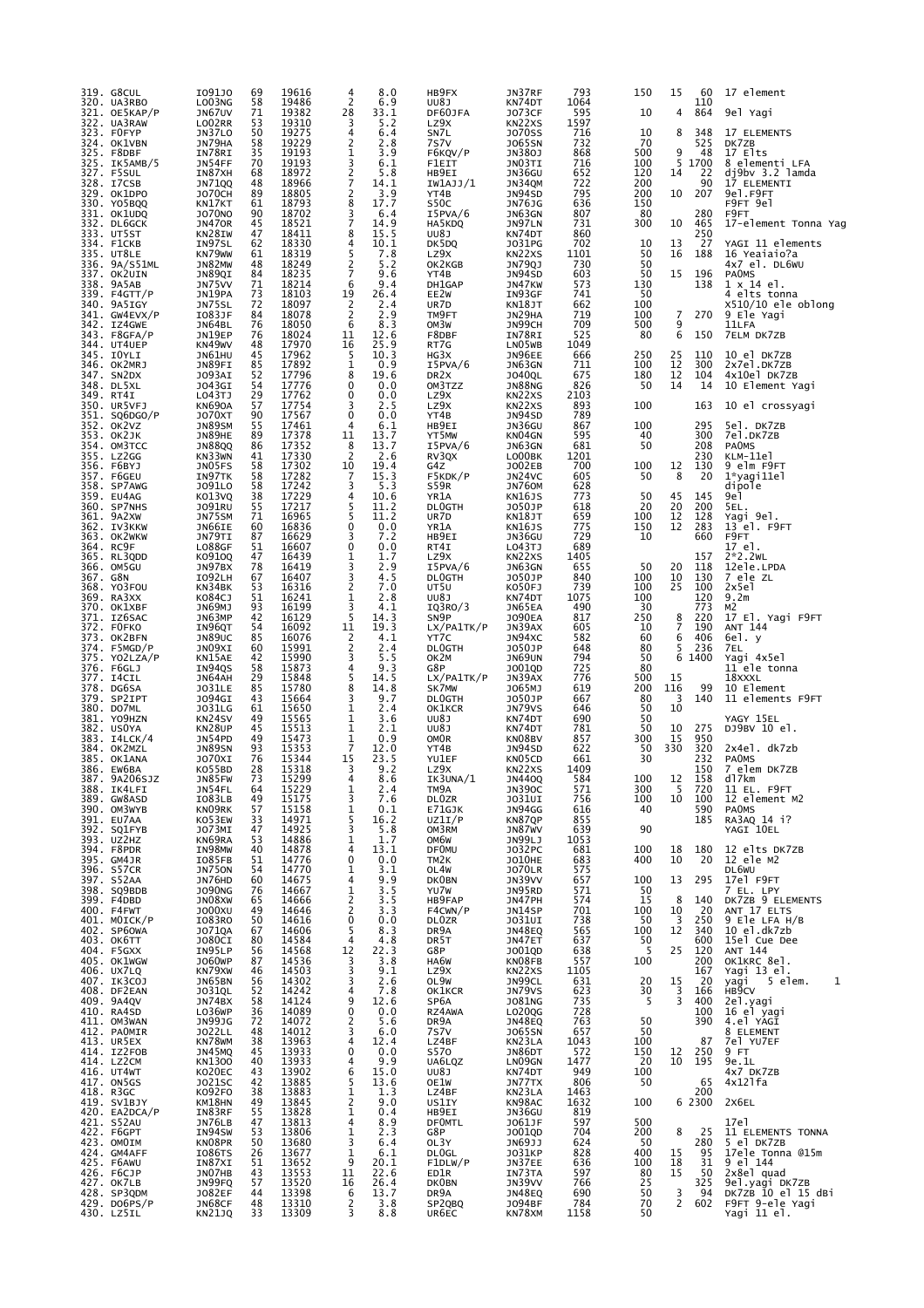| 431. F6FAX/P<br>432. ON2ODS             | JN18CK<br>J020AP               | 44<br>53                                | 13261<br>13117       | 4                                           | 14.5<br>5.6          | DR <sub>2</sub> X<br>5P5T | J040QL<br>J064GX             | 566<br>747  | 75<br>50       | 5              | 150<br>81    | 9Е<br>YAGI 10 ELEMENTS               |
|-----------------------------------------|--------------------------------|-----------------------------------------|----------------------|---------------------------------------------|----------------------|---------------------------|------------------------------|-------------|----------------|----------------|--------------|--------------------------------------|
| 433. SQ6NCI<br>434. 9A3AQ<br>435. F4TXU | <b>JO80EX</b><br>JN75WS        | 34<br>66                                | 12979<br>12965       | 7<br>1<br>9                                 | 17.9<br>2.2          | YT4B<br>DR9A              | JN94SD<br>JN48EQ             | 796<br>653  | 10             | 35<br>15       | 121          | Yaqi<br>2?X 10ele DK7ZB              |
| 436. $G4XZL/P$                          | JN23CX<br>I080CN               | 46<br>32                                | 12964<br>12920       | 1<br>9                                      | 24.0<br>2.9          | TM9A<br>HB9EI             | <b>JN390C</b><br>JN36GU      | 615<br>863  | 50<br>3        | 4              | 45<br>473    | 9 Element DK7ZB yagi                 |
| 437. OK1DJS<br>438. SP9CCA              | <b>JO70FB</b><br>JN99NQ        | 71<br>69                                | 12872<br>12767       | 3                                           | 12.3<br>6.6          | 9A <sub>0</sub> P<br>YT7C | JN64VU<br>JN94XC             | 582<br>625  | 50<br>90       | 10             | 270<br>403   | 4 el YAGI<br>7 el.DK7ZB              |
| 439. HB9DRS<br>440. SQ6ISM              | JN37SN<br>J0810C               | 51<br>51                                | 12738<br>12713       | $\frac{2}{5}$                               | 5.4<br>10.0          | OL7M<br>DH1GAP            | <b>JO80FG</b><br>JN47KW      | 718<br>697  | 250<br>150     | $\overline{4}$ | 277<br>120   | 11 Yagi<br>13 el. Yagi               |
| 441. SP5QWB<br>442. F4FYA               | KO02NF<br>JN29KQ               | 38<br>43                                | 12647<br>12576       | $\frac{2}{5}$                               | 7.4<br>13.3          | 9A2L<br>OK1KCR            | JN86HF<br>JN79VS             | 743<br>785  | 100<br>100     | 35<br>12       | 145<br>150   | F9FT 17-el<br>ANT 144 tonna pro XL   |
| 443. OK1AIG<br>444. FOGFI               | <b>JO70NN</b><br>J010RI        | 71<br>54                                | 12524<br>12362       | 5<br>$\overline{c}$                         | 11.0<br>5.9          | HB9FAP<br>HB9FAP          | JN47PH<br>JN47PH             | 559<br>545  | 200<br>10      | 15             | 230<br>- 57  | 13. el. Yagi<br>ANT 144 yagi 4 eleme |
| 445. UA3RUF<br>446. E78BDB              | L002JU<br>JN84TO               | 42<br>90                                | 12332<br>12321       | 1<br>3                                      | 2.4<br>3.6           | LZ9X<br>OE6BID/P          | KN22XS<br>JN770I             | 1571<br>359 | 50             |                | 140<br>750   | 11 el.<br>yagi H12el                 |
| 447. F6IFX                              | JN07CX                         | 51                                      | 12153<br>12055       | 1<br>3                                      | 1.7                  | EA3LA/P                   | JN12IK                       | 647         | 220            | 12             | 50           | ANT 11el                             |
| 448. SP6FXF<br>449. YO3FAI/P            | <b>J070SV</b><br>KN25PL        | 59<br>45                                | 11759                | 8                                           | 6.1<br>14.6          | 7s7v<br>UU8J              | <b>JO65SN</b><br>KN74DT      | 536<br>710  | 200            |                | 1            | YAGI EF0212                          |
| 450. SP2WDW<br>451. OK1TRW              | J094HI<br><b>JO70HC</b>        | 32<br>50                                | 11582<br>11576       | $\frac{2}{7}$                               | 8.2<br>11.3          | SK4A0<br>PA4VHF           | JP70TO<br>J032JE             | 718<br>594  | 100<br>100     | 15             | 70<br>260    | 6 el Yagi<br>Yagi 9 el               |
| 452. OK1CMA<br>453. 9A202UB             | JN79VW<br><b>JN860B</b>        | 78<br>52                                | 11459<br>11443       | 1<br>4                                      | 0.5<br>7.2           | <b>DKOBN</b><br>OL7C      | JN39VV<br>J060JJ             | 573<br>583  | 50<br>80       | 290            | 320          | HB <sub>9</sub> CV<br>Tonna 16 el.   |
| 454. I2YKT<br>455. SP7VC                | JN44MX<br>J091SS               | 52<br>33                                | 11399<br>11373       | 8<br>0                                      | 18.6<br>0.0          | <b>DLOGTH</b><br>DR9A     | J050JP<br>JN48EQ             | 644<br>865  | 150            | 13             | 93           | F9-FT 16ELEM. DIRETT                 |
| 456. F6BGR<br>457. F4FSB/P              | <b>JO00SC</b><br>IN96NX        | 32<br>39                                | 11253<br>11225       | 5<br>3                                      | 14.5<br>7.5          | F6CIS<br>G5B              | IN94WL<br>I092WS             | 638<br>647  | 90<br>45       | 15<br>3        | 80<br>170    | 4x9 elements<br>dk7zb 7 elements     |
| 458. SP8NR<br>459. US3VN                | KO12NA<br>KN58SH               | 29<br>36                                | 11192<br>11086       | 2<br>5                                      | 5.2<br>13.0          | OE1W<br>LZ4BF             | JN77TX<br>KN23LA             | 699<br>780  | 50<br>50       | 12<br>7        | 158<br>151   | 10 el. Yagi<br>7tl Yagi              |
| 460. UA4FKD<br>461. 9A5TJ               | LO13HL<br><b>JN95JG</b>        | 37<br>87                                | 10978<br>10952       | $\overline{c}$<br>4                         | 2.0<br>4.4           | UR5AS<br>S51KM            | K070LJ<br>JN76GH             | 628<br>350  | 25             |                | 135<br>82    | 9el 144 18el 432<br>$2x10.$ DL6WU    |
| 462. OM2IV                              | <b>JN88SP</b>                  | 68                                      | 10898                | 8                                           | 8.9                  | YT7C                      | JN94XC                       | 538         | 50             |                | 220          | 9 ELEMENT YAGI                       |
| 463. F5ABW<br>464. OM4ANI               | IN97MQ<br>JN98AV               | 38<br>66                                | 10894<br>10877       | 10<br>6                                     | 21.0<br>15.6         | HB9EI<br>DL2GTH           | JN36GU<br>J050JP             | 574<br>556  | 80<br>50       | 10<br>8        | 100<br>240   | ANT 144 2X11<br>7 el yagi            |
| 465. UT4UFL<br>466. ER5AA               | KO50GN<br>KN45CW               | 28<br>27                                | 10857<br>10776       | 2<br>8                                      | 8.6<br>23.8          | UA6G<br>EW1WA             | LN13FX<br>KO33LP             | 1158<br>862 | 100<br>100     | 14             | 92           | $11-e$ ]<br>12el-dk7zb               |
| 467. G8IB/P<br>468. IW2DOY/1            | I091KR<br>JN44SG               | 60<br>51                                | 10744<br>10732       | 3<br>$\overline{2}$                         | 8.8<br>7.4           | DG9KAF<br>F6ETI/P         | <b>JO30ER</b><br>JN05PG      | 534<br>661  | 150<br>50      | 13<br>6        | 145<br>830   | 16ele tonna<br>9 el F9FT             |
| 469. F2NY<br>470. EU3BD                 | JN23LL<br>KO32BX               | 39<br>23                                | 10692<br>10510       | 16<br>$\overline{2}$                        | 34.2<br>10.7         | 9A1P<br>UU8J              | JN65VG<br>KN74DT             | 730<br>1086 | 100<br>50      | 13             | 15           | 14 elements om<br>F9FT 13el          |
| 471. UR5LDM<br>472. PAOFEI              | KN79WW<br>J033BC               | 35<br>37                                | 10501<br>10388       | $\mathbf 0$<br>11                           | 0.0<br>22.8          | LZ9X<br>DG6ISR            | KN22XS<br><b>JO61PK</b>      | 1101<br>522 | 50             | 9              | 190<br>9     | $11-e$ ]<br>7 el                     |
| 473. SP9EYX                             | <b>JO90DE</b>                  | 53                                      | 10370                | 13                                          | 32.9                 | DK5EW                     | JN48MB                       | 713         | 40             |                |              | YAGI 13 elem                         |
| 474. F6DYX<br>475. OK2MEU               | IN970J<br>JN89RX               | 24<br>57                                | 10345<br>10303       | 1<br>8                                      | 5.2<br>16.1          | DR9A<br>YU7W              | JN48EQ<br>JN95RD             | 697<br>558  | 50<br>100      | 10             | 52<br>520    | YAGI 17 ELTS<br>F9FT 9el             |
| 476. F5RRO<br>477. OE8SWR/P             | JN18FR<br><b>JN66U0</b>        | 43<br>54                                | 10278<br>10277       | 10<br>11                                    | 29.2<br>21.0         | <b>DLOGTH</b><br>HA7MB    | J050JP<br>KN07BM             | 636<br>497  | 50<br>50       | 15<br>3        | 120<br>1700  | ANT 144<br>9 Element Tonna           |
| 478. US4IJJ<br>479. F4BCY               | KN87UX<br>JN07WU               | 40<br>46                                | 10152<br>10145       | 2<br>7                                      | 4.9<br>19.8          | LZ9X<br>F1MOZ             | KN22XS<br>IN93RS             | 1084<br>492 | 10             | 12             | 106          | 2X17 F9FT                            |
| 480. SP2WPY<br>481. RA3GKH              | <b>JO94FL</b><br>K092GP        | 24<br>36                                | 10132<br>10111       | 1<br>3                                      | 6.4<br>8.0           | UR7D<br>UU8J              | KN18JT<br>KN74DT             | 698<br>925  | 150            |                | 180          | 12 elem. yagi DK7ZB<br>12 el Yagi    |
| 482. DB1HGV<br>483. S57RT               | J052DS<br>JN66WB               | 39<br>52                                | 10042<br>9934        | $\overline{2}$<br>12                        | 3.9<br>19.0          | DK8FY<br>YR1A             | JN48GD<br>KN16JS             | 529<br>688  | 50<br>10       |                | 1            | 10 El.-Yagi<br>12 EL.YAGI            |
| 484. IK7LMX<br>485. G4FOH               | JN80XP<br>J002BA               | 21<br>38                                | 9773<br>9771         | 2<br>$\overline{2}$                         | 9.0<br>5.5           | HA1KYY<br>DK3EE           | JN87FI<br><b>JO41GU</b>      | 756<br>577  | 120<br>75      | 6<br>8         | 2<br>130     | 12 EL.<br>8 EY                       |
| 486. PDOEMR<br>487. 9A6DJX              | <b>JO21HN</b><br>JN95AE        | 34<br>62                                | 9750<br>9745         | 7<br>0                                      | 22.5<br>0.0          | 7S7V<br>I5PVA/6           | <b>JO65SN</b><br>JN63GN      | 738<br>473  | 25<br>25       | 10             | 11<br>92     | 9 elmt m2<br>dvostruki quad          |
| 488. OT4S<br>489. RA9LR                 | <b>J010VV</b><br>MO27TC        | 41<br>26                                | 9686<br>9640         | 0<br>0                                      | 0.0<br>0.0           | HB9EI<br>RK9AT/9          | JN36GU<br>LO93IT             | 493<br>569  | 25             |                | 57<br>70     | 9 element tonna<br>20H               |
| 490. R1DM<br>491. IZ7FLS                | KO49WP<br>JN81EB               | 17<br>26                                | 9512<br>9498         | 0<br>$\overline{2}$                         | 0.0<br>11.7          | UW4I/P<br>OM3RM           | KN87HI<br>JN87WV             | 1437<br>770 | 100<br>50      | 140            | 130          | 144-2o9 el.<br>11el. YU7EF           |
| 492. FOGRC/P                            | JN38SV                         | 43                                      | 9466                 | 7                                           | 18.7                 | 9A1P                      | JN65VG                       | 622         | 5              | 10             | 220          | 9 elements ECO Anten                 |
| 493. OK1KLU<br>494. MOSAT               | <b>JO60EG</b><br>I091TP        | 50<br>41                                | 9419<br>9418         | 6<br>1                                      | 18.2<br>0.5          | 9A2L<br>PA1T              | JN86HF<br>J033JF             | 549<br>517  | 10<br>100      | 12<br>12       | 560<br>69    | 1xECCO 9el.<br>9 ele LFA             |
| 495. DGOPG<br>496. UR5WCE               | J051JL<br>KN29BT               | 38<br>39                                | 9398<br>9347         | 5<br>3                                      | 13.6<br>9.9          | F6KUP/P<br>OL7M           | JN29PD<br><b>JO80FG</b>      | 469<br>550  | -5<br>50       | 18             | 180          | 4el yagi<br>10el F9FT                |
| 497. GU6EFB<br>498. RN3ZQ               | IN89RK<br>KO81WH               | 25<br>26                                | 9222<br>9203         | 0<br>4                                      | 0.0<br>9.2           | DR <sub>9</sub> A<br>LZ9X | JN48EQ<br>KN22XS             | 800<br>1308 | 200            | 8              | 100          | 8 ELEMENT BEAM                       |
| 499. IV3DXW<br>500. FODIX               | JN65QQ<br>IN93SV               | 29<br>35                                | 9185<br>9126         | 5<br>3                                      | 19.5<br>9.3          | LX/PA1TK/P<br>F50AU/P     | JN39AX<br>JN27UR             | 726<br>641  | 100<br>100     | 10<br>15       | 1<br>104     | 11e1<br>16E <sup>1</sup> ts - 16JXX2 |
| 501. I1WKN<br>502. OK1ELA               | JN35SB<br><b>JO70VA</b>        | 29<br>51                                | 9043<br>9036         | 4<br>26                                     | 9.2<br>40.1          | OK1WT<br>IQ3LX            | J060RA<br>JN65EM             | 708<br>562  | 40<br>50       | 2              | 320<br>120   | Yagi 5 el portable<br>6e1.           |
| 503. OK2TAS<br>504. 9A202KD             | JN99BN<br>JN85EI               | 62<br>25                                | 8954<br>8935         | 4<br>1                                      | 10.2<br>1.0          | DR9A<br>Y08WW             | JN48EQ<br>KN36AX             | 716<br>766  | 100<br>90      |                | 400          | 7el.DK7ZB<br>4x15                    |
| 505. E76D<br>506. ОК1МНЈ                | JN94AR<br>J070UD               | 29<br>81                                | 8881<br>8876         | 2<br>$\overline{7}$                         | 6.7<br>15.4          | OL3Z<br><b>DLOGTH</b>     | JN79FX<br>J050JP             | 644<br>353  | 10<br>50       |                | 269          | 6 el. DL6WU<br>DK7ZB 5 el.           |
| 507. IK8YSW/8<br>508. G8LZE             | JN70IW<br>I091S0               | 27<br>31                                | 8861<br>8844         | 1<br>1                                      | $\frac{2.3}{5.6}$    | IQ2LS<br>F/PA2CHR/P       | JN4500<br>JN37MW             | 684<br>675  | 200<br>24      | 8              | 8 1500<br>60 | 11 el - LFA Yagi<br>9 element        |
| 509. IOKNQ<br>510. EA8TX                | JN61FU                         | 28<br>-7                                | 8817<br>8785         | 3                                           | 10.7                 | <b>HA1KYY</b><br>G8XVJ/P  | JN87FI                       | 689<br>3008 | 50             | $\overline{7}$ | 100          | Yagi 7el                             |
| 511. SP9WTQ                             | IL18QI<br>JN99WX               | 42                                      | 8780                 | $\begin{smallmatrix}0\0\5\end{smallmatrix}$ | 0.0<br>20.5          | 5P5T                      | I093AD<br>J064GX             | 745         |                |                |              | 12 elem. yagi                        |
| 512. E73DT<br>513. IN3CCD               | JN94CP<br><b>JN56NB</b>        | 68<br>31                                | 8752<br>8729         | $_2^0$                                      | 0.0<br>6.1           | S54BI<br><b>DLOGTH</b>    | JN76TK<br>J050JP             | 284<br>511  | 40<br>30       | 918<br>8       | 8<br>194     | 11 el. DL6WU<br>Yagi 16 el. TONNA    |
| 514. OM8ART<br>515. GOGJV<br>516. F4AQG | KN08PS<br><b>IO910K</b>        | 32<br>34                                | 8693<br>8637<br>8618 | $\mathbf{1}$<br>$\mathbf{1}$                | 1.2<br>$0.9$<br>26.2 | YT4B<br>HB9FX             | JN94SD<br>JN37RF<br>JN75DS   | 532<br>759  | 50<br>100      | 3<br>10        | 280<br>60    | OKIKRC<br>9 ele                      |
| 517. OK1CZ                              | JN23NO<br>J070MA               | 37<br>38                                | 8569                 | 9<br>$\mathbf{1}$                           | 2.7                  | S59DEM<br>E74EBL          | JN85KA                       | 764<br>573  | 80<br>50       | 8              | 68<br>270    | ANT11 el 144<br>LPA                  |
| 518. OK1PMA<br>519. OK1AUK              | <b>JO60VE</b><br>JN69RR        | 61<br>51                                | 8523<br>8504         | $\mathbf{1}$<br>23                          | 4.8<br>36.4          | 9A2L<br>HA5KDQ            | JN86HF<br>JN97LN             | 488<br>471  | 50<br>10       | 3              | 500<br>356   | LPDA<br><b>PAOMS</b>                 |
| 520. G3MEH<br>521. OK1NWD               | I091QS<br>JN69UJ               | 30<br>29                                | 8427<br>8407         | 7<br>6                                      | 15.1<br>22.8         | <b>DLOGTH</b><br>I5PVA/6  | J050JP<br>JN63GN             | 805<br>655  | 400<br>50      | 17             | 234<br>560   | $2 \times 9e1$<br>12.el. YAGI        |
| 522. UR4LG<br>523. SQ9MUO               | KN89EW<br>KN09NV               | 39<br>45                                | 8374<br>8362         | 2<br>0                                      | 4.6<br>0.0           | LZ9X<br>OL4A              | KN22XS<br><b>JO60RN</b>      | 1127<br>551 | -5             |                | 180          | F9FT                                 |
| 524. OK2IGL<br>525. 9A4HP               | <b>JN89LD</b><br><b>JN750G</b> | 54<br>32                                | 8330<br>8287         | $\pmb{0}$<br>3                              | 0.0<br>10.1          | DK5EW<br>HA6W             | JN48MB<br>KN08FB             | 595<br>507  | 50<br>50       | 6<br>5         | 337<br>350   | 6 el. Yagi<br>ECO YAGI 9 EL.         |
| 526. OK1XPB<br>527. E77CV               | <b>JO70GA</b><br><b>JN84RE</b> | 72<br>33                                | 8280<br>8274         | 5<br>3                                      | 11.1<br>6.0          | DF60JFA<br><b>OMOR</b>    | <b>JO73CF</b><br>KN08BV      | 358<br>562  | 100<br>50      | 385            | 12 1020      | 9 el Yagi<br>9 ele Yagi              |
| 528. HB9DTX                             | JN36LX                         | 38                                      | 8268                 | 0                                           | 0.0                  | S59R                      | JN760M                       | 631<br>600  |                | 20<br>10       | 500          |                                      |
| 529. IZ3JIO<br>530. OM8ATZ              | JN65FR<br>KN08WT               | 27<br>42                                | 8249<br>8235         | 1<br>$\frac{3}{7}$                          | 6.6<br>8.8           | OL9W<br>YT4B              | JN99CL<br>JN94SD             | 549<br>547  | 50<br>50<br>25 | 10             | 8<br>110     | Yagi 12 elementi<br>9el SP6LB        |
| 531. SP9COO<br>532. IW3SPI              | <b>JO90GA</b><br><b>JN66OD</b> | 55<br>30                                | 8212<br>8191         | 0                                           | 15.6<br>0.0          | YU7W<br>OL9W              | JN95RD<br>JN99CL             | 526         | 50             | 20<br>12       | 300<br>165   | LY<br>FR 5 elementi                  |
| 533. EA4LO<br>533. F4FMG                | IN80JM<br>IN96SG               | 30<br>28                                | 8160<br>8160         | 1<br>4                                      | 0.9<br>10.7          | EA3DJL<br>G8T             | JN11CP<br>J001KJ             | 471<br>579  | 100            | 9              | 30           | ANT 144                              |
| 535. UA4ALU<br>536. G3UFY               | LN29LA<br>I091WJ               | 20<br>34                                | 8142<br>8118         | 1<br>3                                      | 4.0<br>10.2          | UA4UT<br>HB9EI            | L014 <sub>W0</sub><br>JN36GU | 626<br>700  | 50             | 14             | 10<br>50     | 4X17 BV<br>9Y                        |
| 537. GOLGS/P<br>538. OM4J               | IO81WU<br><b>JN88WU</b>        | 35<br>33                                | 8014<br>7971         | 1<br>3                                      | $\frac{4.8}{7.1}$    | OR7B/P<br>E74BYZ          | J010UJ<br><b>JN840R</b>      | 439<br>462  | 50<br>100      | -5             | 292<br>400   | 9 Ele<br>dk7zb                       |
| 539. IZ6RCR<br>540. YL2PJ               | JN72FH<br>KO36QM               | $\begin{array}{c} 19 \\ 15 \end{array}$ | 7858<br>7781         | 6<br>0                                      | 26.9<br>0.0          | OL9W<br>UW4I/P            | JN99CL<br>KN87HI             | 848<br>1199 | 400<br>100     | 15<br>10       | 170<br>165   | yagi 8 elementi<br>9 ele DK7ZB       |
| 541. OK1IPU<br>542. F6DZO/P             | <b>JO70XP</b><br>IN930L        | 57<br>28                                | 7750<br>7722         | 2<br>$\overline{4}$                         | 4.9<br>13.4          | SP2QBQ<br>HB9EI           | J094BF<br>JN36GU             | 425<br>687  | - 5<br>100     | 11             | 835<br>11    | Dipol<br>11 elts yagi                |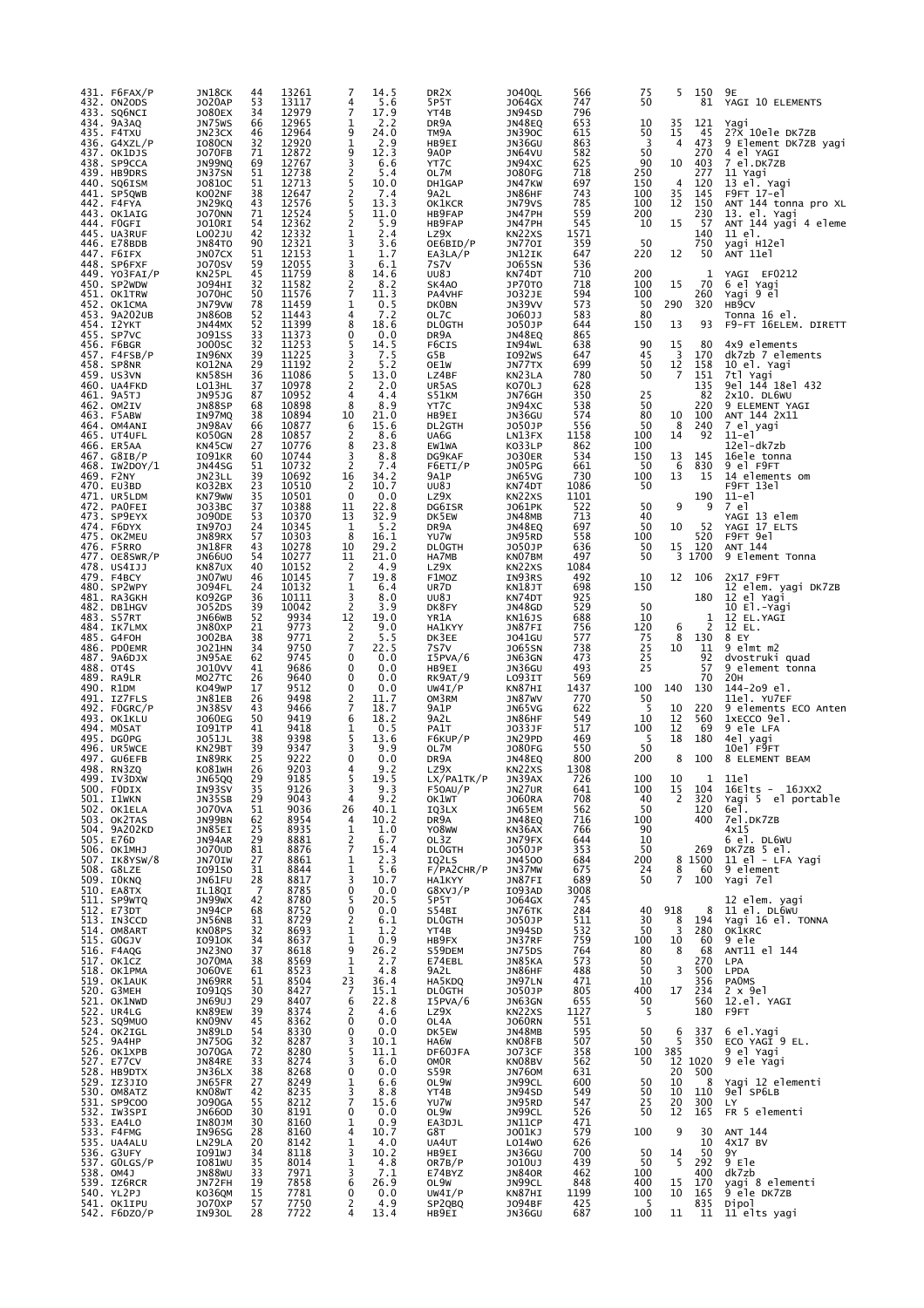| 543. IWOBJP/0<br>543. OK2UKG   | JN62DK<br>JN99BK               | 23<br>31 | 7636<br>7636 | 0.0<br>0<br>6<br>16.7                | HG1Z<br>5P5T              | JN86KU<br>J064GX        | 611<br>724  | 100<br>60  | 8<br>12   | 300<br>560  | 13 SHARK<br>SEL DK7ZB                |
|--------------------------------|--------------------------------|----------|--------------|--------------------------------------|---------------------------|-------------------------|-------------|------------|-----------|-------------|--------------------------------------|
| 545. RW3VA<br>546. 9A5ST       | LO06CC<br>JN83FM               | 29<br>25 | 7614<br>7600 | 6<br>20.5<br>5<br>18.3               | UU8J<br>YR1A              | KN74DT<br>KN16JS        | 1323<br>614 | 100        |           | 101         | 7 el Yagi 2 lambda<br>9 el.yu1ef     |
| 547. IWORQJ/0<br>548. CT1ANO   | JN63IB<br>IN51RE               | 34<br>7  | 7407<br>7362 | 19<br>38.7<br>13.9<br>1              | HG1Z<br>EA8CTK            | JN86KU<br>IL18NI        | 534<br>1616 |            |           |             |                                      |
| 549. OK1VM<br>550. OK1VOF      | <b>JO70AQ</b><br>JN89EX        | 49<br>64 | 7241<br>7166 | 1<br>2.4<br>3<br>7.4                 | HA5KDQ<br>DF60JFA         | JN97LN<br><b>JO73CF</b> | 499<br>392  | 50<br>5    | 12<br>20  | 128<br>350  | 9у<br>4 el Yagi                      |
| 551. F4BYF<br>552. M1DST       | IN97JL<br>I091CN               | 26<br>26 | 7076<br>7054 | 2<br>7.7<br>0<br>0.0                 | PA6NL<br>PA1T             | J021BX<br>J033JF        | 631<br>611  | 45<br>400  | 12<br>10  | 27          | 17 Tonna<br>1 x 12 ele               |
| 553. IK3XTY/3                  | JN55LP                         | 49       | 7043         | 3<br>5.6                             | ISOBSR/ISO                | JN40MW                  | 547         | 5          | 2         | 1118        | Maspro vh59                          |
| 554. M60XO/P<br>555. FOHBJ     | <b>JO03BN</b><br><b>JO10WE</b> | 25<br>32 | 7031<br>7023 | 1<br>6.7<br>1<br>4.4                 | F6KUP/P<br>F5SGT/P        | JN29PD<br>IN88KD        | 608<br>558  | 2<br>10    | 3<br>8    | 2<br>165    | DK7ZB 10ele<br>Yagi 4 elements       |
| 556. SP9XCJ<br>557. SO1RON     | JN99TQ<br>J073FL               | 45<br>31 | 6983<br>6966 | 15.2<br>4<br>0<br>0.0                | OK1GTH<br>OK2M            | <b>JN690U</b><br>JN69UN | 462<br>439  | 100<br>50  | 14        | 51          | 7 el.Yagi<br>8 elements diamond      |
| 558. F4GOH<br>559. F5VKV       | JN07DV<br>JN33RR               | 32<br>20 | 6919<br>6867 | 3<br>16.9<br>19.0                    | EE2W<br>S57C              | IN93GF<br>JN76PB        | 537<br>670  | 50<br>100  | 10<br>5   | 80<br>200   | MOXON 2m<br>12el yagi 2.8wl          |
| 560. LZ1VQ<br>$561.$ SP3JZX/P  | KN21QT<br>J072H0               | 16<br>29 | 6776<br>6746 | $\frac{3}{2}$<br>17.9<br>1<br>7.8    | UA6LQZ<br>OM3W            | LN09GN<br>JN99CH        | 1456<br>444 | 50         |           |             | DL7KM                                |
| 562. F4JIL/P                   | <b>JN280C</b>                  | 31       | 6632         | 0<br>0.0                             | F5KDK/P                   | JN24VC                  | 448         | 50         | 10        | 420         | 2X10 elets DK7ZB                     |
| 563. RU2FM<br>564. SP8XXN/5    | KO04GQ<br>KO02MD               | 16<br>22 | 6591<br>6529 | 3<br>11.1<br>6<br>24.9               | <b>DLOGTH</b><br>UR4SWU/P | J050JP<br>KN28QV        | 796<br>474  | 50<br>50   | 35<br>120 | 12<br>20    | 9 el RA3AQ<br>5 el Yagi              |
| 565. F8DYD<br>566. IN3JJI      | JN06DO<br>JN56NB               | 21<br>25 | 6505<br>6453 | 7.5<br>3<br>5<br>17.6                | ED1R<br>OL4A              | IN73TA<br><b>JO60RN</b> | 543<br>530  | 50<br>300  | 10<br>15  | 120<br>20   | Yagi 9elements<br>1x6 EL DK7ZB       |
| 567. OK2SEX<br>568. US4ICG     | JN89PT<br>KN87UX               | 54<br>28 | 6392<br>6386 | 5<br>9.9<br>0<br>0.0                 | HA6W<br>UA6G              | KN08FB<br>LN13FX        | 303<br>577  | 20         | 10        | 620         | HB9CV                                |
| 569. I2ZSI/6<br>570. EA7HLB    | JN63PL<br>IM760P               | 28<br>9  | 6370<br>6348 | 5<br>17.3<br>1<br>10.3               | OK2M<br>EA8TX             | JN69UN                  | 678<br>1441 | 35         | 6<br>10   | 304         | YAGI 6 Elm                           |
| 571. OM3CCR                    | JN98AH                         | 45       | 6322         | 20<br>37.9                           | YT4B                      | IL18QI<br>JN94SD        | 478         | 50         |           | 170         | 7e1-quad                             |
| 572. YO5OST/P<br>573. F4EMK/P  | KN16NH<br>IN93JL               | 22<br>22 | 6228<br>6197 | 4<br>7.6<br>1<br>10.9                | HG1Z<br>G7RAU/P           | JN86KU<br>109010        | 482<br>793  | 20<br>15   | 6         | 130         | F9FT<br>ANT 144                      |
| 574. E77WT<br>575. GOKDV/P     | JN94CP<br>J001CJ               | 41<br>38 | 6180<br>6154 | 1<br>3.0<br>38.2<br>18               | S54BI<br>GM6MD/P          | JN76TK<br>I075VG        | 284<br>522  | 40<br>50   | 918<br>-5 | 8<br>110    | 11 el. DL6WU<br>7 El ZL Special      |
| 576. MONST<br>577. S50MJ       | I083Q0<br>JN76KM               | 27<br>32 | 6114<br>6026 | 2.9<br>1<br>5<br>10.3                | F5SGT/P<br><b>DKOBN</b>   | IN88KD<br>JN39VV        | 608<br>645  | 50<br>25   | 10        | 91<br>720   | 8 element innov yagi<br>2X6EL YAGI   |
| 578. SP6LB<br>579. EE7EE       | <b>JO70UU</b><br>IM77BN        | 46<br>9  | 5911<br>5881 | 3<br>4.6<br>3<br>14.5                | SP9FYS<br>EA8TJ           | JN99MS<br>IL18RJ        | 266<br>1423 | 50         | 3         | 711         | 5 elements SP6LB                     |
| 580. 9A2KO                     | JN75IE                         | 30       | 5856         | 6<br>15.4                            | IW1AJJ/1                  | JN34QM                  | 583         | 25         | 10        | 10          | 16el yagi                            |
| 581. IK2FTB/6<br>582. FODIH    | JN63MP<br>JN17AF               | 27<br>18 | 5822<br>5806 | $\frac{1}{7}$<br>0.5<br>32.7         | ISOBSR/ISO<br>EA2DHJ/P    | JN40MW<br>IN83NJ        | 446<br>574  | 100<br>10  | 4         | 200         | 9 ELE F9FT<br>11 elts tonna          |
| 583. IK8BIZ<br>584. OM8GY      | JN70GR<br>KN080R               | 11<br>26 | 5773<br>5737 | 1<br>3.0<br>4<br>13.5                | HG1Z<br>S57C              | JN86KU<br>JN76PB        | 707<br>535  | 500<br>30  | 10        | 10<br>270   | 12JXX<br>HB <sub>9</sub> CV          |
| 585. SP7EXY<br>586. SP3DRM     | K000QV<br><b>JO82LK</b>        | 15<br>17 | 5701<br>5667 | 6<br>31.0<br>1<br>5.8                | UU8J<br>DR9A              | KN74DT<br><b>JN48EQ</b> | 1175<br>736 | 50<br>40   | 4         | 370         | 4x23e1y<br>10Y                       |
| 587. UR5YBF<br>588. EA8TJ      | KN38AN<br>IL18RJ               | 19<br>9  | 5630<br>5471 | 6<br>22.0<br>2<br>44.3               | UR3EE<br>CU3EQ            | KN88DC                  | 759<br>1502 | 25         | 6         | 285         | DJ9BV 13e1.                          |
| 589. OK1KZ                     | <b>JO70ED</b>                  | 70       | 5462         | $\frac{2}{2}$<br>7.5                 | <b>DKOBN</b>              | HM68KP<br>JN39VV        | 472         | 50         | 15        | 220         | 4xJ                                  |
| $590.$ CT1AL/P<br>591. F1IWH   | IN50VN<br>IN94RS               | 7<br>27  | 5443<br>5433 | 29.9<br>4<br>24.2                    | EA8CTK<br>F5SGT/P         | IL18NI<br>IN88KD        | 1572<br>425 | 150        | 10<br>7   | 1000<br>10  | 11 elements                          |
| 592. F5VMB<br>593. OM3WAP      | IN98MJ<br>JN99UB               | 14<br>34 | 5431<br>5419 | 0<br>0.0<br>7<br>18.4                | PA6NL<br>OL3Y             | J021BX<br>JN69JJ        | 539<br>504  | 100<br>50  | 12        | 208<br>680  | 17ele Tonna<br>5el. DK7ZB            |
| 594. F1EOY<br>595. EW3AA       | JN03PN<br>KO12TC               | 22<br>17 | 5413<br>5368 | 6<br>26.6<br>10.9                    | HB9EI<br>OL9W             | JN36GU<br>JN99CL        | 551<br>480  | 100<br>50  | 10        | 160         | 9 ele Tonna<br>F9FT 13el             |
| 596. CT3DZ<br>597. SP4XYD      | IM120R                         | 3<br>13  | 5356<br>5339 | 3<br>3<br>28.4<br>2<br>11.2          | G8XVJ/P                   | I093AD                  | 2560<br>639 | 20         |           |             | 2x6el. DK7ZB                         |
| 598. LZ5GM                     | KO12SR<br>KN32RM               | 14       | 5325         | 1<br>7.1                             | OK5Z<br>UT5U              | JN89AK<br>KO50FJ        | 906         | 400        | 30        |             |                                      |
| 599. I2FUM/2<br>600. EA1HRR    | JN45MT<br>IN83JJ               | 24<br>21 | 5300<br>5264 | 0<br>0.0<br>2<br>10.7                | S59DEM<br>F5KDK/P         | JN75DS<br>JN24VC        | 408<br>727  | 3<br>45    | 10        | 1 1250      | L/4<br>5 elem yagi                   |
| 601. SP1FPG<br>602. S52IT      | <b>JO73GN</b><br>JN76AA        | 25<br>32 | 5085<br>5081 | 5<br>19.2<br>17<br>34.5              | <b>DLOGTH</b><br>YU1EF    | J050JP<br>KN05CD        | 414<br>490  | 10<br>50   |           |             | 6 el. Yagi<br>yaqi 9 el              |
| 603. F4CKF/P<br>604. IKORMR    | JN14DW<br>JN61IS               | 21<br>14 | 5052<br>4954 | 7.2<br>1<br>3<br>18.1                | ED1R<br>F4CWN/P           | IN73TA<br>JN14SP        | 575<br>809  | 50<br>150  | 5<br>12   | 600<br>750  | ANT 144<br>2X6 EL YAGY IKORMR        |
| 605. IZ5IMD<br>606. EA5TT      | JN53FU<br>IM99SL               | 25<br>14 | 4925<br>4868 | 0<br>0.0<br>3<br>23.2                | $E$ A3LA/P<br>EA4EHI      | JN12IK<br>IM68MU        | 648<br>565  | 100        | 15<br>10  | 19<br>50    | Yagi<br>TONNA 11 elem.               |
| 607. SQ3REB                    | J082BB                         | 16       | 4847         | $\overline{2}$<br>12.3<br>4          | DR <sub>2</sub> X         | <b>JO40QL</b>           | 502         | 150        | 14        | 68          | YAGI 9EL                             |
| $608.$ FOGSS/P<br>609. OK2BNF  | JN33AM<br>JN89RB               | 38<br>29 | 4795<br>4780 | 18.4<br>17.3<br>11                   | F5KUG<br>DJ2QV            | JN03HL<br>JN57MP        | 437<br>500  | 10<br>5    | 4<br>10   | 1045<br>200 | 9 elem<br>9 el. Yagı                 |
| 610. UR5YCF<br>611. 9A202GA    | KN28UP<br>JN75WR               | 19<br>26 | 4776<br>4622 | 1<br>1.7<br>1<br>1.6                 | UU8J<br>IK3UNA/1          | KN74DT<br><b>JN440Q</b> | 781<br>535  | 50<br>25   | 10<br>8   | 275<br>135  | DJ9BV 10 el.<br>a270-10s             |
| 612. SP9RCX<br>613. UA10KO     | <b>JO90ME</b><br>LP31FA        | 14<br>9  | 4507<br>4496 | 1<br>5.1<br>0<br>0.0                 | 9A201N<br>UA9FAI          | JN85LI<br>L097CU        | 560<br>751  | 50         |           | 90          | 11 el yagi                           |
| 614. F6EGD<br>615. F1SJV       | JN24MA<br>JN19BB               | 15<br>22 | 4470<br>4468 | 21.7<br>3<br>0<br>0.0                | F6KCZ/P<br>HB9EI          | IN98SW<br>JN36GU        | 690<br>411  | 120<br>15  | 6<br>12   | 120<br>100  | ANT 144<br>4X7 el DK7Z<br>ANT 144    |
| 616. F4FUL<br>617. IZOINX      | JN36EH<br>JN61FX               | 14<br>17 | 4456<br>4432 | 0<br>0.0<br>2.1<br>1                 | OK2M<br><b>S56K</b>       | JN69UN<br>JN76KI        | 655<br>524  | 20<br>100  | 10<br>25  | 380<br>85   | F9FT 9el<br>Yagi DK7ZB 5el.          |
| 618. IT9DMT                    | <b>JM680D</b>                  | 8        | 4420         | $\overline{c}$<br>18.6               | IK3UNA/1                  | <b>JN440Q</b>           | 801         |            | 12        | 181         |                                      |
| 619. F4FSV<br>620. RN3DKE      | IN93PM<br>K085RV               | 17<br>29 | 4403<br>4356 | 0<br>0.0<br>2<br>13.2                | HB9EI<br>RW3WR            | JN36GU<br>KO71IM        | 678<br>519  | 80         | 6         | 130<br>278  | Tonna 13 element<br>2el YAGI         |
| 621. US5NKE<br>622. OK2SIA     | KN48KQ<br>JN99CN               | 11<br>49 | 4354<br>4342 | 1<br>7.2<br>1<br>5.6                 | OM6W<br>UW5Y              | JN99LJ<br>KN18LV        | 727<br>353  | 50<br>50   |           | 420         | 13 el F9FT<br>70                     |
| 623. OE1RGU<br>624. OM3RI      | <b>JN88DD</b><br>KN08UV        | 20<br>24 | 4339<br>4332 | 0<br>0.0<br>2.6<br>1                 | YT7C<br>YT2F              | JN94XC<br>KN03KU        | 531<br>565  | 20<br>4    |           | 180         | 9EL. Yagi                            |
| 625. ОК1ЈНМ<br>626. LZ3GN      | J070C0<br>KN22PF               | 41<br>18 | 4301<br>4240 | $\overline{c}$<br>5.0<br>3<br>13.9   | OE1W<br>YT7C              | JN77TX<br>JN94XC        | 310<br>481  | 3<br>30    |           | 1           | 6el.yagi<br>5 el.Yagi<br>6 el. DK7ZB |
| 627. F4CWT                     | JN04AM                         | 18<br>9  | 4239         | 3<br>19.6                            | F1AZJ/P                   | <b>JN280K</b>           | 589         | 50         | 9         | 60          | 2 x 10 ele quagi                     |
| 628. EA8CTK<br>629. F4FEY/P    | IL18NI<br>IN86WV               | 16       | 4148<br>4128 | 26.9<br>1<br>3<br>18.9               | CT1ANO<br>F6KUP/P         | IN51RE<br>JN29PD        | 1616<br>606 | 35         | 25        | 120         | ANT 144                              |
| 630. SV2/HA5UA<br>631. F4CQW   | KN10QB<br><b>JN28WM</b>        | 16<br>24 | 4111<br>4047 | 1<br>14.0<br>$\mathbf 1$<br>7.9      | HA8V<br>F6APE             | KN06HT<br>IN97QI        | 783<br>502  | 80<br>40   | 4<br>10   | 130<br>319  | 9el DK7ZB<br>ANT 144                 |
| 632. OM7JG<br>633. EA1EWY/P    | JN98QH<br>IN73EN               | 21<br>16 | 4012<br>4003 | 3<br>16.3<br>1<br>0.8                | LZ9X<br>F5SGT/P           | KN22XS<br>IN88KD        | 802<br>546  | 40         | 6         | 420         | F9FT                                 |
| 634. IZ5MMT<br>635. YL2AJ      | JN52GW<br>K0160X               | 15<br>10 | 3985<br>3871 | $\mathbf 1$<br>11.4<br>1<br>11.1     | S50C<br>US5WU             | JN76JG<br>KO20DI        | 501<br>741  | 100<br>200 | 12<br>68  | 80<br>25    | $4*8$ jxx2<br>4x11 yagi              |
| 636. IT9/OE2UKL<br>637. F1IA   | JM68IE                         | 7<br>21  | 3823<br>3821 | $\frac{1}{5}$<br>$\frac{13.3}{27.2}$ | 9A1P                      | JN65VG                  | 793<br>580  | 50<br>100  | 6<br>12   | 10<br>221   | 5EL Yagi<br>11ele Tonna              |
| 638. EA1MX                     | JN23PO<br>IN73XK               | 22       | 3788         | 0<br>0.0                             | F6DZR<br>F5SGT/P          | IN96RT<br>IN88KD        | 529         |            |           |             |                                      |
| 639. ОК1МВТ<br>640. FOCYQ      | J070E0<br>IN93IQ               | 39<br>18 | 3776<br>3749 | 3<br>6.7<br>4<br>22.3                | OM3RM<br>F5SGT/P          | <b>JN87WV</b><br>IN88KD | 394<br>516  | 20<br>10   | 10        | 40          | HB9CV<br>dk7zb 10 element            |
| 641. EA1GCN<br>642. GOTPH      | IN73DN<br>I092IP               | 16<br>16 | 3747<br>3729 | 1<br>4.6<br>3.0<br>1                 | F5SGT/P<br>LX/PA1TK/P     | IN88KD<br>JN39AX        | 548<br>590  | 25         | 10        | 140         | 9-ele Tonna                          |
| 643. F4GVO/P<br>644. OK/OM3CNF | JN38MK<br>JN89CX               | 26<br>40 | 3719<br>3684 | $\mathbf 1$<br>0.7<br>4<br>15.1      | F4CWN/P<br>DK3WG          | <b>JN14SP</b><br>J072GI | 500<br>289  | 10<br>25   | 2         | 795         | home mode 2 elts cub<br>j vertikal   |
| 645. EG1SDC<br>646. G8ZRE      | IN73EM<br>IO83NE               | 14<br>19 | 3653<br>3651 | 2<br>26.9<br>0<br>0.0                | F6DZR<br>TM2K             | IN96RT<br><b>JO10HE</b> | 541<br>505  | 100        | 10        | 30          | 8XY ELEMENT YAGI                     |
| 647. OM3WDF                    | KN08WS                         | 29       | 3637         | 5.8<br>1<br>$\mathbf 0$              | <b>S570</b>               | JN86DT                  | 471         | 40         | 13        | 120         | F9FT 16 el.                          |
| 648. E77AR<br>649. OM3WRD      | JN94CP<br>KN09TF               | 29<br>13 | 3633<br>3625 | 0.0<br>0<br>0.0                      | S54BI<br>S59R             | JN76TK<br>JN760M        | 284<br>566  | 40<br>35   | 918       | 8<br>496    | 11 el. DL6WU<br>LP6                  |
| 650. IKOBGA<br>$651.$ F4EQW/P  | JN61HP<br>JN38BP               | 13<br>22 | 3571<br>3563 | 5<br>28.0<br>1<br>3.2                | <b>S58M</b><br>G8T        | JN76JC<br>J001KJ        | 526<br>484  | 40<br>15   | 5         | 100<br>417  | 8 EL JXX<br>ANT 144                  |
| 652. F1PKU<br>653. F6DDW       | JN19DH<br>JN38DM               | 20<br>20 | 3542<br>3469 | 3<br>18.3<br>2<br>12.2               | HB9EI<br>G8P              | JN36GU<br>J001QD        | 418<br>458  | 45<br>10   | 6<br>18   | 48<br>318   | 7 elements dk7zb<br>5 el             |
| 654. ОК1ЈАН                    | <b>JN790Q</b>                  | 22       | 3441         | 0<br>0.0                             | 9A2LX                     | JN95LM                  | 542         | 80         |           | 480         | 5el.yagi                             |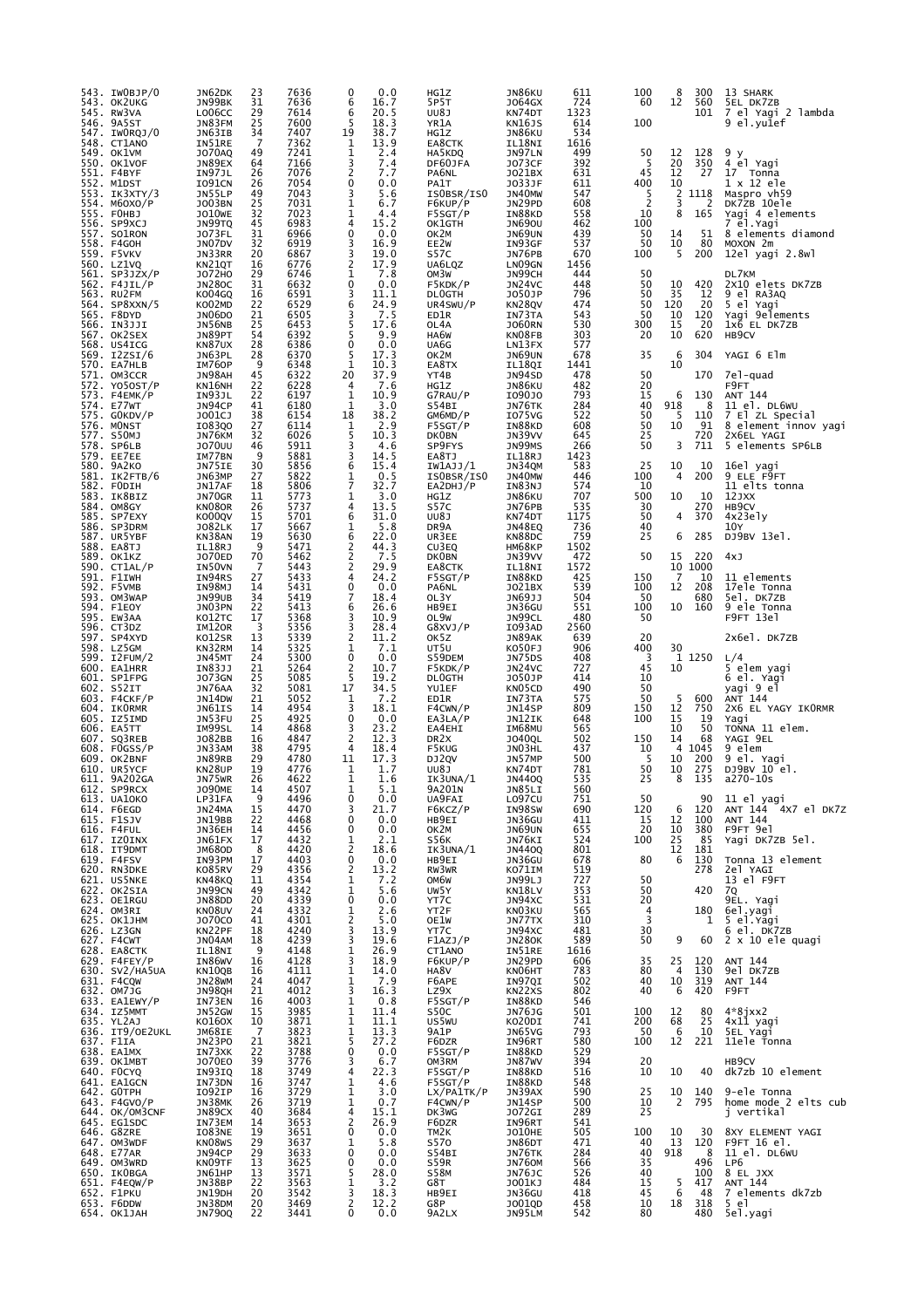| 655. IK1RAN<br>656. IWOFCH/IN3  | JN44RF<br>JN56VI        | 14<br>11 | 3370<br>3340 | 9.8<br>1<br>1<br>10.2                        | EA3LA/P<br><b>DLOGTH</b>    | JN12IK<br>J050JP               | 581<br>483  | 150<br>25  | 30<br>2                          | 280<br>2450 | 12 eL.I1JXX<br>DK7ZB 6el Ultralight |
|---------------------------------|-------------------------|----------|--------------|----------------------------------------------|-----------------------------|--------------------------------|-------------|------------|----------------------------------|-------------|-------------------------------------|
| 657. DК6НА/Р                    | J053LQ                  | 7        | 3318         | 1<br>13.8                                    | G8T                         | J001KJ                         | 728         | 300        | 10                               | 53          | 9el DK7ZB                           |
| 657. SQ8GUM<br>659. OK2VX       | KNO9WQ<br>JN89HF        | 18<br>31 | 3318<br>3307 | 2<br>12.8<br>$\overline{c}$<br>6.7           | YU1EF<br>HA2R               | KN05CD<br>JN87UE               | 521<br>241  | 100<br>50  |                                  | 8<br>200    | DL7KM<br>$X - 300$                  |
| 660. CT3BD/P<br>661. SP5TWA     | IM120R                  | 3<br>11  | 3279<br>3253 | 3<br>56.2<br>0<br>0.0                        | G4RRA                       | IO80BS                         | 2267<br>507 | 50         |                                  |             | YAGI 7 EL                           |
| 662. F5GBS                      | <b>JO91QT</b><br>IN97NA | 19       | 3234         | 15<br>62.8                                   | OK1PGS<br>F8KID             | JN69JW<br>JN38AT               | 553         | 60         | 25                               | 120         | ANT 144                             |
| 663. OM4EX<br>664. USOWJ        | JN98HR<br>KN19SH        | 27<br>19 | 3208<br>3189 | 0.0<br>0<br>15<br>51.6                       | OE1W<br>S570                | JN77TX<br>JN86DT               | 237<br>606  | 50<br>100  |                                  | 370<br>280  | vertikal<br>dj9bv                   |
| 665. F2CT                       | IN93GJ                  | 9        | 3180         | 0<br>0.0                                     | HB9EI                       | JN36GU                         | 736         | 25         | 8                                | 158         | 9 el yagi                           |
| 666. LZ1IQ<br>667. UR5VD/P      | KN12PQ<br>KN47QW        | 16<br>11 | 3154<br>3122 | 2<br>9.8<br>2<br>18.8                        | 9A4P<br>LZ9X                | <b>JN85UG</b><br>KN22XS        | 531<br>634  | 50         | 24<br>6                          | 580<br>220  | 7EL DK7ZB<br>7tl Yagi               |
| 668. G4HHJ                      | I091US                  | 22       | 3110         | 15.2<br>1                                    | GM3HAM/P                    | I074WV                         | 431         | 50         | 9                                | 90          | 11 ele                              |
| 669. F4FHY<br>670. F4FKX        | JN37KQ<br>JN18EU        | 16<br>25 | 3073<br>3065 | 4<br>29.1<br>2<br>16.4                       | F4CWN/P<br>F5SGT/P          | JN14SP<br>IN88KD               | 425<br>413  | 50<br>80   | 10<br>15                         | 420<br>80   | ANT 144<br><b>BIG WHEEL</b>         |
| 671. OK7CM<br>672. SP3NK        | J070KJ<br>J082LJ        | 35<br>11 | 3060<br>3038 | 0<br>0.0<br>5<br>24.9                        | OM3W<br><b>DLOGTH</b>       | JN99CH<br>J050JP               | 268<br>469  | 10<br>120  | 8<br>13                          | 220<br>38   | $X-30$<br>12 el Yaga                |
| 673. 9A6AMI                     | JN85RG                  | 45       | 3034         | 2<br>2.8                                     | 9A7PLT                      | JN75RT                         | 168         | 25         |                                  | 100         | DIAMOND X-510                       |
| 674. OM8AND<br>675. OK2PGO      | KN080R<br>JN89GF        | 26<br>31 | 3030<br>2973 | 5.9<br>$\frac{1}{5}$<br>12.2                 | UT5W<br>OM5X                | KN29MW<br>JN97BS               | 309<br>200  | 30<br>45   | 6                                | 247<br>220  | 3 el. YAGI<br>J-pole                |
| 676. IK7HIN                     | JN81KC                  | 15       | 2965         | 6<br>42.5                                    | IQ3LX                       | JN65EM                         | 612         | 180        | 21                               | 25          | 17 EL YAGI                          |
| 677. F4EAN<br>678. EW3BK        | JN23NP<br>KO12TE        | 27<br>9  | 2964<br>2951 | 3<br>29.3<br>1<br>12.9                       | HB9EI<br>HA6W               | JN36GU<br>KN08FB               | 374<br>512  | 25<br>50   | 25<br>10                         | 120<br>160  | YAGI 5elt 144<br>F9FT 16e1          |
| 679. IK2SBB                     | JN45PM                  | 15       | 2881         | 3<br>27.1                                    | S57C                        | JN76PB                         | 469         | 70<br>100  | 15                               | 130<br>159  | 2x12JXX                             |
| 680. OE3GAU<br>681. 9A3DOS      | JN88GH<br>JN75PF        | 15<br>21 | 2871<br>2845 | 8<br>31.9<br>3<br>11.6                       | OL4A<br>I5PVA/6             | <b>JO60RN</b><br>JN63GN        | 336<br>287  | 50         | 5                                | 300         | Logper Antenne wimo<br>5 EL YAGI    |
| 682. EB2CSA/P<br>683. IWOBET    | IN93BI<br>JN61FS        | 20<br>9  | 2814<br>2724 | 0<br>0.0<br>45.2<br>8                        | F1REO<br>IV3KKW             | JN05TG<br>JN66IE               | 351<br>492  | 50         | 80                               | 100         | 13 ELEM. SHARK                      |
| 684. 3Z2X                       | J094ES                  | 9        | 2708         | 0<br>0.0                                     | <b>OK1KPA</b>               | <b>JN79US</b>                  | 585         |            |                                  |             |                                     |
| 685. EA3XU<br>686. F4CUI        | JN11CK<br>JN25CI        | 10<br>10 | 2697<br>2694 | 3<br>21.1<br>5.6<br>1                        | IK1UNA/1<br>F6KUP/P         | JN440Q<br>JN29PD               | 674<br>430  | 25         | 10<br>12                         | 170         | 2x12 yagi<br>YAGI 11 ELEMENTS       |
| 687. F5JDG/P                    | JN34HR                  | 13       | 2673         | 1<br>8.5<br>1                                | F5UNH/P                     | JN17XE                         | 343         | 15<br>5    | 3                                | 400 1860    | YAGI 9 A?LA?MENTS                   |
| $688.$ G6MXL/P<br>689. E71SK    | I080WP<br>JN75WB        | 7<br>17  | 2669<br>2635 | 9.3<br>0<br>0.0                              | ED1R<br>YT7ADO              | IN73TA<br>KN05PC               | 865<br>426  | 25         |                                  | 200<br>520  | 9-ele Tonna<br>10e1                 |
| 690. IZ3KMY<br>691. G8EOP       | JN55NI<br>IO93EQ        | 17<br>12 | 2615<br>2614 | 3<br>17.0<br>2<br>20.8                       | S51KM<br><b>PAOEHG</b>      | JN76GH<br><b>JO22HB</b>        | 286<br>457  | 40<br>100  | 5<br>12                          | 35<br>117   | GP Collineare<br>9 el Beam          |
| 692. M6XJP                      | IO83MN                  | 19       | 2593         | 25.0<br>6                                    | G8T                         | J001KJ                         | 355         | 10         | 6                                | 19          | Sele in loft                        |
| 693. IKOBDO/5<br>694. IOJXX     | JN53GC<br>JN61GV        | 13<br>10 | 2578<br>2566 | 0.0<br>0<br>28.6<br>6                        | IQ3LX<br>IQ2LS              | JN65EM<br>JN4500               | 306<br>492  | 10<br>25   | 9                                | -5<br>54    | 4 H.M. BDO<br>16JXX2                |
| 695. LZ1ZB                      | <b>KN12Q0</b>           | 12       | 2527         | 5<br>48.7                                    | ER1AU                       | <b>KN46JX</b>                  | 648         | 100        |                                  | 750         | 10 ele                              |
| 696. GW3ATZ<br>697. PA9RZ       | IO83LE<br>J022GF        | 13<br>11 | 2467<br>2409 | 0<br>0.0<br>1<br>1.6                         | G8P<br>G5B                  | J001QD<br>IO92WS               | 378<br>322  | 50         | 6                                | 15          | 6 Ele                               |
| 698. S59DR                      | JN76EF                  | 15       | 2386         | 15.5<br>1                                    | OL3Y                        | JN69JJ                         | 372         |            | 8                                | 340         | 7 EL TONNA                          |
| 699. IWOHLE<br>700. EA3ABK      | JN61WK<br>JNO1OK        | 12<br>12 | 2375<br>2348 | 0<br>0.0<br>0<br>0.0                         | S51KM<br>F5KDK/P            | JN76GH<br>JN24VC               | 545<br>478  | 200        | 6                                | 630         | 16 el. long yagi                    |
| 701. F5LMB<br>702. IKOJMT       | JN23AR<br>JN61HU        | 12<br>8  | 2323<br>2260 | 3<br>31.4<br>3<br>22.6                       | TM <sub>9</sub> A<br>S59DEM | <b>JN390C</b><br>JN75DS        | 645<br>456  | 25         |                                  |             | 8 elements YAGY                     |
| 703. IKORPV/0                   | JN61IT                  | 14       | 2204         | 2<br>11.9                                    | IQ3LX                       | JN65EM                         | 414         | 5          | 3                                | 600         | 9 EL TONNA                          |
| 704. IW5BUX<br>705. I1PSC       | JN53DN<br>JN44MJ        | 16<br>12 | 2200<br>2151 | 19.1<br>4<br>8.5<br>1                        | S59DEM<br>ISOBSR/ISO        | JN75DS<br>JN40MW               | 401<br>385  | 10<br>200  | 10<br>5                          | 8<br>50     | 5 ELEM HOME<br>16 el. LFA           |
| 706. OK1CD                      | <b>JO70FC</b>           | 29       | 2143         | 5<br>15.7                                    | OL7M                        | <b>JO80FG</b>                  | 144         | 25         |                                  | 250         | $5/8$ vert.                         |
| 707. US5EY<br>708. OK1FAN       | KN67RX<br><b>JO70AD</b> | 10<br>29 | 2118<br>2049 | 1<br>18.4<br>4<br>13.1                       | LZ9X<br>OL7M                | KN22XS<br><b>JO80FG</b>        | 824<br>173  | 50         | 15<br>403                        | 75<br>403   | J ant<br>6el.lpda                   |
| 709. OMODC                      | KN <sub>09</sub> OH     | 13       | 2040         | 0<br>0.0<br>0<br>0.0                         | YU7ACO                      | KN05QC                         | 469         | 50         | 7                                | 330         | 7e1.DK7ZB                           |
| 710. F6API<br>711. LZ1LL        | JN03SO<br>KN12RI        | 12<br>10 | 2032<br>2027 | 24.1<br>4                                    | ED1R<br>YU1EF               | IN73TA<br>KN05CD               | 483<br>406  | 20<br>20   | 30                               | 231<br>900  | ANT 144 16 elts<br>Yagi 10el        |
| 712. OM8ARG<br>713. FOGYV       | KN08MQ<br>IN97HC        | 18<br>14 | 2022<br>2014 | 3<br>34.5<br>2<br>10.6                       | YR1A<br>F1MOZ               | KN16JS<br>IN93RS               | 251<br>377  | 500m<br>10 |                                  | 280         | pa0ms<br>9 elements DJ9BV           |
| 714. OK2BSP                     | JN89XL                  | 22       | 1968         | 1<br>0.8                                     | DB6NT                       | J050VJ                         | 453         | 50         |                                  | 340         | 6el. YAGI                           |
| 715. G4VPD<br>716. E77AA        | I092BJ<br>JN75WB        | 8<br>15  | 1949<br>1942 | 0<br>0.0<br>3<br>18.7                        | PA6NL<br>9A5TJ              | J021BX<br>JN95JG               | 412<br>230  | 10<br>25   | 12                               | 162<br>520  | 13Ele InnovAnt LFA<br>10e1          |
| 717. F1HDY                      | JN08DM                  | 6<br>9   | 1934         | 34.3<br>4                                    | PA6NL                       | J021BX                         | 472<br>419  | 50         | 2                                | 210         | ANT 144<br>9 el LEMM                |
| 718. UR5WJA<br>719. F1IXI       | KO20ED<br>JN03HP        | 9        | 1932<br>1857 | 39.4<br>8<br>2<br>34.4                       | ОМ6А<br>F6KCZ/P             | JN99JC<br>IN98SW               | 595         | 15         | 3                                | 100<br>182  | Yagi 144 - 5 Element                |
| 720. F4ESK<br>721. G1MZD/M      | JN230K<br>I092NC        | 16<br>13 | 1794<br>1790 | 4<br>32.4<br>1<br>7.4                        | F6ETI/P<br>TM2K             | JN05PG<br>JO10HE               | 373<br>325  | 30<br>40   | 6<br>2                           | 30<br>98    | yagi 5 elements<br>Halo             |
| 722. 9A3GJ                      | JN85QG                  | 29       | 1789         | 0<br>0.0                                     | E76MJ                       | JN74WT                         | 129         | 10         |                                  | 100         | SLIM JIM                            |
| 723. EA2BER<br>724. E76MJ       | IN83KG<br>JN74WT        | 18<br>13 | 1719<br>1686 | 0<br>0.0<br>0<br>0.0                         | <b>EB1DRW</b><br>E77AR      | IN73BI<br>JN94CP               | 223<br>186  | 45         |                                  |             | tonna 9el                           |
| 725. 9A3DVL                     | JN85TI                  | 24       | 1676         | 1<br>11.6                                    | YT7AD0                      | KN05PC                         | 289         | 100        | 5                                | 210         | <b>UVS-200</b>                      |
| 725. OK1TVL<br>727. EA8CSG      | <b>JO70UG</b><br>IL18PI | 17<br>2  | 1676<br>1626 | 1<br>4.2<br>1<br>48.3                        | OM3RM<br>CT1ANO             | <b>JN87WV</b><br>IN51RE        | 308<br>1609 | 5          |                                  | 330         | HB9CW                               |
| 728. EA7BPO<br>729. EA2CON/P    | IM76TR<br>IN82PO        | 3<br>12  | 1621<br>1606 | 0<br>0.0<br>2<br>21.7                        | EA8AVI<br>F6ETI/P           | IL28FC<br>JN05PG               | 1419<br>437 |            |                                  |             |                                     |
| 730. EA3DJL                     | JN11CP                  | 9        | 1604         | 0<br>0.0                                     | EA2TO/1                     | IN83FD                         | 501         |            |                                  |             |                                     |
| 731. OK1DSD<br>732. EA1TI       | JN79GD<br>IN83CL        | 10<br>8  | 1597<br>1568 | 2<br>8.5<br>2<br>10.0                        | OK2PVF<br>EA1FDI            | <b>JN99JQ</b><br>IN53TF        | 314<br>372  | 50         | 10                               | 496         | 14el Yagi                           |
| 733. OK5ET                      | JO70WE                  | 14       | 1559         | $\frac{2}{2}$<br>18.8                        | DF0YY                       | J062GD                         | 319         | 30         |                                  | 235         | 9elY                                |
| 734. EA2BDA<br>735. SQ6COE      | IN82PU<br>J081BE        | 12<br>10 | 1554<br>1524 | 20.0<br>1<br>13.1                            | F5KUG<br><b>DLOGTH</b>      | JN03HL<br>J050JP               | 280<br>379  | 100        |                                  |             | 4el. Yagi                           |
| 736. EA4EHI<br>737. FOGCC       | IM68MU<br>JN28VQ        | 4<br>10  | 1499<br>1483 | 1<br>$27.1$<br>25.3<br>$\overline{c}$        | EA5TT<br>DK5EW              | IM99SL<br>JN48MB               | 565<br>250  | 10         | 8                                | 270         | Pro XL 11 elements                  |
| 738. UT2IY                      | KN98BC                  | 10       | 1468         | 0<br>0.0                                     | RA6HLF/3                    | KO90CW                         | 316         |            |                                  |             |                                     |
| 739. S520N<br>740. OE3JMB       | JN76KG<br>JN88FI        | 14<br>13 | 1443<br>1416 | 2<br>23.8<br>0<br>0.0                        | OM3RM<br>S59R               | JN87WV<br><b>JN760M</b>        | 291<br>225  | 2.5<br>30  | 2                                | 360         | 4 el Yagi<br>Diamond X50            |
| 741. IK5VLS                     | JN53GU                  | 8        | 1410         | 4<br>16.7                                    | S59DEM                      | JN75DS                         | 365         | 50         | 15                               | 30          | 20 ELEMENTI SHARK                   |
| 742. 9A3BEN<br>743. I1DXD       | JN95AE<br>JN44LK        | 20<br>7  | 1406<br>1401 | $\frac{1}{1}$<br>2.6<br>24.1                 | YU1ES<br>9A1P               | KN04GG<br>JN65VG               | 223<br>393  | 7          | 6<br>287                         | 150<br>287  | DL7KM                               |
| 744. IK4XQT                     | JN54QJ                  | 13       | 1398         | 2<br>3.1                                     | I0FHZ                       | JN62AP                         | 202<br>306  | 40<br>10   | $\overline{2}$<br>$\overline{2}$ | 150         | fox maldol<br>HB9CV                 |
| 745. LX/OM3YFT/P<br>746. IW2CAM | JN39DM<br>JN45RP        | 10<br>13 | 1368<br>1336 | 2<br>22.0<br>1<br>14.7                       | PAOEHG<br>I4V0S/4           | <b>JO22HB</b><br>JN54PF        | 214         | 50         | 15                               | 250<br>280  | verticale                           |
| 747. SP8KBZ<br>748. F4FBP/P     | KO00TH<br>JN27FM        | 9<br>6   | 1331<br>1238 | 0<br>0.0<br>0<br>0.0                         | UT50H<br>F6ETI/P            | KN18PO<br>JN05PG               | 225<br>349  | 50<br>10   |                                  | 350         | YAGI 5 EL<br>Yagi 3 elements DK7Z   |
| 749. S51I                       | JN76XL                  | 15       | 1234         | 3<br>9.9                                     | HA2R                        | JN87UE                         | 155         | 25         | $\frac{5}{2}$                    | 2           | vertikal mobilka                    |
| 750. EA2LY/1<br>751. F5GGL      | IN71WW<br>IN94RS        | 9<br>9   | 1217<br>1213 | 0<br>0.0<br>38.8<br>4                        | EE2W<br>ED1R                | IN93GF<br>IN73TA               | 262<br>364  | 40         | 8                                | 35          | 12 elts IOJXX                       |
| 752. IN3XWE                     | JN56NB                  | 12       | 1209         | 0.0<br>0                                     | IK4WKU/6                    | JN63IL                         | 314         | 100        |                                  |             | VERTICALE                           |
| 753. IZ3NVR<br>754. OK1ZY       | JN65EP<br>JN69QS        | 8<br>14  | 1204<br>1195 | 0<br>0.0<br>2<br>12.3                        | IQ2LS<br>OL7M               | <b>JN4500</b><br><b>JO80FG</b> | 247<br>228  | 5          | $\overline{2}$<br>$\overline{7}$ | 15<br>347   | GP                                  |
| 755. F4FGB<br>756. 9A7IUP       | JN25V0<br>JN86KH        | 6<br>7   | 1194<br>1145 | $\overline{\mathbf{c}}$<br>22.6<br>1<br>10.0 | TM9A<br>E78ALF              | <b>JN390C</b><br>JN94CP        | 404<br>213  | 100<br>25  | 15                               | 480         | yagi 7<br>VERTIKAL                  |
| 757. 9A7JVB                     | JN95AD                  | 20       | 1121         | 0<br>0.0                                     | S51KM                       | JN76GH                         | 302         | 25         | 8                                | 90          | 6 el. y                             |
| 758. G5MW/A<br>759. OK2VWY      | J001GI<br><b>JO80AN</b> | 12<br>12 | 1115<br>1015 | 15.5<br>2<br>5<br>36.5                       | G4HGI<br>OL9W               | I083PL<br>JN99CL               | 324<br>197  | 50<br>5    | 13                               | 153<br>701  | 9 ele beam<br>1e <sub>1</sub>       |
| 760. F6DZQ/P                    | JN35IF                  | 5        | 978          | 1<br>17.4                                    | F4CWN/P                     | JN14SP                         | 258<br>252  | 80         |                                  | 3 1100      | ANT 144                             |
| 761. OM8AXU<br>762. ІН9ҮМС      | <b>KN080S</b><br>JM56XT | 11<br>2  | 955<br>930   | 0<br>0.0<br>0<br>0.0                         | YR1A<br>IK4WKU/6            | <b>KN16JS</b><br>JN63IL        | 745         | 5<br>100   | 10                               | 530<br>40   | 7el GW4CQT<br>5 elementi yagi       |
| 763. OM3JS<br>764. F1JES        | KN08WW<br>JN19SI        | 12<br>6  | 929<br>912   | 2<br>19.4<br>0<br>0.0                        | YR1A<br>F6KCZ/P             | KN16JS<br>IN98SW               | 251<br>295  | 10<br>90   | 11                               | 180<br>62   | $\frac{gp}{17}$<br>ele              |
| 765. FOGMY                      | JN23JW                  | 13       | 866          | 2<br>28.7                                    | F4CWN/P                     | JN14SP                         | 127         | 10         | 25                               | 25          | ANT144<br>hb9 2element              |
| 766. F5IF                       | JN12IL                  | 7        | 816          | 1<br>0.6                                     | F6KKA/P                     | JN24AI                         | 235         | 50         | 10                               | 240         | ANT 144                             |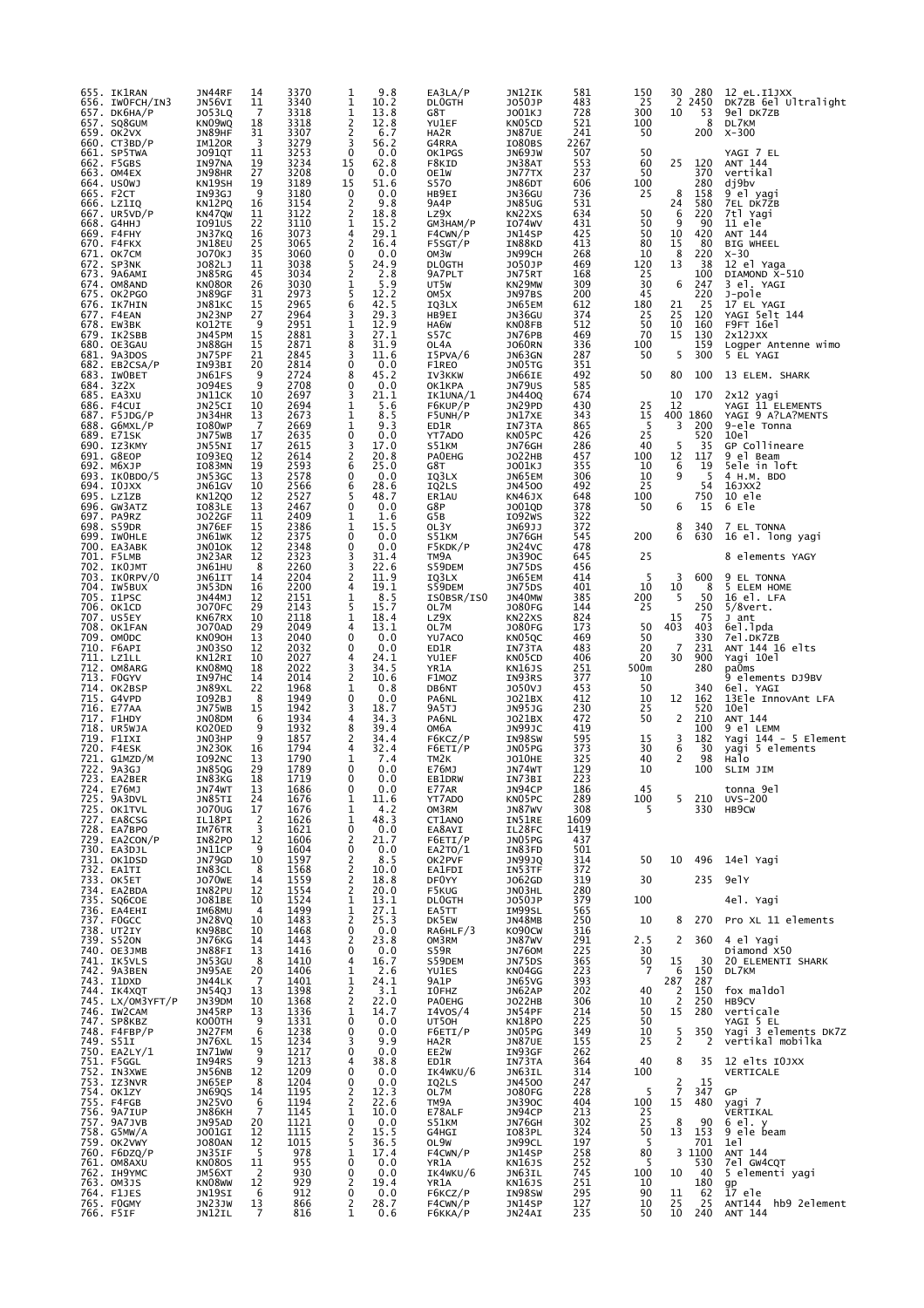|    | 767. SP7VVB<br>768. EA1EW        | <b>JO91RR</b><br>IN70 <sub>w</sub>  | 3<br>$\overline{7}$ | 782<br>772                 | 0<br>0                                 | 0.0<br>0.0                       | UR7D<br>EA2TO/1          | KN18JT<br>IN83FD                  | 402<br>251         | 50                      | 20             | 180                                                                          | 10el DK7ZB                                                               |
|----|----------------------------------|-------------------------------------|---------------------|----------------------------|----------------------------------------|----------------------------------|--------------------------|-----------------------------------|--------------------|-------------------------|----------------|------------------------------------------------------------------------------|--------------------------------------------------------------------------|
|    | 768. OMOCS                       | KN09PH                              | 12<br>9             | 772                        | 0                                      | 0.0                              | OM6W                     | JN99LJ                            | 170                | 10                      |                | 242                                                                          | HF dipole 20/15/10                                                       |
|    | 770. OMOADI<br>771. E74RO        | KNO9MH<br>JN75WB                    | 4                   | 767<br>725                 | 3<br>5                                 | 36.1<br>50.4                     | OK2IRE<br>E77wT          | JN99IM<br>JN94CP                  | 171<br>190         | 50<br>25                | 10             | 427<br>520                                                                   | YAGI 7 ELEMENT<br>10e1                                                   |
|    | 772. 9A2VX<br>773. EA3EBN        | JN75EI<br>JN11D0                    | 8<br>5              | 704<br>690                 | 0<br>0                                 | 0.0<br>0.0                       | IK4WKU/6<br>EA1AAE/P     | JN63IL<br>IN82UB                  | 247<br>384         | 5                       | 5              | 150                                                                          | 3 el yagi                                                                |
|    | 774. FOFOF<br>775. LZ4JD         | JN24AE<br>KN33WF                    | 8<br>5              | 664                        | 0<br>0                                 | 0.0<br>0.0                       | F6KEH/P                  | JN02XR                            | 234                | 10<br>60                | 15             | 236                                                                          | ANT 144<br>11 el.                                                        |
|    | 776. HB9BOS                      | JN37TM                              | 9                   | 658<br>625                 | 4                                      | 39.0                             | LZ4BF<br>TM9A            | KN23LA<br><b>JN390C</b>           | 238<br>179         | 50                      |                | 375                                                                          | GP                                                                       |
|    | 777. LZ1DJ/P<br>777. SQ6NEG      | KN22TL<br><b>JO70LV</b>             | 9<br>5              | 617<br>617                 | 2<br>3                                 | 61.9<br>8.5                      | <b>LZ1KPW</b><br>DL0SP/P | KN21DW<br><b>JO62NM</b>           | 126<br>221         | 20                      |                |                                                                              | 79el YAGI long 2m.                                                       |
|    | 779. F4FWV                       | JN38SL                              | 6                   | 550                        | 0<br>0                                 | 0.0                              | HB9FX                    | JN37RF                            | 140<br>84          | 50<br>45                | 15             | 185                                                                          | $X - 300$                                                                |
|    | 780. E77VMM<br>781. SP3CMX       | <b>JN840S</b><br><b>JO720R</b>      | 8<br>$\overline{2}$ | 520<br>489                 | 0                                      | 0.0<br>0.0                       | 9A3AAN<br>OL4A           | JN85GI<br><b>JO60RN</b>           | 270                |                         |                | 160                                                                          | yagi8el                                                                  |
|    | 782. UA3MGA<br>783. I3YYY/3      | KO98KA<br>JN65DE                    | 12<br>4             | 485<br>468                 | 0<br>1                                 | 0.0<br>40.1                      | RK1QWA<br>IZ4AMS/5       | LO09CB<br>JN54BH                  | 140<br>197         | 5                       | 2              | 102                                                                          | 5/8 <sub>0</sub><br>Maspro vh59                                          |
|    | 784. FODTB<br>785. EA4CU         | JN29HS<br>IN80AP                    | 4<br>6              | 466<br>460                 | $\overline{2}$<br>0                    | 67.2<br>0.0                      | F50AU/P<br>ED1R          | JN27UR<br>IN73TA                  | 241<br>267         | 18                      | 15             | 180                                                                          | 2 X 11 elements PRO                                                      |
|    | 786. E73AN                       | JN94ML                              | 6                   | 436                        | 1                                      | 20.9                             | 9A5TJ                    | <b>JN95JG</b>                     | 91                 | 25                      | $\overline{4}$ |                                                                              | 5 EL. YAGI                                                               |
|    | 787. F6HZS<br>788. LZ1PRO        | JN13WO<br>KN12PQ                    | 4<br>4              | 415<br>377                 | 1<br>0                                 | 45.3<br>0.0                      | F5KDK/P<br>LZ2FO         | JN24VC<br>KN13KX                  | 164<br>148         | 10<br>50                | 25             | 59                                                                           | verticale comet<br>Mobile                                                |
|    | 788. SP7VVA<br>790. GM8IEM       | J091VQ<br>IO78HF                    | 2<br>$\mathbf{1}$   | 377<br>370                 | 0<br>0                                 | 0.0<br>0.0                       | SN7L<br>GM4JR            | <b>JO70SS</b><br>IO85FB           | 313<br>370         | 50<br>400               | 10<br>15       | 210<br>31                                                                    | 17el TONNA<br>9e 1                                                       |
|    | 791. RN4SS                       | L036X0                              | 6                   | 345                        | $\Omega$                               | 0.0                              | RA4YO                    | LO36NA                            | 83                 | 100                     |                | 110                                                                          | 15 el yagi                                                               |
|    | 792. I5WBE<br>793. НВ9QА         | JN53JR<br>JN37RA                    | 3<br>5              | 340<br>331                 | 0<br>7                                 | 0.0<br>49.5                      | I5PVA/6<br>HB9FAP        | JN63GN<br>JN47PH                  | 143<br>143         | 20                      | $\overline{7}$ | 1<br>577                                                                     |                                                                          |
|    | 794. EA1BYA<br>795. SQ70TH       | IN70WW<br><b>JO92QF</b>             | 3<br>1              | 325<br>311                 | 1<br>0                                 | 43.6<br>0.0                      | ED1R<br>SN7L             | IN73TA<br><b>JO70SS</b>           | 233<br>311         |                         |                |                                                                              |                                                                          |
|    | 796. F4GKU<br>797. FOESV         | JN12LO<br>JN39AF                    | 3<br>3              | 223<br>189                 | 0<br>0                                 | 0.0<br>0.0                       | F8KGH/P<br>TM9A          | JN14SC<br><b>JN390C</b>           | 174<br>86          | 5<br>10                 | 25             | 120                                                                          | ANT 1og135_160<br>Verticale                                              |
|    | 798. SP3TL                       | <b>JO720R</b>                       | 1                   | 124                        | 1                                      | 74.6                             | SP3NK                    | J082LJ                            | 124                | 120                     | 13             | 38                                                                           | 17 el Yaga                                                               |
|    | 799. UT5UUV/P<br>800. EA1SB      | K050GF<br>IN72FO                    | $\overline{2}$<br>1 | 121<br>106                 | 0<br>0                                 | 0.0<br>0.0                       | UT4UEP<br>ED1R           | KN49WV<br>IN73TA                  | 61<br>106          |                         |                |                                                                              |                                                                          |
|    | 801. 9A6SQT<br>802. 9A3IM        | JN75HC<br>JN75EI                    | 3<br>3              | 101<br>43                  | 0<br>0                                 | 0.0<br>0.0                       | 9A2VX<br>9A6SQT          | JN75EI<br>JN75HC                  | 35<br>35           | 20<br>50                | 3<br>6         | 20<br>100                                                                    | 6 el yagi<br>vertical                                                    |
|    | 803. F8FQJ                       | JN08XU                              | $\mathbf{1}$        | 12                         | 0                                      | 0.0                              | F6KRK                    | JN18AS                            | 12                 | 5                       | 5              | 5                                                                            | 5/8 verticale                                                            |
|    | Section: 145 MHz, Multi Operator |                                     |                     |                            |                                        |                                  |                          |                                   |                    |                         |                |                                                                              |                                                                          |
|    | Pl. Call<br>1. DLOGTH            | LOC.<br>JO50JP 1116                 | QSOS                | Points                     | $-QSOS$<br>14                          | Error-%<br>1.6                   | <b>ODX</b><br>F5SGT/P    | $Loc.-ODX$<br>IN88KD              | ODX-Pt.<br>1044    | Power<br>750            | AGL<br>15      | ASL<br>993                                                                   | Antenna                                                                  |
|    | 2. DR9A                          | JN48EQ                              | 914                 | 423268<br>390284           | 18                                     | 2.0                              | YR1A                     | KN16JS                            | 1098               | 750                     |                | 30 1010                                                                      | 2 x 2M5WL + 2 x 2M5W<br>2 x 17 e1 6 x 9 e1                               |
|    | 3. HB9EI<br>4. G8P               | JN36GU<br>J001QD                    | 825<br>776          | 382690<br>323621           | 25<br>22                               | 3.7<br>3.3                       | 7s7v<br>OK5Z             | <b>JO65SN</b><br>JN89AK           | 1083<br>1058       | 1k<br>400               | 15             | 1600<br>47                                                                   | 2x17 2x13 2x7 2x5<br>4x10+4x12+2x17                                      |
|    | 5. OK2M<br>6. OL4A               | JN69UN<br><b>JO60RN</b>             | 830<br>871          | 317640<br>313658           | 26<br>51                               | 3.4<br>7.1                       | G8T<br>YT5W              | J001KJ<br>KN0400                  | 930<br>881         | 2.8k<br>1.5k            | 15             | 670<br>920                                                                   | 4x9el+3x14el+4x5el<br>4x10+2x19+3x14+19+19                               |
| 7. | ТМ9А                             | <b>JN390C</b>                       | 827                 | 303906                     | 40                                     | 5.1                              | EE2W                     | IN93GF                            | 933                | 120                     |                |                                                                              | $3x4x7 + 2x7 + 4x5$                                                      |
|    | 8. 5P5T<br>9. OL9W               | J064GX<br>JN99CL                    | 628<br>748          | 300729<br>298416           | 34<br>21                               | 6.5<br>3.7                       | F5AOL/P<br><b>PAOEHG</b> | JN18DH<br><b>JO22HB</b>           | 1023<br>996        | 1k<br>3k                | 14             | 150<br>18 1129                                                               | 92 el<br>148el.                                                          |
|    | 10. SN7L<br>11. DR2X             | <b>JO70SS</b><br><b>JO40QL</b>      | 776<br>804          | 293660<br>291194           | 17<br>18                               | 2.6<br>2.6                       | GOVHF/P<br>YR1A          | J001PU<br><b>KN16JS</b>           | 997<br>1067        | 500<br>750              | 10             | 8 1362<br>560                                                                | 2x(2x12el.DK7ZB)+2x6<br>4x17ele                                          |
|    | 12. OL7M                         | <b>JO80FG</b><br>JN38AT             | 777<br>693          | 279668<br>279647           | 19<br>21                               | 2.9<br>3.5                       | LZ9X<br>EA2TO/1          | KN22XS<br>IN83FD                  | 1105<br>972        | 1.8k<br>300             | 18             | 1099<br>300                                                                  | 3x3x7el                                                                  |
|    | 13. F8KID<br>14. LX/PA1TK/P      | JN39AX                              | 745                 | 273225                     | 40                                     | 5.4                              | EE2W                     | IN93GF                            | 944                | 400                     |                |                                                                              | 8x4. 2x9. 3x7. 4x10<br>4x4x9el F9FT. 2x12el                              |
|    | 15. OK5Z<br>16. I5PVA/6          | JN89AK<br>JN63GN                    | 773<br>540          | 273072<br>269289           | 12<br>28                               | 2.2<br>5.8                       | LZ9X<br><b>DF0MU</b>     | KN22XS<br>J032PC                  | 1064<br>1027       | 2.9k<br>500             | 15             | 645<br>6 1450                                                                | 106el. group                                                             |
|    | 17. G8T<br>18. S59DEM            | J001KJ<br>JN75DS                    | 654<br>665          | 267524<br>265926           | 35<br>30                               | 5.7<br>5.0                       | OE5D<br>F6KEH/P          | JN68PC<br>JN02XR                  | 963<br>1038        | 400<br>1.5k             | 20             | 62<br>15 1268                                                                | $2x16. 3x17. 2x16. 1x$<br>$4x10 + 4x9 + 2x9 + 3$<br>2x10. 2x10. 4x4. 2x8 |
|    | 19. OM3W                         | JN99CH                              | 677                 | 261188                     | 22                                     | 4.1                              | IW1AJJ/1                 | JN34QM                            | 979                | 2k                      | 20             | 930                                                                          | 132el.group                                                              |
|    | 20. OK1KCR<br>21. OM3KII         | JN79VS<br><b>JN88UU</b>             | 709<br>692          | 259061<br>251012           | 18<br>16                               | 2.6<br>3.0                       | G8P<br>PA3CWN            | J001QD<br><b>JO33AH</b>           | 1031<br>953        | 1.6k<br>1.5k            |                | 668<br>970                                                                   | M2. DL7KM<br>18el. M2 + 18el. M2                                         |
|    | 22. DFOMU<br>23. TM2K            | J032PC<br><b>JO10HE</b>             | 696<br>639          | 247901<br>242377           | 10<br>23                               | 1.7<br>4.0                       | I5PVA/6<br>SM7YES        | JN63GN<br>J066MB                  | 1027<br>953        | 700<br>1k               | 18<br>24       | 168<br>184                                                                   | 4x9 el yagi 4x big W<br>$8x4e$ lts + $2x9e$ lts +2                       |
|    | 24. LZ9X                         | KN22XS                              | 303                 | 239130                     | 14                                     | 4.5                              | RT4I                     | L043TJ                            | 2103               | 1k                      |                | 5 1500                                                                       | 2x17 el.                                                                 |
|    | 25. OL7C<br>26. s570             | J060JJ<br>JN86DT                    | 697<br>600          | 234027<br>233784           | 18<br>36                               | 3.0<br>5.7                       | YT5W<br>F6EQV/P          | <b>KN0400</b><br>JN19XF           | 902<br>955         | 2.4k                    |                | 15 1059                                                                      | 2x18M2.4x10. 8x5                                                         |
|    | 27. PA6NL<br>28. HA6W            | J021BX<br>KN08FB                    | 632<br>555          | 233333<br>231215           | 32<br>18                               | 6.5<br>3.1                       | F2BJ<br>HB9AJ            | IN94RS<br>JN37SH                  | 873<br>970         | 400<br>500              | 30             | 956                                                                          | 3 x 3 x 7 elements Y<br>4x11 el.; 8 x 7 el.                              |
|    | 29. S50C                         | JN76JG<br>JN69JJ                    | 614<br>689          | 231208                     | 17<br>17                               | 3.9<br>2.7                       | LZ9X                     | KN22XS                            | 966                | 1.5k                    | 150            | 20<br>1042                                                                   | 6x5. 2x15. 2x15. 1x2                                                     |
|    | 30. OL3Y<br>31. DKOUU            |                                     | 592                 | 230935                     | 18                                     | 3.6                              | Y050CZ<br>YT5MW          | KN17UL<br>KNO4GN<br>JN71HM        | 833<br>917         | 2.5k<br>750             |                | 30 630                                                                       | 4x5el DK7ZB.2x4x5Y.M                                                     |
|    | 32. OM6A<br>33. HA5KDQ           | <b>JN48XK<br/>JN99JC<br/>JN97LN</b> | 626<br>591          | 230091<br>230044<br>228987 | 15<br>17                               | 3.1<br>3.5                       | IK8EVE<br><b>DF0MU</b>   | J032PC                            | 904<br>976         | 2k<br>1k                |                | 1476<br>500                                                                  | 2*(4*4) + 1*11 Elem.<br>2x16. 4x9. 4x7. 4x7<br>DK7ZB SYS (250ele.)       |
|    | 34. 9A2L<br>35. S57C             | JN86HF<br>JN76PB                    | 551<br>584          | 224171<br>222442           | 29<br>11                               | 5.6<br>2.1                       | 757V<br>LZ9X             | <b>JO65SN</b><br>KN22XS           | 1060<br>922        | 1k<br>1.5k              |                | $\begin{array}{ccc} 15 & 263 \\ 10 & 948 \end{array}$                        | 16x11LFA + 2x10<br>2x17m2. 2x15bv. 6x3f                                  |
|    | 36. IK3UNA/1                     | JN440Q<br>JN94XC                    | 560                 |                            | 9                                      | 2.2                              | YR1A                     | <b>KN16JS</b>                     | 1079               | 500                     |                | 1700                                                                         | 20 el. + 4x5 el.                                                         |
|    | 37. YT7C<br>38. S59R             | <b>JN760M</b>                       | 429<br>561          | 218454<br>214268<br>212762 | 9<br>20                                | 2.5<br>4.1                       | UU8J<br>LZ9X             | KN74DT<br>KN22XS                  | 1139<br>947        | 500<br>1.5k             |                | 30 1050<br>1524                                                              | 4x10 + 2x10 el BVO<br>2x18el+2x4el+2x4el+2                               |
|    | 39. OE5D<br>40. OE1W             | JN68PC<br>JN77TX                    | 562<br>603          | 211526<br>211355<br>209317 | 9<br>36                                | 2.3<br>6.7                       | G8T<br>PA0EHG            | J001KJ                            | 963<br>907         | 500<br>1k               |                | 15 700                                                                       | 2x 11El Yaqi<br>2*9el. M2. 4*Bigwhee                                     |
|    | 41. HG1Z                         | JN86KU                              | 544                 |                            | 27                                     | 5.5                              | <b>DF0MU</b>             | 3022HB<br>3032PC                  | 905                | 1 <sup>k</sup>          |                | 10 1313<br>20 300                                                            | 4xcorner reflector                                                       |
|    | 42. YT4B<br>43. DR5T             | JN94SD<br>JN47ET<br>JN79FX          | 434<br>519          | 208644<br>205623<br>203876 | 22<br>35                               | 6.0<br>7.0                       | DF0YY<br>G4RRA           | 1062GD<br>1080BS<br>1N34QM        | 1030<br>947        | 500<br>$750$<br>1.5k    | 10             | 20 1272<br>898                                                               | 4×11<br>$3x8 + 4x6 \overline{174e1}$                                     |
|    | 44. OL3Z<br>45. OK2C             |                                     | 633<br>567          |                            | 31<br>30                               | 5.8<br>5.6                       | IW1AJJ/1<br>PA0JMV       | J021PM                            | 809<br>932         | 700                     | 365<br>15      | 30<br>700                                                                    | 4x11.4x9                                                                 |
|    | 46. OL4W<br>47. 9A1P             | JN99AJ<br>JO70LR<br>JN65VG          | 621<br>500          | 201885<br>201455<br>200563 | 25<br>9                                | 4.5<br>2.4                       | YT2F<br><b>DF0MU</b>     | KN03KU<br>J032PC                  | 885<br>897         | $850$<br>1k             |                | 10 1012<br>350                                                               | 17el. M2                                                                 |
|    | 48. TM9FT                        | JN29HA                              | 517                 |                            | 21                                     | 4.4                              | ED1R                     | IN73TA                            | 963                | 1k                      |                | 30 188                                                                       | $4x6e1 + 4x6e1 + 16e1$<br>$2x17$ elm F9FT. $5 \times 4$                  |
|    | 49. G4Z<br>50. YR1A              | JO02EB<br>KN16JS                    | $\frac{525}{379}$   | 199465<br>196230<br>194010 | 18<br>32                               | 3.2<br>8.5                       | OZ6OL<br>DR9A            | 3065DJ<br>3N48EQ                  | 866<br>1098        | 400                     |                | 5 1838                                                                       | 4x12 + 2x12                                                              |
|    | 51. DF60JFA<br>52. SP9PZD        | <b>JO73CF</b><br>J090PP             | 508<br>485          | 193990<br>187981<br>186934 | 12<br>32                               | 2.8<br>6.2                       | YT4B<br>LZ9X             | JN94SD<br>KN22XS<br>IN88KD        | 1083<br>1012       | 750<br>500              | 8<br>14        | 88<br>364                                                                    | 2 x 8 ele DK7ZB Yagi<br>2x14el DL6WU                                     |
|    | 53. PA1T                         | J033JF                              | 533                 |                            | 29                                     | 6.2                              | F5SGT/P                  |                                   | 898                | 400                     |                | 232 2323                                                                     | 4*M2 5WL + 2*M2 5WL                                                      |
|    | 54. HB9FX<br>55. DQ7A            | JN37RF                              | 468                 | 186072<br>181911<br>181730 | 33<br>35                               | 7.8                              | G8VHI<br>YR1A            | <b>IO92FM</b><br>KN16JS<br>JO46OE | 872<br>891         | 600                     | 580            | 14 1330                                                                      | 4x5Y+2x7Y+2x12Y<br>8x6 and 2x9                                           |
|    | 56. OK2KGB<br>57. DFOYY          | JN59RJ<br>JN79QJ<br>J062GD          | 523<br>569<br>511   |                            | 16<br>21                               | $\frac{7}{3}.\frac{2}{5}$<br>5.4 | 0Z1BEF<br>YT7C           | JN94XC                            | 861<br>1049        | $\frac{750}{2k}$<br>750 | 63             | 753                                                                          | 23e1<br>16 ele 10JXX. 8ele I                                             |
|    | 58. DLOHTW                       | <b>JO60QU</b><br>KN74DT             | 531                 | 174908<br>165873<br>165399 | 13                                     | 2.9                              | G5B                      | IO92WS                            | $\frac{951}{1635}$ | 600                     |                | $\begin{bmatrix} 13 & 213 \\ 15 & 550 \\ 5 & 1080 \\ 23 & 262 \end{bmatrix}$ | $4x9$ El. DK7ZB + 1x2H                                                   |
|    | 59. UU8J<br>60. HG1W             | JN87GF                              | 212<br>485          |                            | - 7<br>30                              | 2.8<br>6.6                       | RK1QWA<br>LZ9X           | LO09CB<br>KN22XS                  | 891                | 100<br>1k               | 22             | 262                                                                          | GOKSC 16el LFA2 yagi<br>8x9 8x9 2x6 2x6 DK7Z                             |
|    | 61. OK1KKI<br>62. UR7D           | JN79NF<br>KN18JT                    | 477<br>351          | 164954<br>162740<br>162351 | 12<br>27                               | 2.3<br>8.4                       | G8P<br>RZ6A              | <b>JO01QD</b><br>LN05AU           | 1001<br>1338       | 500                     |                | $\overline{15}$ $\overline{609}$<br>8 1479                                   | 2xGW4CQT 2xF9FT<br>4X7 el Yagi                                           |
|    | 63. OMOR                         | KN08BV                              | 447                 |                            | 25                                     | 6.1                              | SZ6IOA/P                 | KM09MU                            | 1009               | 750                     |                | 5 1948                                                                       | 14el. Yagi. 2x8el IOJX                                                   |
|    | 64. OM6W<br>65. E74EBL           | JN99LJ<br>JN85KA                    | 445<br>404          | 161238<br>158056<br>157879 | 12<br>24                               | 2.8<br>7.3                       | UR7IMM<br>DLOD/P         | KN88TR<br>J062Q0                  | 1359<br>882        | 500<br>1.4k             | 15<br>10       | 700<br>850                                                                   | 2x11.EL.LFA<br>2x15L 4x6L 2x9L                                           |
|    | 66. HA2R                         | JN87UE                              | 460<br>424          | 157208<br>156888<br>155123 | 11                                     | 2.5<br>6.1                       | DK0GM<br>G4SWX           | 3042CF<br>3002RF<br>3062NM        | 883<br>771         | 800                     |                | 25 640<br>17 1300                                                            | 2x17 el                                                                  |
|    | 67. HB9GT<br>68. IQ3RO/3         | JN47MH<br>JN65EA                    | 389                 |                            | $\begin{array}{c} 24 \\ 5 \end{array}$ | $1.\overline{2}$                 | DL0SP/P                  | KN08FB                            | 836<br>853         | 500<br>750              | 8<br>24        | 950                                                                          | 4x 9 element<br>4x5 2x10 1x10 1x1                                        |
|    | 69. DR2P<br>70. OK1KJB           | JN48LG<br><b>JN79IO</b>             | 444<br>527          | 153460<br>152184<br>150844 | 33<br>11                               | 8.1<br>3.0                       | HA6W<br>IW1AJJ/1         | JN34QM<br>KN05QC                  | 792                | 500                     |                | 714                                                                          | 2xm2. BAZ. 4x4<br>4x13 el. F9FT. 2x5 e                                   |
|    | 71. OK1KRY<br>72. F4CWN/P        | JN69TV<br>JN14SP                    | 508<br>355          | 150594                     | 24<br>10                               | 6.2<br>3.4                       | YU7ACO<br>OK1XFJ         | JN69GX                            | 789<br>901         | 400<br>120              |                | 10 480<br>9 1560                                                             | 12 el. DK7ZB<br>17m2+16jxx+16jxx+big                                     |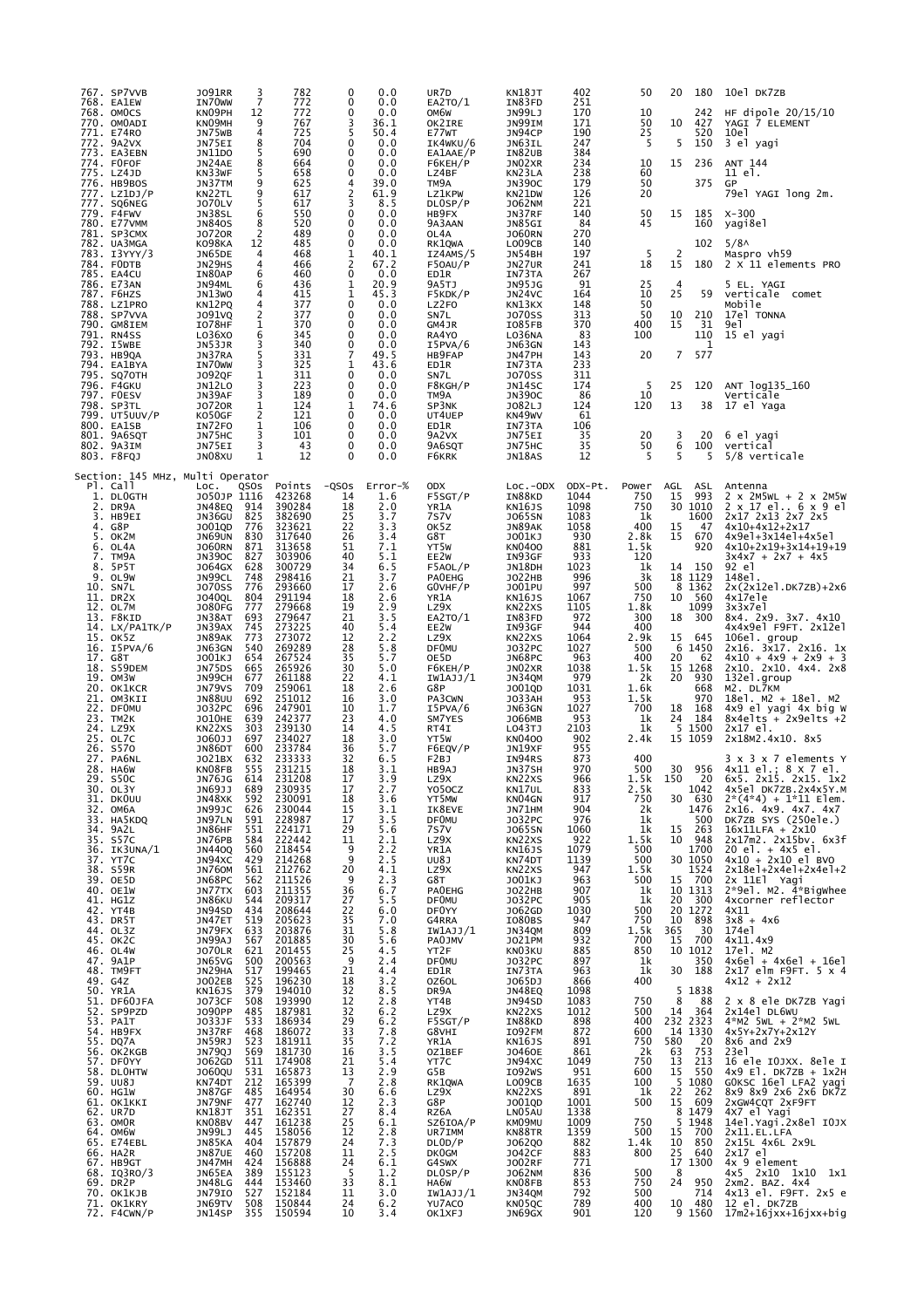| 73.        | IQ3LX<br>74. F5SGT/P                   | JN65EM<br>IN88KD           | 401<br>331        | 149148<br>141692        | 18<br>18             | 6.9<br>6.4   | YR1A<br><b>DLOGTH</b>         | KN16JS<br>J050JP               | 814<br>1044 | 500<br>4   | 18<br>18<br>30<br>330  | 2xLLY+4x5yagi+2x6yag<br>$2x(6x4e1) + 2x(8x4e1)$     |
|------------|----------------------------------------|----------------------------|-------------------|-------------------------|----------------------|--------------|-------------------------------|--------------------------------|-------------|------------|------------------------|-----------------------------------------------------|
| 75.<br>76. | ON4WY<br>9A201N                        | JO11LC<br>JN85LI           | 428<br>369        | 141144<br>141021        | 24<br>8              | 5.6<br>2.6   | EA2TO/1<br>ISOBSR/ISO         | IN83FD<br>JN40MW               | 1012<br>808 | 100<br>1k  | 200                    | 2 x 9 el. YAGI                                      |
|            | 77. HB9AJ<br>78. OK1KIR                | JN37SH<br>J070DH           | 355<br>437        | 140633<br>139541        | 13<br>15             | 3.9<br>4.3   | HA6W<br>G8T                   | KN08FB<br>J001KJ               | 970<br>949  | 600<br>300 | 13 1205<br>13<br>246   | 4 x 8el Yagi<br>4x11el OK2ZZ                        |
|            | 79. GOVHF/P<br>80. OK1KPA              | J001PU<br>JN79US           | 349<br>464        | 137446<br>136027        | 9<br>13              | 2.8<br>4.0   | ED1R<br>PA6NL                 | IN73TA<br>J021BX               | 1070<br>849 | 400<br>300 | 18<br>20<br>10<br>663  | $2x17 + 2x12$<br>9el.DK7ZB                          |
|            | 81. G5B<br>82. PAOEHG                  | I092WS<br>JO22HB           | 376<br>367        | 135732<br>135636        | 20<br>28             | 7.0<br>7.7   | HB9FAP<br>OL9W                | JN47PH<br>JN99CL               | 905<br>996  | 400<br>400 | 23                     | 6 x 12 ele & 2 x 12e<br>2x12e1                      |
|            | 83. OL4K<br>84. 9AOV                   | <b>JO70TQ</b><br>JN95PE    | 447<br>328        | 132333<br>127418        | 33<br>14             | 10.8<br>5.2  | IZ1GZA<br>DR9A                | JN34VI<br>JN48EQ               | 917<br>915  | 250<br>300 | 10 1200<br>187         | 12el DK7ZB<br>2 x 16 el. DL6WU                      |
|            | 85. DLOSAW<br>86. S56K                 | <b>JO52KR</b><br>JN76KI    | 405<br>359        | 124988<br>122705        | 10<br>16             | 2.9<br>5.0   | 9A2L<br>LZ9X                  | JN86HF<br>KN22XS               | 834<br>964  | 500<br>1k  | 120<br>20<br>10 1571   | 2x 9el. Yagi<br>2x14 el.YU7EF                       |
|            | 87. HG6Z<br>88. DFOMTL                 | JN97WV<br>J061JF           | 350<br>410        | 122577<br>121690        | 17<br>21             | 4.5<br>7.0   | IK3UNA/1<br>E71GJK            | <b>JN4400</b><br>JN94GG        | 893<br>885  | 800<br>500 | 834<br>13<br>12<br>234 | 4x11el. EF0211B<br>4 x 8 EL YU7EF HM                |
|            | 89. OM3RBS<br>90. 9A8D                 | JN98KJ<br>JN95LM           | 366<br>311        | 119297<br>114579        | 16<br>22             | 6.0<br>7.5   | IW1AJJ/1<br>DR <sub>2</sub> X | JN34QM<br><b>JO40QL</b>        | 980<br>901  | 100<br>200 | 1009                   | 2x 8el. DK7ZB<br>2 x 16el.F9FT                      |
|            | 91. S59ABC<br>92. G5RS/P               | JN76TO<br><b>JO00EW</b>    | 331<br>331        | 114162<br>113904        | 15<br>23             | 5.0<br>7.4   | LZ9X<br>HB9FAP                | KN22XS<br>JN47PH               | 921<br>764  | 400<br>400 | 590<br>10<br>13<br>165 | 66e1e<br>$2 \times 17 + 1 \times 17$                |
|            | 93. OL7G<br>94. 9А6К                   | JN78DR<br>JN95IT           | 351<br>325        | 113448<br>110346        | 14<br>4              | 4.5<br>1.7   | 7S7V<br><b>DLOGTH</b>         | <b>JO65SN</b><br>J050JP        | 762<br>795  | 1k<br>500  | 820                    | 2x10el DK7ZB                                        |
|            | 95. OK2R<br>96. ОК2І                   | JN89FN<br>JN89XX           | 391<br>365        | 110306<br>109628        | 4<br>8               | 1.6<br>2.8   | HB9EI<br>I5PVA/6              | JN36GU<br>JN63GN               | 794<br>824  | 100<br>350 | 15<br>650<br>15<br>294 | 2 x 12el. DK7ZB<br>4x10el. DK7ZB                    |
|            | 97. OL4N                               | <b>JO60VR</b><br>J0600K    | 394<br>382        | 108858<br>108526        | 29<br>14             | 7.6<br>3.8   | YT2F<br>YT7C                  | KN03KU<br>JN94XC               | 932<br>869  | 500<br>100 | 870<br>12<br>875       | M2                                                  |
|            | 98. OK1KJO<br>99. НВ9ВА<br>100. ОК1КQI | JN37SG<br><b>JO80CH</b>    | 298<br>359        | 107159<br>103832        | 14<br>30             | 5.6<br>9.6   | <b>DLOSWG</b><br>HB9EI        | J063AQ<br>JN36GU               | 781<br>808  | 500<br>250 | 20 1280<br>450         | 2x9el DK7ZB<br>2 x 17 El. Yagi<br>2x10el DK7ZB      |
|            | 101. OK2KJU                            | JN89SJ                     | 368<br>355        | 99793<br>99384          | 20                   | 6.4          | IW1AJJ/1                      | JN34QM                         | 942         | 300        | 360                    | 15el.                                               |
|            | 102. DHOF<br>103. 9AOP                 | J050XG<br>JN64VU           | 260               | 99034                   | 14<br>18             | 4.8<br>7.6   | G8T<br>F8KGH/P                | J001KJ<br>JN14SC               | 788<br>817  | 750<br>800 | 15<br>550<br>20<br>80  | 4 x 10 el<br>KLM17 LBX                              |
|            | 104. E73FDE<br>105. DLOJSA             | JN94CP<br>J061CA           | 271<br>349        | 97851<br>97797          | 11<br>$\frac{5}{7}$  | 3.9<br>2.7   | DK3WG<br>YR1A                 | JO72GI<br>KN16JS               | 899<br>906  | 80<br>300  | 10<br>918<br>6<br>275  | 4 x 11 el.<br>DL6WU<br>8el. IOJXX                   |
|            | 106. ОМЗКМА<br>107. HB9RR              | JN88RP<br>JN47HF           | 318<br>262        | 97305<br>97165          | 23                   | 2.6<br>9.7   | HB9EI<br>SP9FYS               | JN36GU<br>JN99MS               | 840<br>818  | 200<br>500 | 286<br>6<br>770        | 12el.dk7zb<br>13 El. Yagi                           |
|            | 108. PI4AMF<br>109. OK2IRE             | J022QF<br>JN99IM           | 289<br>331        | 96444<br>96215          | 16<br>15             | 6.5<br>5.6   | OM3KII<br>I4VOS/4             | <b>JN88UU</b><br>JN54PF        | 948<br>815  | 2<br>450   | 20<br>12<br>965        | $18e$ ] + $10e$ ]<br>2x9 el.DK7ZB.2x5 el.           |
|            | 110. ОК1ОРТ<br>111. IW1AJJ/1           | JN69NX<br>JN34QM           | 347<br>220        | 96029<br>95986          | 22<br>17             | 6.5<br>8.4   | UR4SWU/P<br>OL9W              | KN28QV<br>JN99CL               | 893<br>988  | 300<br>500 | 10<br>720<br>1330      | 10el.DK7ZB<br>8X(22+22) DJ9BV MODI                  |
|            | 112. ОК1ККD<br>113. EA2TO/1            | J060WD<br>IN83FD           | 370<br>195        | 95627<br>95480          | 8<br>6               | 2.4<br>3.0   | YT5W<br>PA6NL                 | <b>KN0400</b><br>J021BX        | 827<br>1137 | 1k<br>600  | 400<br>8 1512          | 2m5wl<br>2x14 1x13                                  |
|            | 114. S59P<br>115. SN9F                 | <b>JN86AO</b><br>J090KG    | 275<br>269        | 93073<br>91355          | 13<br>13             | 5.1<br>4.6   | 7s7v<br>LZ9X                  | <b>JO65SN</b><br>KN22XS        | 1012<br>994 | 750<br>150 | 10<br>301<br>304<br>8  | 4 x m2 2m5w1<br>2x7el DK7ZB                         |
|            | 116. UW5Y<br>117. F6KCZ/P              | KN18LV<br>IN98SW           | 208<br>294        | 90263<br>89473          | 16<br>20             | 8.1<br>8.1   | RT7G<br>GMOGUF/P              | LN05WB<br><b>IO85HO</b>        | 1493<br>768 | 150<br>400 | 6 1309<br>10<br>271    | 2x17 F9FT<br>2 X 10 elts DK7ZB                      |
|            | 118. OK2KYZ<br>119. OL7Q               | JN89XN<br>JN99FN           | 326<br>313        | 87990<br>87326          | 10<br>19             | 3.2<br>6.4   | IW1AJJ/1<br>LZ9X              | JN34QM<br>KN22XS               | 978<br>950  | 600<br>300 | 12<br>546<br>6 1323    | 2x10el DK7ZB<br>13e1.Y                              |
|            | 120. TM20P<br>121. OM3RAL              | JN06JG<br>JN98LR           | 259<br>294        | 86829<br>85637          | 12<br>0              | 5.1<br>0.0   | <b>DFOMU</b><br>LZ9X          | J032PC<br>KN22XS               | 802<br>856  | 300<br>150 | 25<br>$-255$<br>1232   | $4 \times 11 + 4x9 + 4x6$<br>16 el. F9FT            |
|            | 122. 9A4P<br>123. OM3KHU               | <b>JN85UG</b><br>KN09WC    | 251<br>236        | 84241<br>84126          | 9<br>10              | 4.7<br>4.5   | UT5W<br>I5PVA/6               | KN29MW<br>JN63GN               | 756<br>944  | 1k<br>300  | 15<br>350<br>547       | 4x12 DL6WU<br>2x16 el. F9FT                         |
|            | 124. OK5T<br>125. F6KQV/P              | JO70BK<br>JN380J           | 316<br>292        | 84036<br>83831          | 9<br>21              | 3.5<br>7.6   | YT7C<br>F8DBF                 | JN94XC<br>IN78RI               | 830<br>868  | 100<br>400 | 220<br>15 1000         | 2x 12el DL6WU<br>9 ele tonna + coline               |
|            | 126. F5UNH/P<br>127. UR4SWU/P          | JN17XE<br>KN28QV           | 255<br>153        | 83350<br>82082          | 5<br>9               | 1.3<br>3.6   | ED1R<br>UA6G                  | IN73TA<br>LN13FX               | 801<br>1415 | 200<br>350 | 15<br>641<br>7<br>393  | 2 x 11 ele.<br>2x17 el YAGI                         |
|            | 128. 9A7D<br>129. F8KLY/P              | JN95CI<br>JN26HE           | 225<br>247        | 81751<br>80660          | 15<br>30             | 8.0<br>13.0  | DL0SP/P<br>OL4A               | J062NM<br><b>JO60RN</b>        | 879<br>813  | 300<br>700 | 18<br>228<br>12<br>839 | 4x15 DJ9BV<br>2 X 11 elements yagi                  |
|            | 130. UW4I/P<br>131. E74BYZ             | KN87HI<br><b>JN840R</b>    | 166<br>235        | 80597<br>80150          | 6<br>16              | 3.7<br>6.4   | R1DM<br>DK4G                  | KO49WP<br>J071FU               | 1437<br>818 | 50<br>50   | 20<br>307<br>650       | 4o11H+4x7V<br>ic7000                                |
|            | 132. OM3KDX<br>133. ОК1КОК             | KN19DB<br>J080IB           | 234<br>314        | 80017<br>79992          | 7<br>17              | 3.5<br>6.1   | DJ2QV<br>IW1AJJ/1             | JN57MP<br>JN34QM               | 846<br>935  | 750<br>150 | 25<br>650<br>12<br>995 | 4x6el.yagi+16el.F9FT<br>F9FT                        |
|            | 134. I5MZY/4<br>135. OK2KOJ            | JN54OL<br>JN89EG           | 197<br>289        | 79706<br>78626          | 14<br>10             | 6.9<br>2.8   | YR1A<br>OSOV/P                | KN16JS<br><b>JO20UF</b>        | 936<br>774  | 500<br>50  | 20<br>464<br>10<br>514 | 4218LBX :20shark<br>M2                              |
|            | 136. OL1Z<br>137. OK2KYJ               | JN88AU<br><b>JN89QQ</b>    | 267<br>287        | 77996<br>75785          | 14<br>11             | 5.5<br>5.0   | HB9EI<br>HB9EI                | JN36GU<br>JN36GU               | 743<br>861  | 200<br>150 | 370<br>600             | DK7ZB<br>13ele LY                                   |
|            | 138. DFOXX<br>139. OR7B/P              | J052GR<br>J010UJ           | 243<br>229        | 74512<br>73976          | 14<br>22             | 5.3<br>8.9   | HG1Z<br>SM7YES                | JN86KU<br>J066MB               | 796<br>884  | 500<br>100 | 120<br>18<br>73        | 17 el Yagi<br>2x9 elem WY209                        |
|            | 140. LZ1KIS<br>141. OSOV/P             | KN22HS<br><b>JO20UF</b>    | 126<br>213        | 72725<br>72314          | $\overline{4}$<br>18 | 4.5<br>7.7   | RM5P<br>EI0W                  | KO93EX<br>I063TS               | 1602<br>915 | 50         | 6 1700<br>677          | 11 el DK7ZB<br>9el yagi DK7ZB                       |
|            | 142. DLOIA<br>143. F6ETI/P             | J041PU<br>JN05PG           | 268<br>212        | 71775<br>71082          | כ.<br>6              | 2.3<br>3.3   | HA5KDQ<br>DR2X                | JN97LN<br><b>JO40QL</b>        | 843<br>836  | 150<br>500 | 497<br>6<br>8<br>385   | 12 el. DG7YBN<br>13 ELTS YU7EF                      |
|            | 144. OM100IG<br>145. RA6HLF/3          | JN99FC<br>KO90CW           | 259<br>152        | 70834<br>70667          | 8<br>5               | 3.1<br>2.2   | IK3UNA/1<br>LZ1KIS            | <b>JN440Q</b><br>KN22HS        | 857<br>1372 | 700        | 372<br>15              | 4x10 DK7ZB                                          |
|            | 146. 9A1EJK<br>147. E7TT               | <b>JN85QU</b><br>JN92ER    | 203<br>163        | 70340<br>70058          | 1<br>6               | 0.7<br>4.0   | DF0YY<br>OK2BU                | J062GD<br>JN89NV               | 784<br>803  | 100<br>800 | 16<br>122<br>6 1228    | Yagi 12el.<br>4x10el. YU7EF                         |
|            | 148. RO2E<br>149. 9A1CMS               | KO82HV<br>JN86DM           | 145<br>214        | 69930<br>69828          | 5<br>20              | 2.6<br>9.3   | LZ1KIS<br>LZ9X                | KN22HS<br>KN22XS               | 1435<br>871 | 300        | 270<br>304             | 4x10 RA3AQ<br>4x17ele. F9FT                         |
|            | 150. G3PYE/P<br>151. DLOFM             | <b>JO02CE</b><br>JN57GN    | 244<br>210        | 69738<br>68024          | 17<br>11             | 8.2<br>6.8   | HB9FX<br>SK7MW                | JN37RF<br>J065MJ               | 759<br>888  | 400<br>150 | 20<br>68<br>6 1841     | $2 * 17 -$ ele + 9-ele<br>11ele Yagi                |
|            | 152. SP6PWT<br>153. IK5PWB             | J081NC<br>JN53SR           | 237<br>214        | 67848<br>66907          | 38<br>11             | 14.8<br>5.7  | I5PVA/6<br>YR1A               | JN63GN<br>KN16JS               | 907<br>943  | 100<br>200 | 240<br>8<br>10 1600    | F9FT<br>1x14 ele DK7ZB 2xqua                        |
|            | 154. F4DHO/P<br>155. OK1KCB            | JN29GG<br>JN79GB           | 205<br>217        | 65741<br>65278          | 17<br>18             | 9.6<br>7.8   | 7s7v<br>IW1AJJ/1              | <b>JO65SN</b><br>JN34QM        | 927<br>743  | 90<br>100  | 12<br>190<br>544       | 2 X 8 ELS Yagi<br>$2 \times$ F $9$ FT               |
|            | 156. ОК1КОВ<br>157. IQ2LS              | <b>JO70UK</b><br>JN4500    | 274<br>212        | 65177<br>65125          | 7<br>13              | 4.2<br>7.0   | PA6NL<br>ОМ6А                 | J021BX<br>JN99JC               | 825<br>820  | 100<br>500 | 671<br>10<br>12        | 2x6el Yagi<br>2x10el + 4x7el                        |
|            | 158. HG7F<br>159. PI4Z                 | JN97KR<br>JO11WM           | 220<br>182        | 64100<br>63962          | 9<br>8               | 3.8<br>4.2   | IK3UNA/1<br>SN7L              | <b>JN440Q</b><br><b>JO70SS</b> | 817<br>818  | 100        | 700<br>40              | 14 ele yagi                                         |
|            | 160. IZ4AMS/5<br>161. HB9AG            | JN54BH<br>JN47IC           | 225<br>182        | 63732<br>62927          | 18<br>20             | 12.5<br>12.8 | EE2W<br>OK2PVF                | IN93GF<br><b>JN99JQ</b>        | 938<br>798  | 250<br>400 | 10 1330                | 20 METERS DISH<br>$2x$ $11Y$                        |
|            | 162. ОК6Т<br>163. DKOBC                | J080BJ<br>JN48RN           | 241<br>198        | 62463<br>62452          | 6<br>19              | 2.7<br>10.6  | I5PVA/6<br>G5B                | JN63GN<br>I092WS               | 807<br>821  | 100<br>700 | 10<br>460<br>15<br>810 | DL7KM<br>$2 \times 8$ ele DK7ZB $2 \times 4$        |
|            | 164. S50L<br>165. RD3FD                | JN75ES<br>KO95AJ           | 205<br>131        | 61950<br>61931          | 18<br>0              | 10.3<br>0.0  | UR7D<br>LZ9X                  | KN18JT<br>KN22XS               | 719<br>1652 | 100        | 1<br>192               | 2x11 el RA3AQ                                       |
|            | 166. DLOLEO                            | J030DQ                     | 288<br>124        | 61748<br>61263          | 17                   | 7.6          | SF7WT<br>GOVHF/P              | J065QQ<br>J001PU               | 729<br>1070 | 500        | 583<br>16              | 9 EL. YAGI                                          |
|            | 167. ED1R<br>168. SO3Z                 | IN73TA<br>J082LJ           | 166               | 60770                   | 6<br>17              | 5.0<br>10.4  | S59DEM                        | JN75DS                         | 762         | 50         | 35<br>80               | 9el GOKSC OWL                                       |
|            | 169. HB9BSL<br>170. F5KDK/P            | JN37RH<br>JN24VC<br>K081BV | 162<br>157<br>134 | 60637<br>60317          | 19<br>3<br>6         | 12.4<br>3.0  | OM6W<br>G7RAU/P               | JN99LJ<br>1090J0               | 880<br>894  | 400<br>400 | 12 1312<br>8 1828      | 2*10 el yagi<br>2x9Elts F9FT                        |
|            | 171. RK3WWA<br>172. EE2W               | IN93GF<br>JN76VS           | 142<br>222        | 58632<br>58299<br>58273 | 11                   | 4.3<br>8.6   | LZ1KIS<br>GOVHF/P             | KN22HS<br>J001PU               | 1332<br>981 | 600        | 280<br>1008<br>8<br>4  | $4x5$ H - 6 el RA3AQ V<br>2 X 5WL YU7EF<br>$2x9-e1$ |
|            | 173. OE6U<br>174. OM3KOM               | JN98DV                     | 196               | 57389                   | 16<br>52             | 7.6<br>19.4  | DR <sub>2</sub> X<br>HB9EI    | <b>JO40QL</b><br>JN36GU        | 627<br>905  | 350<br>500 | 406<br>855             | 4 x F9FT                                            |
|            | 175. F6KPC/P<br>176. I3CLZ/3           | JN15BP<br>JN55RR           | 171<br>170        | 56110<br>55159          | 13<br>10             | 8.0<br>6.4   | <b>DLOGTH</b><br>YR1A         | J050JP<br>KN16JS               | 850<br>879  | 200<br>400 | 12<br>962<br>6<br>80   | 17 2L beam<br>17el M2                               |
|            | 177. OK2OAS<br>178. RT2M               | JN89DO<br>KO97UX           | 236<br>108        | 54964<br>54907          | 9<br>3               | 4.7<br>3.4   | IZ4AMS/5<br>LZ9X              | JN54BH<br>KN22XS               | 752<br>1944 | 170        | 30<br>756<br>180       | 12el. DL6WU<br>4*10el                               |
|            | 179. F5KAR/P<br>180. SP7PKI            | JNO9QN<br>KO00KV           | 186<br>143        | 53718<br>51668          | 14<br>-5             | 8.2<br>4.4   | EE2W<br>DR9A                  | IN93GF<br>JN48EQ               | 737<br>930  | 500<br>100 | 18<br>168<br>8<br>426  | 2x9 elements+17 elem<br>9 el. YAGI                  |
|            | 181. OK2KYD<br>182. SP9KGC             | JN88WX<br>JN99WW           | 219<br>169        | 51664<br>50906          | 14<br>22             | 6.5<br>15.4  | HB9EI<br><b>DKOBN</b>         | JN36GU<br>JN39VV               | 877<br>865  | 100<br>100 | 12<br>700<br>11<br>401 | F9FT 14el.YAGI                                      |
|            | 183. ОК2КОЕ<br>184. 9A1CEQ             | JN89SS<br>JN85ER 158       | 210               | 50536<br>49861          | 8<br>3               | 3.4<br>1.7   | IK4WKU/6<br>ISOBSR/ISO        | JN63IL<br>JN40MW               | 791<br>797  | -50<br>100 | 759<br>15<br>103       | F9FT<br>13 el.Yagi                                  |